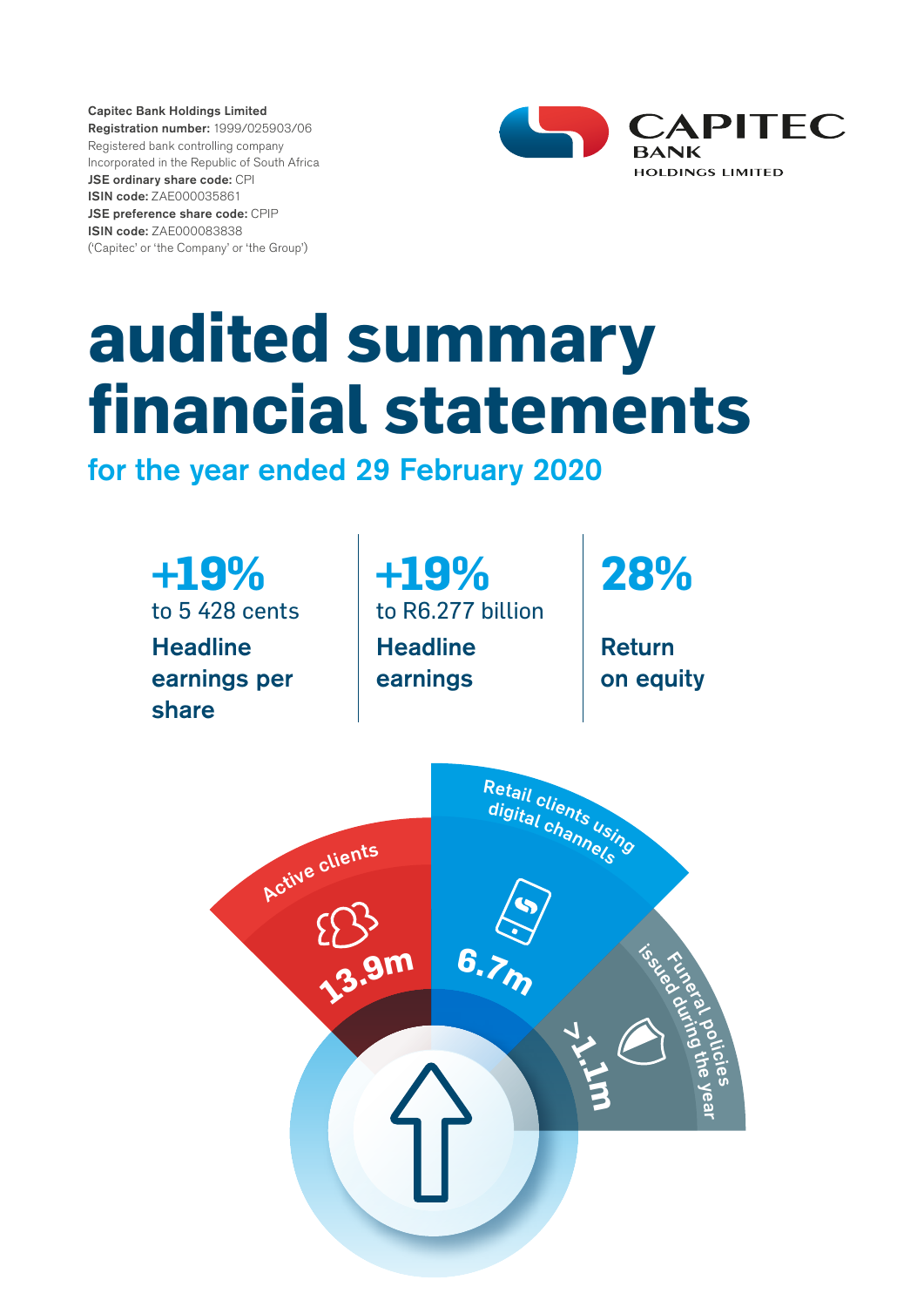# *Key performance indicators*

| Retail* Group<br>Group<br><b>Retail</b><br>Retail<br>7<br>R'm<br>12723<br>13 552<br>13 196<br>$\overline{4}$<br>2778<br>22<br>R'm<br>3489<br>3 3 8 5<br>26<br>15 501<br>7<br>R'm<br>10<br>Total interest income<br>17 041<br>16 581<br>R'm<br>1871<br>1866<br>1507<br>24<br>24<br>Net loan fee and insurance income<br>17 008<br>8<br>R'm<br>18912<br>Total lending, investment and insurance income less loan fee expense<br>18 447<br>11<br>21<br>R'm<br>(5680)<br>(4510)<br>26<br>Interest expense <sup>(1)</sup><br>(5444)<br>R'm<br>12 498<br>6<br>$\overline{4}$<br>Net lending, investment and insurance income<br>13 232<br>13 003<br>6464<br>Net transaction fee income<br>R'm<br>7416<br>7 3 5 9<br>15<br>14<br>R'm<br>3<br>Other income<br>32<br>19<br>R'm<br>38<br>Foreign currency income<br>۰<br>$\overline{\phantom{0}}$<br>R'm<br>54<br>Funeral income<br>413<br>413<br>R'm<br>20794<br>19019<br>Income from operations<br>21 131<br>11<br>9<br>(2)<br>R'm<br>(4450)<br>Credit impairment charge <sup>(1)</sup><br>(4474)<br>(4360)<br>$\mathbf{1}$<br>R'm<br>14569<br>13<br>16 657<br>16 434<br>14<br>R'm<br>11<br>11<br>2<br>R'm<br>(8612)<br>(8392)<br>(7494)<br>15<br>12<br>R'm<br>8056<br>8053<br>7077<br>14<br>14<br>R'm<br>(1805)<br>(1781)<br>$\mathbf{1}$<br>$\overline{1}$<br>(1802)<br>R'm<br>(9)<br>(22)<br>(22)<br>(7)<br>(7)<br>Discount on repurchase of preference shares<br>R'm<br>(1)<br>(1)<br>(2)<br>(50)<br>(50)<br><b>Basic</b><br>R'm<br>6 2 4 3<br>5 2 8 5<br>18<br>18<br>6 2 4 3<br>5 2 9 2<br>Headline<br>R'm<br>6 277<br>6 277<br>19<br>19<br>Net transaction fee and funeral income to net income <sup>(1)</sup><br>$\frac{0}{0}$<br>45<br>47<br>47<br>87<br>$\frac{0}{0}$<br>91<br>93<br>Net transaction fee and funeral income to operating expenses <sup>(1)</sup><br>$\frac{0}{0}$<br>39<br>Cost-to-income ratio <sup>(1)</sup><br>41<br>40<br>$\frac{0}{0}$<br>28<br>28<br>28<br>Return on ordinary shareholders equity<br>Earnings per share<br>Attributable<br>5 4 0 0<br>5400<br>4571<br>18<br>18<br>cents<br>Headline<br>5428<br>4577<br>19<br>19<br>cents<br>5428<br>Diluted attributable<br>4562<br>18<br>18<br>cents<br>5 3 9 1<br>5 3 9 1<br>5420<br>5420<br>4568<br>19<br>19<br>Diluted headline<br>cents<br>Dividends per share<br>20<br>630<br>Interim<br>755<br>cents<br>Final<br>1 1 2 0<br>cents<br>-<br>Total<br>755<br>1750<br>(57)<br>cents<br>2.6<br>times<br>7.2<br>Net loans and advances<br>R'm<br>52 013<br>44 515<br>39<br>17<br>62 043<br>R'm<br>49 208<br>21<br>15<br>Financial instruments at amortised cost <sup>(2)</sup><br>59 439<br>56 491<br>Financial instruments at fair value through profit<br>R'm<br>and loss<br>1504<br>1504<br>Financial assets – equity instruments at fair value through other<br>R'm<br>100<br>$\circ$<br>comprehensive income<br>101<br>100<br>1<br>Right-of-use asset (IFRS 16)<br>R'm<br>2460<br>2448<br>4723<br>R'm<br>7 1 5 3<br>51<br>91<br>Other<br>9028<br>R'm<br>286<br>(98)<br>Current income tax asset<br>5<br>Deferred income tax asset<br>R'm<br>1863<br>1838<br>1596<br>17<br>15<br>23<br>Total assets <sup>(9)</sup><br>R'm<br>100 428<br>34<br>134 568<br>123 422<br>Liabilities<br>Deposits and wholesale funding<br>R'm<br>35<br>19<br>103 343<br>90 833<br>76443<br>R'm<br>2795<br>2 7 8 2<br>R'm<br>2 3 0 9<br>23<br>82<br>2835<br>4 2 0 8<br>R'm<br>14<br>14<br>R'm<br>108 987<br>97837<br>78 752<br>38<br>24<br>Equity<br>Shareholders' funds<br>R'm<br>25 5 85<br>21 676<br>18<br>18<br>25 581<br>$\frac{0}{0}$<br>34<br>Capital adequacy ratio<br>31<br>18 676<br>18<br>Net asset value per ordinary share<br>cents<br>22 061<br>Share price<br>cents<br>130 621<br>(0)<br>129 999<br>Market capitalisation<br>R'm<br>151 033<br>(0)<br>150 314<br>Number of shares in issue<br>'000<br>115 627<br>0<br>115 627<br>Share options<br>(25)<br>'000<br>491<br>482<br>640<br>(23)<br>Number outstanding<br>Number outstanding to shares in issue<br>$\frac{0}{0}$<br>0.4<br>0.6<br>0.4<br>40<br>70889<br>50 644<br>38<br>Average strike price<br>cents<br>69 670<br>Average time to maturity<br>months<br>21<br>20<br>18 |                                                |  | 2020 |  | Change %<br>2020/2019 |  |
|---------------------------------------------------------------------------------------------------------------------------------------------------------------------------------------------------------------------------------------------------------------------------------------------------------------------------------------------------------------------------------------------------------------------------------------------------------------------------------------------------------------------------------------------------------------------------------------------------------------------------------------------------------------------------------------------------------------------------------------------------------------------------------------------------------------------------------------------------------------------------------------------------------------------------------------------------------------------------------------------------------------------------------------------------------------------------------------------------------------------------------------------------------------------------------------------------------------------------------------------------------------------------------------------------------------------------------------------------------------------------------------------------------------------------------------------------------------------------------------------------------------------------------------------------------------------------------------------------------------------------------------------------------------------------------------------------------------------------------------------------------------------------------------------------------------------------------------------------------------------------------------------------------------------------------------------------------------------------------------------------------------------------------------------------------------------------------------------------------------------------------------------------------------------------------------------------------------------------------------------------------------------------------------------------------------------------------------------------------------------------------------------------------------------------------------------------------------------------------------------------------------------------------------------------------------------------------------------------------------------------------------------------------------------------------------------------------------------------------------------------------------------------------------------------------------------------------------------------------------------------------------------------------------------------------------------------------------------------------------------------------------------------------------------------------------------------------------------------------------------------------------------------------------------------------------------------------------------------------------------------------------------------------------------------------------------------------------------------------------------------------------------------------------------------------------------------------------------------------------------------------------------------------------------------------------------------------------------------------------------------------------------------------------------------------------------------------------------------------------------------------------------------------------------------------------------------------------------------------------------------------------------------------------------------------------------------------------------------------------------------------------------------------------------------------------------------------------------------------------------------------------------------------|------------------------------------------------|--|------|--|-----------------------|--|
|                                                                                                                                                                                                                                                                                                                                                                                                                                                                                                                                                                                                                                                                                                                                                                                                                                                                                                                                                                                                                                                                                                                                                                                                                                                                                                                                                                                                                                                                                                                                                                                                                                                                                                                                                                                                                                                                                                                                                                                                                                                                                                                                                                                                                                                                                                                                                                                                                                                                                                                                                                                                                                                                                                                                                                                                                                                                                                                                                                                                                                                                                                                                                                                                                                                                                                                                                                                                                                                                                                                                                                                                                                                                                                                                                                                                                                                                                                                                                                                                                                                                                                                                                         |                                                |  |      |  |                       |  |
|                                                                                                                                                                                                                                                                                                                                                                                                                                                                                                                                                                                                                                                                                                                                                                                                                                                                                                                                                                                                                                                                                                                                                                                                                                                                                                                                                                                                                                                                                                                                                                                                                                                                                                                                                                                                                                                                                                                                                                                                                                                                                                                                                                                                                                                                                                                                                                                                                                                                                                                                                                                                                                                                                                                                                                                                                                                                                                                                                                                                                                                                                                                                                                                                                                                                                                                                                                                                                                                                                                                                                                                                                                                                                                                                                                                                                                                                                                                                                                                                                                                                                                                                                         | Profitability                                  |  |      |  |                       |  |
|                                                                                                                                                                                                                                                                                                                                                                                                                                                                                                                                                                                                                                                                                                                                                                                                                                                                                                                                                                                                                                                                                                                                                                                                                                                                                                                                                                                                                                                                                                                                                                                                                                                                                                                                                                                                                                                                                                                                                                                                                                                                                                                                                                                                                                                                                                                                                                                                                                                                                                                                                                                                                                                                                                                                                                                                                                                                                                                                                                                                                                                                                                                                                                                                                                                                                                                                                                                                                                                                                                                                                                                                                                                                                                                                                                                                                                                                                                                                                                                                                                                                                                                                                         | Interest income on loans <sup>(1)</sup>        |  |      |  |                       |  |
|                                                                                                                                                                                                                                                                                                                                                                                                                                                                                                                                                                                                                                                                                                                                                                                                                                                                                                                                                                                                                                                                                                                                                                                                                                                                                                                                                                                                                                                                                                                                                                                                                                                                                                                                                                                                                                                                                                                                                                                                                                                                                                                                                                                                                                                                                                                                                                                                                                                                                                                                                                                                                                                                                                                                                                                                                                                                                                                                                                                                                                                                                                                                                                                                                                                                                                                                                                                                                                                                                                                                                                                                                                                                                                                                                                                                                                                                                                                                                                                                                                                                                                                                                         | Interest income on investments                 |  |      |  |                       |  |
|                                                                                                                                                                                                                                                                                                                                                                                                                                                                                                                                                                                                                                                                                                                                                                                                                                                                                                                                                                                                                                                                                                                                                                                                                                                                                                                                                                                                                                                                                                                                                                                                                                                                                                                                                                                                                                                                                                                                                                                                                                                                                                                                                                                                                                                                                                                                                                                                                                                                                                                                                                                                                                                                                                                                                                                                                                                                                                                                                                                                                                                                                                                                                                                                                                                                                                                                                                                                                                                                                                                                                                                                                                                                                                                                                                                                                                                                                                                                                                                                                                                                                                                                                         |                                                |  |      |  |                       |  |
|                                                                                                                                                                                                                                                                                                                                                                                                                                                                                                                                                                                                                                                                                                                                                                                                                                                                                                                                                                                                                                                                                                                                                                                                                                                                                                                                                                                                                                                                                                                                                                                                                                                                                                                                                                                                                                                                                                                                                                                                                                                                                                                                                                                                                                                                                                                                                                                                                                                                                                                                                                                                                                                                                                                                                                                                                                                                                                                                                                                                                                                                                                                                                                                                                                                                                                                                                                                                                                                                                                                                                                                                                                                                                                                                                                                                                                                                                                                                                                                                                                                                                                                                                         |                                                |  |      |  |                       |  |
|                                                                                                                                                                                                                                                                                                                                                                                                                                                                                                                                                                                                                                                                                                                                                                                                                                                                                                                                                                                                                                                                                                                                                                                                                                                                                                                                                                                                                                                                                                                                                                                                                                                                                                                                                                                                                                                                                                                                                                                                                                                                                                                                                                                                                                                                                                                                                                                                                                                                                                                                                                                                                                                                                                                                                                                                                                                                                                                                                                                                                                                                                                                                                                                                                                                                                                                                                                                                                                                                                                                                                                                                                                                                                                                                                                                                                                                                                                                                                                                                                                                                                                                                                         |                                                |  |      |  |                       |  |
|                                                                                                                                                                                                                                                                                                                                                                                                                                                                                                                                                                                                                                                                                                                                                                                                                                                                                                                                                                                                                                                                                                                                                                                                                                                                                                                                                                                                                                                                                                                                                                                                                                                                                                                                                                                                                                                                                                                                                                                                                                                                                                                                                                                                                                                                                                                                                                                                                                                                                                                                                                                                                                                                                                                                                                                                                                                                                                                                                                                                                                                                                                                                                                                                                                                                                                                                                                                                                                                                                                                                                                                                                                                                                                                                                                                                                                                                                                                                                                                                                                                                                                                                                         |                                                |  |      |  |                       |  |
|                                                                                                                                                                                                                                                                                                                                                                                                                                                                                                                                                                                                                                                                                                                                                                                                                                                                                                                                                                                                                                                                                                                                                                                                                                                                                                                                                                                                                                                                                                                                                                                                                                                                                                                                                                                                                                                                                                                                                                                                                                                                                                                                                                                                                                                                                                                                                                                                                                                                                                                                                                                                                                                                                                                                                                                                                                                                                                                                                                                                                                                                                                                                                                                                                                                                                                                                                                                                                                                                                                                                                                                                                                                                                                                                                                                                                                                                                                                                                                                                                                                                                                                                                         |                                                |  |      |  |                       |  |
|                                                                                                                                                                                                                                                                                                                                                                                                                                                                                                                                                                                                                                                                                                                                                                                                                                                                                                                                                                                                                                                                                                                                                                                                                                                                                                                                                                                                                                                                                                                                                                                                                                                                                                                                                                                                                                                                                                                                                                                                                                                                                                                                                                                                                                                                                                                                                                                                                                                                                                                                                                                                                                                                                                                                                                                                                                                                                                                                                                                                                                                                                                                                                                                                                                                                                                                                                                                                                                                                                                                                                                                                                                                                                                                                                                                                                                                                                                                                                                                                                                                                                                                                                         |                                                |  |      |  |                       |  |
|                                                                                                                                                                                                                                                                                                                                                                                                                                                                                                                                                                                                                                                                                                                                                                                                                                                                                                                                                                                                                                                                                                                                                                                                                                                                                                                                                                                                                                                                                                                                                                                                                                                                                                                                                                                                                                                                                                                                                                                                                                                                                                                                                                                                                                                                                                                                                                                                                                                                                                                                                                                                                                                                                                                                                                                                                                                                                                                                                                                                                                                                                                                                                                                                                                                                                                                                                                                                                                                                                                                                                                                                                                                                                                                                                                                                                                                                                                                                                                                                                                                                                                                                                         |                                                |  |      |  |                       |  |
|                                                                                                                                                                                                                                                                                                                                                                                                                                                                                                                                                                                                                                                                                                                                                                                                                                                                                                                                                                                                                                                                                                                                                                                                                                                                                                                                                                                                                                                                                                                                                                                                                                                                                                                                                                                                                                                                                                                                                                                                                                                                                                                                                                                                                                                                                                                                                                                                                                                                                                                                                                                                                                                                                                                                                                                                                                                                                                                                                                                                                                                                                                                                                                                                                                                                                                                                                                                                                                                                                                                                                                                                                                                                                                                                                                                                                                                                                                                                                                                                                                                                                                                                                         |                                                |  |      |  |                       |  |
|                                                                                                                                                                                                                                                                                                                                                                                                                                                                                                                                                                                                                                                                                                                                                                                                                                                                                                                                                                                                                                                                                                                                                                                                                                                                                                                                                                                                                                                                                                                                                                                                                                                                                                                                                                                                                                                                                                                                                                                                                                                                                                                                                                                                                                                                                                                                                                                                                                                                                                                                                                                                                                                                                                                                                                                                                                                                                                                                                                                                                                                                                                                                                                                                                                                                                                                                                                                                                                                                                                                                                                                                                                                                                                                                                                                                                                                                                                                                                                                                                                                                                                                                                         |                                                |  |      |  |                       |  |
|                                                                                                                                                                                                                                                                                                                                                                                                                                                                                                                                                                                                                                                                                                                                                                                                                                                                                                                                                                                                                                                                                                                                                                                                                                                                                                                                                                                                                                                                                                                                                                                                                                                                                                                                                                                                                                                                                                                                                                                                                                                                                                                                                                                                                                                                                                                                                                                                                                                                                                                                                                                                                                                                                                                                                                                                                                                                                                                                                                                                                                                                                                                                                                                                                                                                                                                                                                                                                                                                                                                                                                                                                                                                                                                                                                                                                                                                                                                                                                                                                                                                                                                                                         |                                                |  |      |  |                       |  |
|                                                                                                                                                                                                                                                                                                                                                                                                                                                                                                                                                                                                                                                                                                                                                                                                                                                                                                                                                                                                                                                                                                                                                                                                                                                                                                                                                                                                                                                                                                                                                                                                                                                                                                                                                                                                                                                                                                                                                                                                                                                                                                                                                                                                                                                                                                                                                                                                                                                                                                                                                                                                                                                                                                                                                                                                                                                                                                                                                                                                                                                                                                                                                                                                                                                                                                                                                                                                                                                                                                                                                                                                                                                                                                                                                                                                                                                                                                                                                                                                                                                                                                                                                         | Net income                                     |  |      |  |                       |  |
|                                                                                                                                                                                                                                                                                                                                                                                                                                                                                                                                                                                                                                                                                                                                                                                                                                                                                                                                                                                                                                                                                                                                                                                                                                                                                                                                                                                                                                                                                                                                                                                                                                                                                                                                                                                                                                                                                                                                                                                                                                                                                                                                                                                                                                                                                                                                                                                                                                                                                                                                                                                                                                                                                                                                                                                                                                                                                                                                                                                                                                                                                                                                                                                                                                                                                                                                                                                                                                                                                                                                                                                                                                                                                                                                                                                                                                                                                                                                                                                                                                                                                                                                                         | Income from associates and joint ventures      |  |      |  |                       |  |
|                                                                                                                                                                                                                                                                                                                                                                                                                                                                                                                                                                                                                                                                                                                                                                                                                                                                                                                                                                                                                                                                                                                                                                                                                                                                                                                                                                                                                                                                                                                                                                                                                                                                                                                                                                                                                                                                                                                                                                                                                                                                                                                                                                                                                                                                                                                                                                                                                                                                                                                                                                                                                                                                                                                                                                                                                                                                                                                                                                                                                                                                                                                                                                                                                                                                                                                                                                                                                                                                                                                                                                                                                                                                                                                                                                                                                                                                                                                                                                                                                                                                                                                                                         | Operating expenses <sup>(1)</sup>              |  |      |  |                       |  |
|                                                                                                                                                                                                                                                                                                                                                                                                                                                                                                                                                                                                                                                                                                                                                                                                                                                                                                                                                                                                                                                                                                                                                                                                                                                                                                                                                                                                                                                                                                                                                                                                                                                                                                                                                                                                                                                                                                                                                                                                                                                                                                                                                                                                                                                                                                                                                                                                                                                                                                                                                                                                                                                                                                                                                                                                                                                                                                                                                                                                                                                                                                                                                                                                                                                                                                                                                                                                                                                                                                                                                                                                                                                                                                                                                                                                                                                                                                                                                                                                                                                                                                                                                         | Income before tax                              |  |      |  |                       |  |
|                                                                                                                                                                                                                                                                                                                                                                                                                                                                                                                                                                                                                                                                                                                                                                                                                                                                                                                                                                                                                                                                                                                                                                                                                                                                                                                                                                                                                                                                                                                                                                                                                                                                                                                                                                                                                                                                                                                                                                                                                                                                                                                                                                                                                                                                                                                                                                                                                                                                                                                                                                                                                                                                                                                                                                                                                                                                                                                                                                                                                                                                                                                                                                                                                                                                                                                                                                                                                                                                                                                                                                                                                                                                                                                                                                                                                                                                                                                                                                                                                                                                                                                                                         | Tax                                            |  |      |  |                       |  |
|                                                                                                                                                                                                                                                                                                                                                                                                                                                                                                                                                                                                                                                                                                                                                                                                                                                                                                                                                                                                                                                                                                                                                                                                                                                                                                                                                                                                                                                                                                                                                                                                                                                                                                                                                                                                                                                                                                                                                                                                                                                                                                                                                                                                                                                                                                                                                                                                                                                                                                                                                                                                                                                                                                                                                                                                                                                                                                                                                                                                                                                                                                                                                                                                                                                                                                                                                                                                                                                                                                                                                                                                                                                                                                                                                                                                                                                                                                                                                                                                                                                                                                                                                         | Preference dividend                            |  |      |  |                       |  |
|                                                                                                                                                                                                                                                                                                                                                                                                                                                                                                                                                                                                                                                                                                                                                                                                                                                                                                                                                                                                                                                                                                                                                                                                                                                                                                                                                                                                                                                                                                                                                                                                                                                                                                                                                                                                                                                                                                                                                                                                                                                                                                                                                                                                                                                                                                                                                                                                                                                                                                                                                                                                                                                                                                                                                                                                                                                                                                                                                                                                                                                                                                                                                                                                                                                                                                                                                                                                                                                                                                                                                                                                                                                                                                                                                                                                                                                                                                                                                                                                                                                                                                                                                         |                                                |  |      |  |                       |  |
|                                                                                                                                                                                                                                                                                                                                                                                                                                                                                                                                                                                                                                                                                                                                                                                                                                                                                                                                                                                                                                                                                                                                                                                                                                                                                                                                                                                                                                                                                                                                                                                                                                                                                                                                                                                                                                                                                                                                                                                                                                                                                                                                                                                                                                                                                                                                                                                                                                                                                                                                                                                                                                                                                                                                                                                                                                                                                                                                                                                                                                                                                                                                                                                                                                                                                                                                                                                                                                                                                                                                                                                                                                                                                                                                                                                                                                                                                                                                                                                                                                                                                                                                                         | Earnings attributable to ordinary shareholders |  |      |  |                       |  |
|                                                                                                                                                                                                                                                                                                                                                                                                                                                                                                                                                                                                                                                                                                                                                                                                                                                                                                                                                                                                                                                                                                                                                                                                                                                                                                                                                                                                                                                                                                                                                                                                                                                                                                                                                                                                                                                                                                                                                                                                                                                                                                                                                                                                                                                                                                                                                                                                                                                                                                                                                                                                                                                                                                                                                                                                                                                                                                                                                                                                                                                                                                                                                                                                                                                                                                                                                                                                                                                                                                                                                                                                                                                                                                                                                                                                                                                                                                                                                                                                                                                                                                                                                         |                                                |  |      |  |                       |  |
|                                                                                                                                                                                                                                                                                                                                                                                                                                                                                                                                                                                                                                                                                                                                                                                                                                                                                                                                                                                                                                                                                                                                                                                                                                                                                                                                                                                                                                                                                                                                                                                                                                                                                                                                                                                                                                                                                                                                                                                                                                                                                                                                                                                                                                                                                                                                                                                                                                                                                                                                                                                                                                                                                                                                                                                                                                                                                                                                                                                                                                                                                                                                                                                                                                                                                                                                                                                                                                                                                                                                                                                                                                                                                                                                                                                                                                                                                                                                                                                                                                                                                                                                                         |                                                |  |      |  |                       |  |
|                                                                                                                                                                                                                                                                                                                                                                                                                                                                                                                                                                                                                                                                                                                                                                                                                                                                                                                                                                                                                                                                                                                                                                                                                                                                                                                                                                                                                                                                                                                                                                                                                                                                                                                                                                                                                                                                                                                                                                                                                                                                                                                                                                                                                                                                                                                                                                                                                                                                                                                                                                                                                                                                                                                                                                                                                                                                                                                                                                                                                                                                                                                                                                                                                                                                                                                                                                                                                                                                                                                                                                                                                                                                                                                                                                                                                                                                                                                                                                                                                                                                                                                                                         |                                                |  |      |  |                       |  |
|                                                                                                                                                                                                                                                                                                                                                                                                                                                                                                                                                                                                                                                                                                                                                                                                                                                                                                                                                                                                                                                                                                                                                                                                                                                                                                                                                                                                                                                                                                                                                                                                                                                                                                                                                                                                                                                                                                                                                                                                                                                                                                                                                                                                                                                                                                                                                                                                                                                                                                                                                                                                                                                                                                                                                                                                                                                                                                                                                                                                                                                                                                                                                                                                                                                                                                                                                                                                                                                                                                                                                                                                                                                                                                                                                                                                                                                                                                                                                                                                                                                                                                                                                         |                                                |  |      |  |                       |  |
|                                                                                                                                                                                                                                                                                                                                                                                                                                                                                                                                                                                                                                                                                                                                                                                                                                                                                                                                                                                                                                                                                                                                                                                                                                                                                                                                                                                                                                                                                                                                                                                                                                                                                                                                                                                                                                                                                                                                                                                                                                                                                                                                                                                                                                                                                                                                                                                                                                                                                                                                                                                                                                                                                                                                                                                                                                                                                                                                                                                                                                                                                                                                                                                                                                                                                                                                                                                                                                                                                                                                                                                                                                                                                                                                                                                                                                                                                                                                                                                                                                                                                                                                                         |                                                |  |      |  |                       |  |
|                                                                                                                                                                                                                                                                                                                                                                                                                                                                                                                                                                                                                                                                                                                                                                                                                                                                                                                                                                                                                                                                                                                                                                                                                                                                                                                                                                                                                                                                                                                                                                                                                                                                                                                                                                                                                                                                                                                                                                                                                                                                                                                                                                                                                                                                                                                                                                                                                                                                                                                                                                                                                                                                                                                                                                                                                                                                                                                                                                                                                                                                                                                                                                                                                                                                                                                                                                                                                                                                                                                                                                                                                                                                                                                                                                                                                                                                                                                                                                                                                                                                                                                                                         |                                                |  |      |  |                       |  |
|                                                                                                                                                                                                                                                                                                                                                                                                                                                                                                                                                                                                                                                                                                                                                                                                                                                                                                                                                                                                                                                                                                                                                                                                                                                                                                                                                                                                                                                                                                                                                                                                                                                                                                                                                                                                                                                                                                                                                                                                                                                                                                                                                                                                                                                                                                                                                                                                                                                                                                                                                                                                                                                                                                                                                                                                                                                                                                                                                                                                                                                                                                                                                                                                                                                                                                                                                                                                                                                                                                                                                                                                                                                                                                                                                                                                                                                                                                                                                                                                                                                                                                                                                         |                                                |  |      |  |                       |  |
|                                                                                                                                                                                                                                                                                                                                                                                                                                                                                                                                                                                                                                                                                                                                                                                                                                                                                                                                                                                                                                                                                                                                                                                                                                                                                                                                                                                                                                                                                                                                                                                                                                                                                                                                                                                                                                                                                                                                                                                                                                                                                                                                                                                                                                                                                                                                                                                                                                                                                                                                                                                                                                                                                                                                                                                                                                                                                                                                                                                                                                                                                                                                                                                                                                                                                                                                                                                                                                                                                                                                                                                                                                                                                                                                                                                                                                                                                                                                                                                                                                                                                                                                                         |                                                |  |      |  |                       |  |
|                                                                                                                                                                                                                                                                                                                                                                                                                                                                                                                                                                                                                                                                                                                                                                                                                                                                                                                                                                                                                                                                                                                                                                                                                                                                                                                                                                                                                                                                                                                                                                                                                                                                                                                                                                                                                                                                                                                                                                                                                                                                                                                                                                                                                                                                                                                                                                                                                                                                                                                                                                                                                                                                                                                                                                                                                                                                                                                                                                                                                                                                                                                                                                                                                                                                                                                                                                                                                                                                                                                                                                                                                                                                                                                                                                                                                                                                                                                                                                                                                                                                                                                                                         |                                                |  |      |  |                       |  |
|                                                                                                                                                                                                                                                                                                                                                                                                                                                                                                                                                                                                                                                                                                                                                                                                                                                                                                                                                                                                                                                                                                                                                                                                                                                                                                                                                                                                                                                                                                                                                                                                                                                                                                                                                                                                                                                                                                                                                                                                                                                                                                                                                                                                                                                                                                                                                                                                                                                                                                                                                                                                                                                                                                                                                                                                                                                                                                                                                                                                                                                                                                                                                                                                                                                                                                                                                                                                                                                                                                                                                                                                                                                                                                                                                                                                                                                                                                                                                                                                                                                                                                                                                         |                                                |  |      |  |                       |  |
|                                                                                                                                                                                                                                                                                                                                                                                                                                                                                                                                                                                                                                                                                                                                                                                                                                                                                                                                                                                                                                                                                                                                                                                                                                                                                                                                                                                                                                                                                                                                                                                                                                                                                                                                                                                                                                                                                                                                                                                                                                                                                                                                                                                                                                                                                                                                                                                                                                                                                                                                                                                                                                                                                                                                                                                                                                                                                                                                                                                                                                                                                                                                                                                                                                                                                                                                                                                                                                                                                                                                                                                                                                                                                                                                                                                                                                                                                                                                                                                                                                                                                                                                                         |                                                |  |      |  |                       |  |
|                                                                                                                                                                                                                                                                                                                                                                                                                                                                                                                                                                                                                                                                                                                                                                                                                                                                                                                                                                                                                                                                                                                                                                                                                                                                                                                                                                                                                                                                                                                                                                                                                                                                                                                                                                                                                                                                                                                                                                                                                                                                                                                                                                                                                                                                                                                                                                                                                                                                                                                                                                                                                                                                                                                                                                                                                                                                                                                                                                                                                                                                                                                                                                                                                                                                                                                                                                                                                                                                                                                                                                                                                                                                                                                                                                                                                                                                                                                                                                                                                                                                                                                                                         |                                                |  |      |  |                       |  |
|                                                                                                                                                                                                                                                                                                                                                                                                                                                                                                                                                                                                                                                                                                                                                                                                                                                                                                                                                                                                                                                                                                                                                                                                                                                                                                                                                                                                                                                                                                                                                                                                                                                                                                                                                                                                                                                                                                                                                                                                                                                                                                                                                                                                                                                                                                                                                                                                                                                                                                                                                                                                                                                                                                                                                                                                                                                                                                                                                                                                                                                                                                                                                                                                                                                                                                                                                                                                                                                                                                                                                                                                                                                                                                                                                                                                                                                                                                                                                                                                                                                                                                                                                         |                                                |  |      |  |                       |  |
|                                                                                                                                                                                                                                                                                                                                                                                                                                                                                                                                                                                                                                                                                                                                                                                                                                                                                                                                                                                                                                                                                                                                                                                                                                                                                                                                                                                                                                                                                                                                                                                                                                                                                                                                                                                                                                                                                                                                                                                                                                                                                                                                                                                                                                                                                                                                                                                                                                                                                                                                                                                                                                                                                                                                                                                                                                                                                                                                                                                                                                                                                                                                                                                                                                                                                                                                                                                                                                                                                                                                                                                                                                                                                                                                                                                                                                                                                                                                                                                                                                                                                                                                                         |                                                |  |      |  |                       |  |
|                                                                                                                                                                                                                                                                                                                                                                                                                                                                                                                                                                                                                                                                                                                                                                                                                                                                                                                                                                                                                                                                                                                                                                                                                                                                                                                                                                                                                                                                                                                                                                                                                                                                                                                                                                                                                                                                                                                                                                                                                                                                                                                                                                                                                                                                                                                                                                                                                                                                                                                                                                                                                                                                                                                                                                                                                                                                                                                                                                                                                                                                                                                                                                                                                                                                                                                                                                                                                                                                                                                                                                                                                                                                                                                                                                                                                                                                                                                                                                                                                                                                                                                                                         | Dividend cover                                 |  |      |  |                       |  |
|                                                                                                                                                                                                                                                                                                                                                                                                                                                                                                                                                                                                                                                                                                                                                                                                                                                                                                                                                                                                                                                                                                                                                                                                                                                                                                                                                                                                                                                                                                                                                                                                                                                                                                                                                                                                                                                                                                                                                                                                                                                                                                                                                                                                                                                                                                                                                                                                                                                                                                                                                                                                                                                                                                                                                                                                                                                                                                                                                                                                                                                                                                                                                                                                                                                                                                                                                                                                                                                                                                                                                                                                                                                                                                                                                                                                                                                                                                                                                                                                                                                                                                                                                         | Assets                                         |  |      |  |                       |  |
|                                                                                                                                                                                                                                                                                                                                                                                                                                                                                                                                                                                                                                                                                                                                                                                                                                                                                                                                                                                                                                                                                                                                                                                                                                                                                                                                                                                                                                                                                                                                                                                                                                                                                                                                                                                                                                                                                                                                                                                                                                                                                                                                                                                                                                                                                                                                                                                                                                                                                                                                                                                                                                                                                                                                                                                                                                                                                                                                                                                                                                                                                                                                                                                                                                                                                                                                                                                                                                                                                                                                                                                                                                                                                                                                                                                                                                                                                                                                                                                                                                                                                                                                                         |                                                |  |      |  |                       |  |
|                                                                                                                                                                                                                                                                                                                                                                                                                                                                                                                                                                                                                                                                                                                                                                                                                                                                                                                                                                                                                                                                                                                                                                                                                                                                                                                                                                                                                                                                                                                                                                                                                                                                                                                                                                                                                                                                                                                                                                                                                                                                                                                                                                                                                                                                                                                                                                                                                                                                                                                                                                                                                                                                                                                                                                                                                                                                                                                                                                                                                                                                                                                                                                                                                                                                                                                                                                                                                                                                                                                                                                                                                                                                                                                                                                                                                                                                                                                                                                                                                                                                                                                                                         |                                                |  |      |  |                       |  |
|                                                                                                                                                                                                                                                                                                                                                                                                                                                                                                                                                                                                                                                                                                                                                                                                                                                                                                                                                                                                                                                                                                                                                                                                                                                                                                                                                                                                                                                                                                                                                                                                                                                                                                                                                                                                                                                                                                                                                                                                                                                                                                                                                                                                                                                                                                                                                                                                                                                                                                                                                                                                                                                                                                                                                                                                                                                                                                                                                                                                                                                                                                                                                                                                                                                                                                                                                                                                                                                                                                                                                                                                                                                                                                                                                                                                                                                                                                                                                                                                                                                                                                                                                         |                                                |  |      |  |                       |  |
|                                                                                                                                                                                                                                                                                                                                                                                                                                                                                                                                                                                                                                                                                                                                                                                                                                                                                                                                                                                                                                                                                                                                                                                                                                                                                                                                                                                                                                                                                                                                                                                                                                                                                                                                                                                                                                                                                                                                                                                                                                                                                                                                                                                                                                                                                                                                                                                                                                                                                                                                                                                                                                                                                                                                                                                                                                                                                                                                                                                                                                                                                                                                                                                                                                                                                                                                                                                                                                                                                                                                                                                                                                                                                                                                                                                                                                                                                                                                                                                                                                                                                                                                                         |                                                |  |      |  |                       |  |
|                                                                                                                                                                                                                                                                                                                                                                                                                                                                                                                                                                                                                                                                                                                                                                                                                                                                                                                                                                                                                                                                                                                                                                                                                                                                                                                                                                                                                                                                                                                                                                                                                                                                                                                                                                                                                                                                                                                                                                                                                                                                                                                                                                                                                                                                                                                                                                                                                                                                                                                                                                                                                                                                                                                                                                                                                                                                                                                                                                                                                                                                                                                                                                                                                                                                                                                                                                                                                                                                                                                                                                                                                                                                                                                                                                                                                                                                                                                                                                                                                                                                                                                                                         |                                                |  |      |  |                       |  |
|                                                                                                                                                                                                                                                                                                                                                                                                                                                                                                                                                                                                                                                                                                                                                                                                                                                                                                                                                                                                                                                                                                                                                                                                                                                                                                                                                                                                                                                                                                                                                                                                                                                                                                                                                                                                                                                                                                                                                                                                                                                                                                                                                                                                                                                                                                                                                                                                                                                                                                                                                                                                                                                                                                                                                                                                                                                                                                                                                                                                                                                                                                                                                                                                                                                                                                                                                                                                                                                                                                                                                                                                                                                                                                                                                                                                                                                                                                                                                                                                                                                                                                                                                         |                                                |  |      |  |                       |  |
|                                                                                                                                                                                                                                                                                                                                                                                                                                                                                                                                                                                                                                                                                                                                                                                                                                                                                                                                                                                                                                                                                                                                                                                                                                                                                                                                                                                                                                                                                                                                                                                                                                                                                                                                                                                                                                                                                                                                                                                                                                                                                                                                                                                                                                                                                                                                                                                                                                                                                                                                                                                                                                                                                                                                                                                                                                                                                                                                                                                                                                                                                                                                                                                                                                                                                                                                                                                                                                                                                                                                                                                                                                                                                                                                                                                                                                                                                                                                                                                                                                                                                                                                                         |                                                |  |      |  |                       |  |
|                                                                                                                                                                                                                                                                                                                                                                                                                                                                                                                                                                                                                                                                                                                                                                                                                                                                                                                                                                                                                                                                                                                                                                                                                                                                                                                                                                                                                                                                                                                                                                                                                                                                                                                                                                                                                                                                                                                                                                                                                                                                                                                                                                                                                                                                                                                                                                                                                                                                                                                                                                                                                                                                                                                                                                                                                                                                                                                                                                                                                                                                                                                                                                                                                                                                                                                                                                                                                                                                                                                                                                                                                                                                                                                                                                                                                                                                                                                                                                                                                                                                                                                                                         |                                                |  |      |  |                       |  |
|                                                                                                                                                                                                                                                                                                                                                                                                                                                                                                                                                                                                                                                                                                                                                                                                                                                                                                                                                                                                                                                                                                                                                                                                                                                                                                                                                                                                                                                                                                                                                                                                                                                                                                                                                                                                                                                                                                                                                                                                                                                                                                                                                                                                                                                                                                                                                                                                                                                                                                                                                                                                                                                                                                                                                                                                                                                                                                                                                                                                                                                                                                                                                                                                                                                                                                                                                                                                                                                                                                                                                                                                                                                                                                                                                                                                                                                                                                                                                                                                                                                                                                                                                         |                                                |  |      |  |                       |  |
|                                                                                                                                                                                                                                                                                                                                                                                                                                                                                                                                                                                                                                                                                                                                                                                                                                                                                                                                                                                                                                                                                                                                                                                                                                                                                                                                                                                                                                                                                                                                                                                                                                                                                                                                                                                                                                                                                                                                                                                                                                                                                                                                                                                                                                                                                                                                                                                                                                                                                                                                                                                                                                                                                                                                                                                                                                                                                                                                                                                                                                                                                                                                                                                                                                                                                                                                                                                                                                                                                                                                                                                                                                                                                                                                                                                                                                                                                                                                                                                                                                                                                                                                                         |                                                |  |      |  |                       |  |
|                                                                                                                                                                                                                                                                                                                                                                                                                                                                                                                                                                                                                                                                                                                                                                                                                                                                                                                                                                                                                                                                                                                                                                                                                                                                                                                                                                                                                                                                                                                                                                                                                                                                                                                                                                                                                                                                                                                                                                                                                                                                                                                                                                                                                                                                                                                                                                                                                                                                                                                                                                                                                                                                                                                                                                                                                                                                                                                                                                                                                                                                                                                                                                                                                                                                                                                                                                                                                                                                                                                                                                                                                                                                                                                                                                                                                                                                                                                                                                                                                                                                                                                                                         |                                                |  |      |  |                       |  |
|                                                                                                                                                                                                                                                                                                                                                                                                                                                                                                                                                                                                                                                                                                                                                                                                                                                                                                                                                                                                                                                                                                                                                                                                                                                                                                                                                                                                                                                                                                                                                                                                                                                                                                                                                                                                                                                                                                                                                                                                                                                                                                                                                                                                                                                                                                                                                                                                                                                                                                                                                                                                                                                                                                                                                                                                                                                                                                                                                                                                                                                                                                                                                                                                                                                                                                                                                                                                                                                                                                                                                                                                                                                                                                                                                                                                                                                                                                                                                                                                                                                                                                                                                         |                                                |  |      |  |                       |  |
|                                                                                                                                                                                                                                                                                                                                                                                                                                                                                                                                                                                                                                                                                                                                                                                                                                                                                                                                                                                                                                                                                                                                                                                                                                                                                                                                                                                                                                                                                                                                                                                                                                                                                                                                                                                                                                                                                                                                                                                                                                                                                                                                                                                                                                                                                                                                                                                                                                                                                                                                                                                                                                                                                                                                                                                                                                                                                                                                                                                                                                                                                                                                                                                                                                                                                                                                                                                                                                                                                                                                                                                                                                                                                                                                                                                                                                                                                                                                                                                                                                                                                                                                                         | Lease liability (IFRS 16)                      |  |      |  |                       |  |
|                                                                                                                                                                                                                                                                                                                                                                                                                                                                                                                                                                                                                                                                                                                                                                                                                                                                                                                                                                                                                                                                                                                                                                                                                                                                                                                                                                                                                                                                                                                                                                                                                                                                                                                                                                                                                                                                                                                                                                                                                                                                                                                                                                                                                                                                                                                                                                                                                                                                                                                                                                                                                                                                                                                                                                                                                                                                                                                                                                                                                                                                                                                                                                                                                                                                                                                                                                                                                                                                                                                                                                                                                                                                                                                                                                                                                                                                                                                                                                                                                                                                                                                                                         | Other                                          |  |      |  |                       |  |
|                                                                                                                                                                                                                                                                                                                                                                                                                                                                                                                                                                                                                                                                                                                                                                                                                                                                                                                                                                                                                                                                                                                                                                                                                                                                                                                                                                                                                                                                                                                                                                                                                                                                                                                                                                                                                                                                                                                                                                                                                                                                                                                                                                                                                                                                                                                                                                                                                                                                                                                                                                                                                                                                                                                                                                                                                                                                                                                                                                                                                                                                                                                                                                                                                                                                                                                                                                                                                                                                                                                                                                                                                                                                                                                                                                                                                                                                                                                                                                                                                                                                                                                                                         | Current income tax liability                   |  |      |  |                       |  |
|                                                                                                                                                                                                                                                                                                                                                                                                                                                                                                                                                                                                                                                                                                                                                                                                                                                                                                                                                                                                                                                                                                                                                                                                                                                                                                                                                                                                                                                                                                                                                                                                                                                                                                                                                                                                                                                                                                                                                                                                                                                                                                                                                                                                                                                                                                                                                                                                                                                                                                                                                                                                                                                                                                                                                                                                                                                                                                                                                                                                                                                                                                                                                                                                                                                                                                                                                                                                                                                                                                                                                                                                                                                                                                                                                                                                                                                                                                                                                                                                                                                                                                                                                         | Total liabilities                              |  |      |  |                       |  |
|                                                                                                                                                                                                                                                                                                                                                                                                                                                                                                                                                                                                                                                                                                                                                                                                                                                                                                                                                                                                                                                                                                                                                                                                                                                                                                                                                                                                                                                                                                                                                                                                                                                                                                                                                                                                                                                                                                                                                                                                                                                                                                                                                                                                                                                                                                                                                                                                                                                                                                                                                                                                                                                                                                                                                                                                                                                                                                                                                                                                                                                                                                                                                                                                                                                                                                                                                                                                                                                                                                                                                                                                                                                                                                                                                                                                                                                                                                                                                                                                                                                                                                                                                         |                                                |  |      |  |                       |  |
|                                                                                                                                                                                                                                                                                                                                                                                                                                                                                                                                                                                                                                                                                                                                                                                                                                                                                                                                                                                                                                                                                                                                                                                                                                                                                                                                                                                                                                                                                                                                                                                                                                                                                                                                                                                                                                                                                                                                                                                                                                                                                                                                                                                                                                                                                                                                                                                                                                                                                                                                                                                                                                                                                                                                                                                                                                                                                                                                                                                                                                                                                                                                                                                                                                                                                                                                                                                                                                                                                                                                                                                                                                                                                                                                                                                                                                                                                                                                                                                                                                                                                                                                                         |                                                |  |      |  |                       |  |
|                                                                                                                                                                                                                                                                                                                                                                                                                                                                                                                                                                                                                                                                                                                                                                                                                                                                                                                                                                                                                                                                                                                                                                                                                                                                                                                                                                                                                                                                                                                                                                                                                                                                                                                                                                                                                                                                                                                                                                                                                                                                                                                                                                                                                                                                                                                                                                                                                                                                                                                                                                                                                                                                                                                                                                                                                                                                                                                                                                                                                                                                                                                                                                                                                                                                                                                                                                                                                                                                                                                                                                                                                                                                                                                                                                                                                                                                                                                                                                                                                                                                                                                                                         |                                                |  |      |  |                       |  |
|                                                                                                                                                                                                                                                                                                                                                                                                                                                                                                                                                                                                                                                                                                                                                                                                                                                                                                                                                                                                                                                                                                                                                                                                                                                                                                                                                                                                                                                                                                                                                                                                                                                                                                                                                                                                                                                                                                                                                                                                                                                                                                                                                                                                                                                                                                                                                                                                                                                                                                                                                                                                                                                                                                                                                                                                                                                                                                                                                                                                                                                                                                                                                                                                                                                                                                                                                                                                                                                                                                                                                                                                                                                                                                                                                                                                                                                                                                                                                                                                                                                                                                                                                         |                                                |  |      |  |                       |  |
|                                                                                                                                                                                                                                                                                                                                                                                                                                                                                                                                                                                                                                                                                                                                                                                                                                                                                                                                                                                                                                                                                                                                                                                                                                                                                                                                                                                                                                                                                                                                                                                                                                                                                                                                                                                                                                                                                                                                                                                                                                                                                                                                                                                                                                                                                                                                                                                                                                                                                                                                                                                                                                                                                                                                                                                                                                                                                                                                                                                                                                                                                                                                                                                                                                                                                                                                                                                                                                                                                                                                                                                                                                                                                                                                                                                                                                                                                                                                                                                                                                                                                                                                                         |                                                |  |      |  |                       |  |
|                                                                                                                                                                                                                                                                                                                                                                                                                                                                                                                                                                                                                                                                                                                                                                                                                                                                                                                                                                                                                                                                                                                                                                                                                                                                                                                                                                                                                                                                                                                                                                                                                                                                                                                                                                                                                                                                                                                                                                                                                                                                                                                                                                                                                                                                                                                                                                                                                                                                                                                                                                                                                                                                                                                                                                                                                                                                                                                                                                                                                                                                                                                                                                                                                                                                                                                                                                                                                                                                                                                                                                                                                                                                                                                                                                                                                                                                                                                                                                                                                                                                                                                                                         |                                                |  |      |  |                       |  |
|                                                                                                                                                                                                                                                                                                                                                                                                                                                                                                                                                                                                                                                                                                                                                                                                                                                                                                                                                                                                                                                                                                                                                                                                                                                                                                                                                                                                                                                                                                                                                                                                                                                                                                                                                                                                                                                                                                                                                                                                                                                                                                                                                                                                                                                                                                                                                                                                                                                                                                                                                                                                                                                                                                                                                                                                                                                                                                                                                                                                                                                                                                                                                                                                                                                                                                                                                                                                                                                                                                                                                                                                                                                                                                                                                                                                                                                                                                                                                                                                                                                                                                                                                         |                                                |  |      |  |                       |  |
|                                                                                                                                                                                                                                                                                                                                                                                                                                                                                                                                                                                                                                                                                                                                                                                                                                                                                                                                                                                                                                                                                                                                                                                                                                                                                                                                                                                                                                                                                                                                                                                                                                                                                                                                                                                                                                                                                                                                                                                                                                                                                                                                                                                                                                                                                                                                                                                                                                                                                                                                                                                                                                                                                                                                                                                                                                                                                                                                                                                                                                                                                                                                                                                                                                                                                                                                                                                                                                                                                                                                                                                                                                                                                                                                                                                                                                                                                                                                                                                                                                                                                                                                                         |                                                |  |      |  |                       |  |
|                                                                                                                                                                                                                                                                                                                                                                                                                                                                                                                                                                                                                                                                                                                                                                                                                                                                                                                                                                                                                                                                                                                                                                                                                                                                                                                                                                                                                                                                                                                                                                                                                                                                                                                                                                                                                                                                                                                                                                                                                                                                                                                                                                                                                                                                                                                                                                                                                                                                                                                                                                                                                                                                                                                                                                                                                                                                                                                                                                                                                                                                                                                                                                                                                                                                                                                                                                                                                                                                                                                                                                                                                                                                                                                                                                                                                                                                                                                                                                                                                                                                                                                                                         |                                                |  |      |  |                       |  |
|                                                                                                                                                                                                                                                                                                                                                                                                                                                                                                                                                                                                                                                                                                                                                                                                                                                                                                                                                                                                                                                                                                                                                                                                                                                                                                                                                                                                                                                                                                                                                                                                                                                                                                                                                                                                                                                                                                                                                                                                                                                                                                                                                                                                                                                                                                                                                                                                                                                                                                                                                                                                                                                                                                                                                                                                                                                                                                                                                                                                                                                                                                                                                                                                                                                                                                                                                                                                                                                                                                                                                                                                                                                                                                                                                                                                                                                                                                                                                                                                                                                                                                                                                         |                                                |  |      |  |                       |  |
|                                                                                                                                                                                                                                                                                                                                                                                                                                                                                                                                                                                                                                                                                                                                                                                                                                                                                                                                                                                                                                                                                                                                                                                                                                                                                                                                                                                                                                                                                                                                                                                                                                                                                                                                                                                                                                                                                                                                                                                                                                                                                                                                                                                                                                                                                                                                                                                                                                                                                                                                                                                                                                                                                                                                                                                                                                                                                                                                                                                                                                                                                                                                                                                                                                                                                                                                                                                                                                                                                                                                                                                                                                                                                                                                                                                                                                                                                                                                                                                                                                                                                                                                                         |                                                |  |      |  |                       |  |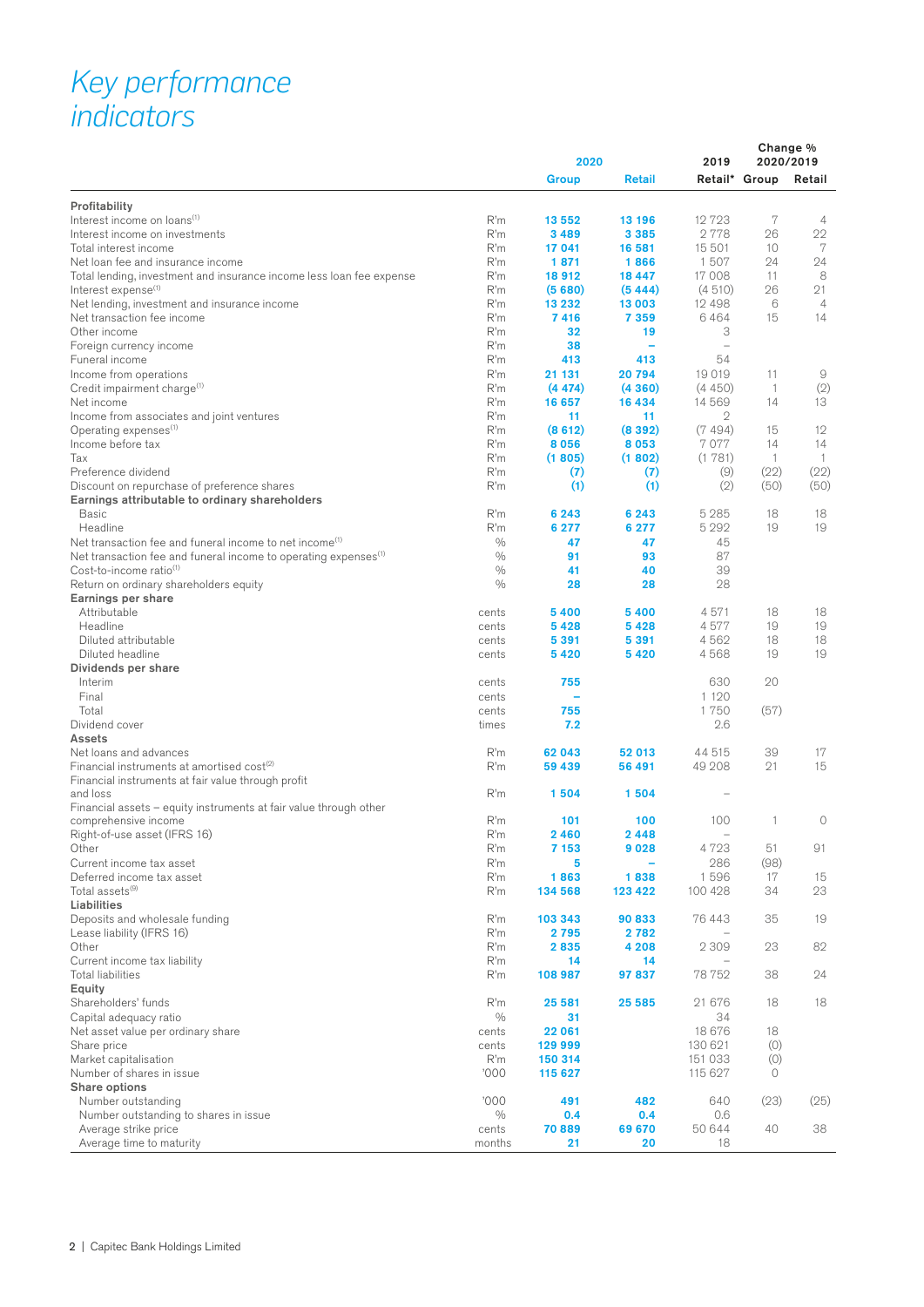| Group<br><b>Retail</b><br>Retail* Group<br>Retail<br>Operations<br>3<br>840<br><b>Branches</b><br>864<br>852<br>-1<br>14 0 29<br>13774<br>6<br>$\mathbf{2}$<br>14 590<br>Employees<br>'000<br>13819<br>11 386<br>22<br>21<br>13887<br>Active clients<br>ATMs and DNRs<br>14<br>2 3 8 8<br>2380<br>2090<br>14<br>Own<br>12<br>12<br>3 2 6 4<br>3 2 6 4<br>2921<br>Partnership<br>5652<br>5644<br>5 0 1 1<br>13<br>13<br>Total<br>22<br>R'm<br>1 3 9 6<br>23<br>Capital expenditure<br>1403<br>1 1 4 1<br><b>Credit sales</b><br>R'm<br>Value of credit card disbursements/drawdowns<br>9934<br>9799<br>6 1 9 3<br>60<br>58<br>28809<br>28 666<br>23 475<br>23<br>22<br>Value of term loans advanced <sup>(3)</sup><br>R'm<br>651<br>1 300<br>(50)<br>(50)<br>Value of credit facility disbursements/drawdowns<br>R'm<br>651<br>Value of mortgage loans advanced<br>R'm<br>509<br>$\overline{\phantom{a}}$<br>$\overline{\phantom{m}}$<br>Value of other loans advanced <sup>(8)</sup><br>R'm<br>14855<br>$\overline{\phantom{0}}$<br>$\overline{\phantom{a}}$<br>Value of total loans advanced<br>54 758<br>39 116<br>30 968<br>77<br>26<br>R'm<br>'000<br>21<br>Number of total loans advanced <sup>(4)(8)</sup><br>5938<br>5921<br>4889<br>21<br>2 1 9 5<br>12<br>Average credit card disbursement/drawdown<br>R<br>2 2 2 0<br>1974<br>11<br>R<br>27 419<br>5<br>5<br>Average term loan advanced<br>27 553<br>26 181<br>R<br>1583<br>1 5 2 1<br>$\overline{4}$<br>$\overline{4}$<br>Average credit facility disbursement/drawdown<br>1583<br>R<br>Average mortgage loan advanced<br>3 977 984<br>R<br>2 373 719<br>Average other loan advanced <sup>(8)</sup><br>L<br>R<br>9 2 2 2<br>6606<br>6334<br>46<br>Average loan advanced <sup>(8)</sup><br>4<br><b>Credit book</b><br>55 895<br>17<br>Gross loans and advances <sup>(5)</sup><br>R'm<br>75 783<br>65 438<br>36<br>48 311<br>39<br>Stage 1<br>R'm<br>57 626<br>41 587<br>16<br>Up-to-date<br>21<br>18<br>R'm<br>4570<br>4 4 4 6<br>3765<br>Up-to-date with SICR<br>Stage 2<br>52 757<br>37<br>R'm<br>62 196<br>45 352<br>16<br>Total up-to-date<br>1 200<br>1 1 7 2<br>1087<br>10<br>8<br>Arrears<br>Stage 2<br>R'm<br>Arrears <sup>(5)</sup><br>1550<br>1 4 8 3<br>5<br>5<br>Stage 3<br>R'm<br>1550<br>7<br>R'm<br>2750<br>2722<br>2570<br>6<br><b>Total arrears</b><br>R'm<br>83<br>70<br>19<br>19<br>Application for debt review within 6 months<br>Stage 3<br>83<br>Up-to-date that rescheduled from up-to-date (not yet rehabilitated)<br>Stage 2<br>R'm<br>226<br>$\overline{\phantom{a}}$<br>Up-to-date that rescheduled from up-to-date (not yet rehabilitated) $(5)(6)$<br>Stage 3<br>R'm<br>1 130<br>1 1 3 0<br>900<br>26<br>26<br>Up-to-date that rescheduled from arrears (not yet rehabilitated)<br>R'm<br>71<br>Stage 2<br>$\overline{\phantom{a}}$<br>$\overline{\phantom{a}}$<br>Up-to-date that rescheduled from arrears (not yet rehabilitated) <sup>(5)(6)</sup><br>1 471<br>1 471<br>1 3 5 4<br>9<br>9<br>Stage 3<br>R'm<br>2601<br>2 2 5 5<br>18<br>15<br>Total up-to-date that rescheduled (not yet rehabilitated)<br>R'm<br>2672<br>39<br>29<br>Stage 3<br>R'm<br>7856<br>7 2 7 5<br>5649<br>More than 3 months in arrears and legal status<br>21<br>18<br>R'm<br>13740<br>13 4 25<br>11 380<br>Total provision for credit impairments <sup>(5)</sup><br>52 013<br>39<br>17<br>Net loans and advances<br>R'm<br>62 043<br>44 515<br>Total provision for credit impairments to Stage 3 and Stage 2<br>0/0<br>(excluding SICR) coverage <sup>(5)</sup><br>101<br>106<br>108<br>R'm<br>58 834<br>42836<br>38 100<br>54<br>12<br>Repayments<br>5 6 2 3<br>4917<br>Gross credit impairment charge <sup>(1)</sup><br>R'm<br>5737<br>17<br>14<br>R'm<br>1 2 6 3<br>467<br>Bad debts recovered<br>1 263<br>(2)<br>Net credit impairment charge <sup>(1)</sup><br>4 4 7 4<br>4 3 6 0<br>4 4 5 0<br>R'm<br>1<br>Net credit impairment charge to average gross loans and advances<br>$\frac{0}{0}$<br>7.2<br>(credit loss ratio) <sup>(1)</sup><br>8.6<br>6.3<br>7<br>15 15 2<br>5<br>Total lending and insurance income (excluding investment income) <sup>(7)</sup><br>R'm<br>15 517<br>14448<br>Net credit impairment charge to total lending and insurance income<br>$\frac{0}{0}$<br>(excluding investment income)(1)(7)<br>28.8<br>30.8<br>28.8<br>Deposits and wholesale funding<br>(27)<br>(34)<br>R'm<br>3 3 3 6<br>5078<br>Wholesale funding<br>3694<br>22<br>R'm<br>62 582<br>55 160<br>45 141<br>39<br>Call savings<br>23<br>R'm<br>32 337<br>26 224<br>38<br>36 183<br>Fixed savings<br>R'm<br>884<br>Foreign currency deposits<br>$\overline{\phantom{a}}$<br>$\overline{\phantom{0}}$ |  | 2020 |  |  | Change %<br>2020/2019 |  |
|---------------------------------------------------------------------------------------------------------------------------------------------------------------------------------------------------------------------------------------------------------------------------------------------------------------------------------------------------------------------------------------------------------------------------------------------------------------------------------------------------------------------------------------------------------------------------------------------------------------------------------------------------------------------------------------------------------------------------------------------------------------------------------------------------------------------------------------------------------------------------------------------------------------------------------------------------------------------------------------------------------------------------------------------------------------------------------------------------------------------------------------------------------------------------------------------------------------------------------------------------------------------------------------------------------------------------------------------------------------------------------------------------------------------------------------------------------------------------------------------------------------------------------------------------------------------------------------------------------------------------------------------------------------------------------------------------------------------------------------------------------------------------------------------------------------------------------------------------------------------------------------------------------------------------------------------------------------------------------------------------------------------------------------------------------------------------------------------------------------------------------------------------------------------------------------------------------------------------------------------------------------------------------------------------------------------------------------------------------------------------------------------------------------------------------------------------------------------------------------------------------------------------------------------------------------------------------------------------------------------------------------------------------------------------------------------------------------------------------------------------------------------------------------------------------------------------------------------------------------------------------------------------------------------------------------------------------------------------------------------------------------------------------------------------------------------------------------------------------------------------------------------------------------------------------------------------------------------------------------------------------------------------------------------------------------------------------------------------------------------------------------------------------------------------------------------------------------------------------------------------------------------------------------------------------------------------------------------------------------------------------------------------------------------------------------------------------------------------------------------------------------------------------------------------------------------------------------------------------------------------------------------------------------------------------------------------------------------------------------------------------------------------------------------------------------------------------------------------------------------------------------------------------------------------------------------------------------------------------------------------------------------------------------------------------------------------------------------------------------------------------------------------------------------------------------------------------------------------------------------------------------------------------------------------------------------------------------------------------------------------------------------------------------------------|--|------|--|--|-----------------------|--|
|                                                                                                                                                                                                                                                                                                                                                                                                                                                                                                                                                                                                                                                                                                                                                                                                                                                                                                                                                                                                                                                                                                                                                                                                                                                                                                                                                                                                                                                                                                                                                                                                                                                                                                                                                                                                                                                                                                                                                                                                                                                                                                                                                                                                                                                                                                                                                                                                                                                                                                                                                                                                                                                                                                                                                                                                                                                                                                                                                                                                                                                                                                                                                                                                                                                                                                                                                                                                                                                                                                                                                                                                                                                                                                                                                                                                                                                                                                                                                                                                                                                                                                                                                                                                                                                                                                                                                                                                                                                                                                                                                                                                                                                                           |  |      |  |  |                       |  |
|                                                                                                                                                                                                                                                                                                                                                                                                                                                                                                                                                                                                                                                                                                                                                                                                                                                                                                                                                                                                                                                                                                                                                                                                                                                                                                                                                                                                                                                                                                                                                                                                                                                                                                                                                                                                                                                                                                                                                                                                                                                                                                                                                                                                                                                                                                                                                                                                                                                                                                                                                                                                                                                                                                                                                                                                                                                                                                                                                                                                                                                                                                                                                                                                                                                                                                                                                                                                                                                                                                                                                                                                                                                                                                                                                                                                                                                                                                                                                                                                                                                                                                                                                                                                                                                                                                                                                                                                                                                                                                                                                                                                                                                                           |  |      |  |  |                       |  |
|                                                                                                                                                                                                                                                                                                                                                                                                                                                                                                                                                                                                                                                                                                                                                                                                                                                                                                                                                                                                                                                                                                                                                                                                                                                                                                                                                                                                                                                                                                                                                                                                                                                                                                                                                                                                                                                                                                                                                                                                                                                                                                                                                                                                                                                                                                                                                                                                                                                                                                                                                                                                                                                                                                                                                                                                                                                                                                                                                                                                                                                                                                                                                                                                                                                                                                                                                                                                                                                                                                                                                                                                                                                                                                                                                                                                                                                                                                                                                                                                                                                                                                                                                                                                                                                                                                                                                                                                                                                                                                                                                                                                                                                                           |  |      |  |  |                       |  |
|                                                                                                                                                                                                                                                                                                                                                                                                                                                                                                                                                                                                                                                                                                                                                                                                                                                                                                                                                                                                                                                                                                                                                                                                                                                                                                                                                                                                                                                                                                                                                                                                                                                                                                                                                                                                                                                                                                                                                                                                                                                                                                                                                                                                                                                                                                                                                                                                                                                                                                                                                                                                                                                                                                                                                                                                                                                                                                                                                                                                                                                                                                                                                                                                                                                                                                                                                                                                                                                                                                                                                                                                                                                                                                                                                                                                                                                                                                                                                                                                                                                                                                                                                                                                                                                                                                                                                                                                                                                                                                                                                                                                                                                                           |  |      |  |  |                       |  |
|                                                                                                                                                                                                                                                                                                                                                                                                                                                                                                                                                                                                                                                                                                                                                                                                                                                                                                                                                                                                                                                                                                                                                                                                                                                                                                                                                                                                                                                                                                                                                                                                                                                                                                                                                                                                                                                                                                                                                                                                                                                                                                                                                                                                                                                                                                                                                                                                                                                                                                                                                                                                                                                                                                                                                                                                                                                                                                                                                                                                                                                                                                                                                                                                                                                                                                                                                                                                                                                                                                                                                                                                                                                                                                                                                                                                                                                                                                                                                                                                                                                                                                                                                                                                                                                                                                                                                                                                                                                                                                                                                                                                                                                                           |  |      |  |  |                       |  |
|                                                                                                                                                                                                                                                                                                                                                                                                                                                                                                                                                                                                                                                                                                                                                                                                                                                                                                                                                                                                                                                                                                                                                                                                                                                                                                                                                                                                                                                                                                                                                                                                                                                                                                                                                                                                                                                                                                                                                                                                                                                                                                                                                                                                                                                                                                                                                                                                                                                                                                                                                                                                                                                                                                                                                                                                                                                                                                                                                                                                                                                                                                                                                                                                                                                                                                                                                                                                                                                                                                                                                                                                                                                                                                                                                                                                                                                                                                                                                                                                                                                                                                                                                                                                                                                                                                                                                                                                                                                                                                                                                                                                                                                                           |  |      |  |  |                       |  |
|                                                                                                                                                                                                                                                                                                                                                                                                                                                                                                                                                                                                                                                                                                                                                                                                                                                                                                                                                                                                                                                                                                                                                                                                                                                                                                                                                                                                                                                                                                                                                                                                                                                                                                                                                                                                                                                                                                                                                                                                                                                                                                                                                                                                                                                                                                                                                                                                                                                                                                                                                                                                                                                                                                                                                                                                                                                                                                                                                                                                                                                                                                                                                                                                                                                                                                                                                                                                                                                                                                                                                                                                                                                                                                                                                                                                                                                                                                                                                                                                                                                                                                                                                                                                                                                                                                                                                                                                                                                                                                                                                                                                                                                                           |  |      |  |  |                       |  |
|                                                                                                                                                                                                                                                                                                                                                                                                                                                                                                                                                                                                                                                                                                                                                                                                                                                                                                                                                                                                                                                                                                                                                                                                                                                                                                                                                                                                                                                                                                                                                                                                                                                                                                                                                                                                                                                                                                                                                                                                                                                                                                                                                                                                                                                                                                                                                                                                                                                                                                                                                                                                                                                                                                                                                                                                                                                                                                                                                                                                                                                                                                                                                                                                                                                                                                                                                                                                                                                                                                                                                                                                                                                                                                                                                                                                                                                                                                                                                                                                                                                                                                                                                                                                                                                                                                                                                                                                                                                                                                                                                                                                                                                                           |  |      |  |  |                       |  |
|                                                                                                                                                                                                                                                                                                                                                                                                                                                                                                                                                                                                                                                                                                                                                                                                                                                                                                                                                                                                                                                                                                                                                                                                                                                                                                                                                                                                                                                                                                                                                                                                                                                                                                                                                                                                                                                                                                                                                                                                                                                                                                                                                                                                                                                                                                                                                                                                                                                                                                                                                                                                                                                                                                                                                                                                                                                                                                                                                                                                                                                                                                                                                                                                                                                                                                                                                                                                                                                                                                                                                                                                                                                                                                                                                                                                                                                                                                                                                                                                                                                                                                                                                                                                                                                                                                                                                                                                                                                                                                                                                                                                                                                                           |  |      |  |  |                       |  |
|                                                                                                                                                                                                                                                                                                                                                                                                                                                                                                                                                                                                                                                                                                                                                                                                                                                                                                                                                                                                                                                                                                                                                                                                                                                                                                                                                                                                                                                                                                                                                                                                                                                                                                                                                                                                                                                                                                                                                                                                                                                                                                                                                                                                                                                                                                                                                                                                                                                                                                                                                                                                                                                                                                                                                                                                                                                                                                                                                                                                                                                                                                                                                                                                                                                                                                                                                                                                                                                                                                                                                                                                                                                                                                                                                                                                                                                                                                                                                                                                                                                                                                                                                                                                                                                                                                                                                                                                                                                                                                                                                                                                                                                                           |  |      |  |  |                       |  |
|                                                                                                                                                                                                                                                                                                                                                                                                                                                                                                                                                                                                                                                                                                                                                                                                                                                                                                                                                                                                                                                                                                                                                                                                                                                                                                                                                                                                                                                                                                                                                                                                                                                                                                                                                                                                                                                                                                                                                                                                                                                                                                                                                                                                                                                                                                                                                                                                                                                                                                                                                                                                                                                                                                                                                                                                                                                                                                                                                                                                                                                                                                                                                                                                                                                                                                                                                                                                                                                                                                                                                                                                                                                                                                                                                                                                                                                                                                                                                                                                                                                                                                                                                                                                                                                                                                                                                                                                                                                                                                                                                                                                                                                                           |  |      |  |  |                       |  |
|                                                                                                                                                                                                                                                                                                                                                                                                                                                                                                                                                                                                                                                                                                                                                                                                                                                                                                                                                                                                                                                                                                                                                                                                                                                                                                                                                                                                                                                                                                                                                                                                                                                                                                                                                                                                                                                                                                                                                                                                                                                                                                                                                                                                                                                                                                                                                                                                                                                                                                                                                                                                                                                                                                                                                                                                                                                                                                                                                                                                                                                                                                                                                                                                                                                                                                                                                                                                                                                                                                                                                                                                                                                                                                                                                                                                                                                                                                                                                                                                                                                                                                                                                                                                                                                                                                                                                                                                                                                                                                                                                                                                                                                                           |  |      |  |  |                       |  |
|                                                                                                                                                                                                                                                                                                                                                                                                                                                                                                                                                                                                                                                                                                                                                                                                                                                                                                                                                                                                                                                                                                                                                                                                                                                                                                                                                                                                                                                                                                                                                                                                                                                                                                                                                                                                                                                                                                                                                                                                                                                                                                                                                                                                                                                                                                                                                                                                                                                                                                                                                                                                                                                                                                                                                                                                                                                                                                                                                                                                                                                                                                                                                                                                                                                                                                                                                                                                                                                                                                                                                                                                                                                                                                                                                                                                                                                                                                                                                                                                                                                                                                                                                                                                                                                                                                                                                                                                                                                                                                                                                                                                                                                                           |  |      |  |  |                       |  |
|                                                                                                                                                                                                                                                                                                                                                                                                                                                                                                                                                                                                                                                                                                                                                                                                                                                                                                                                                                                                                                                                                                                                                                                                                                                                                                                                                                                                                                                                                                                                                                                                                                                                                                                                                                                                                                                                                                                                                                                                                                                                                                                                                                                                                                                                                                                                                                                                                                                                                                                                                                                                                                                                                                                                                                                                                                                                                                                                                                                                                                                                                                                                                                                                                                                                                                                                                                                                                                                                                                                                                                                                                                                                                                                                                                                                                                                                                                                                                                                                                                                                                                                                                                                                                                                                                                                                                                                                                                                                                                                                                                                                                                                                           |  |      |  |  |                       |  |
|                                                                                                                                                                                                                                                                                                                                                                                                                                                                                                                                                                                                                                                                                                                                                                                                                                                                                                                                                                                                                                                                                                                                                                                                                                                                                                                                                                                                                                                                                                                                                                                                                                                                                                                                                                                                                                                                                                                                                                                                                                                                                                                                                                                                                                                                                                                                                                                                                                                                                                                                                                                                                                                                                                                                                                                                                                                                                                                                                                                                                                                                                                                                                                                                                                                                                                                                                                                                                                                                                                                                                                                                                                                                                                                                                                                                                                                                                                                                                                                                                                                                                                                                                                                                                                                                                                                                                                                                                                                                                                                                                                                                                                                                           |  |      |  |  |                       |  |
|                                                                                                                                                                                                                                                                                                                                                                                                                                                                                                                                                                                                                                                                                                                                                                                                                                                                                                                                                                                                                                                                                                                                                                                                                                                                                                                                                                                                                                                                                                                                                                                                                                                                                                                                                                                                                                                                                                                                                                                                                                                                                                                                                                                                                                                                                                                                                                                                                                                                                                                                                                                                                                                                                                                                                                                                                                                                                                                                                                                                                                                                                                                                                                                                                                                                                                                                                                                                                                                                                                                                                                                                                                                                                                                                                                                                                                                                                                                                                                                                                                                                                                                                                                                                                                                                                                                                                                                                                                                                                                                                                                                                                                                                           |  |      |  |  |                       |  |
|                                                                                                                                                                                                                                                                                                                                                                                                                                                                                                                                                                                                                                                                                                                                                                                                                                                                                                                                                                                                                                                                                                                                                                                                                                                                                                                                                                                                                                                                                                                                                                                                                                                                                                                                                                                                                                                                                                                                                                                                                                                                                                                                                                                                                                                                                                                                                                                                                                                                                                                                                                                                                                                                                                                                                                                                                                                                                                                                                                                                                                                                                                                                                                                                                                                                                                                                                                                                                                                                                                                                                                                                                                                                                                                                                                                                                                                                                                                                                                                                                                                                                                                                                                                                                                                                                                                                                                                                                                                                                                                                                                                                                                                                           |  |      |  |  |                       |  |
|                                                                                                                                                                                                                                                                                                                                                                                                                                                                                                                                                                                                                                                                                                                                                                                                                                                                                                                                                                                                                                                                                                                                                                                                                                                                                                                                                                                                                                                                                                                                                                                                                                                                                                                                                                                                                                                                                                                                                                                                                                                                                                                                                                                                                                                                                                                                                                                                                                                                                                                                                                                                                                                                                                                                                                                                                                                                                                                                                                                                                                                                                                                                                                                                                                                                                                                                                                                                                                                                                                                                                                                                                                                                                                                                                                                                                                                                                                                                                                                                                                                                                                                                                                                                                                                                                                                                                                                                                                                                                                                                                                                                                                                                           |  |      |  |  |                       |  |
|                                                                                                                                                                                                                                                                                                                                                                                                                                                                                                                                                                                                                                                                                                                                                                                                                                                                                                                                                                                                                                                                                                                                                                                                                                                                                                                                                                                                                                                                                                                                                                                                                                                                                                                                                                                                                                                                                                                                                                                                                                                                                                                                                                                                                                                                                                                                                                                                                                                                                                                                                                                                                                                                                                                                                                                                                                                                                                                                                                                                                                                                                                                                                                                                                                                                                                                                                                                                                                                                                                                                                                                                                                                                                                                                                                                                                                                                                                                                                                                                                                                                                                                                                                                                                                                                                                                                                                                                                                                                                                                                                                                                                                                                           |  |      |  |  |                       |  |
|                                                                                                                                                                                                                                                                                                                                                                                                                                                                                                                                                                                                                                                                                                                                                                                                                                                                                                                                                                                                                                                                                                                                                                                                                                                                                                                                                                                                                                                                                                                                                                                                                                                                                                                                                                                                                                                                                                                                                                                                                                                                                                                                                                                                                                                                                                                                                                                                                                                                                                                                                                                                                                                                                                                                                                                                                                                                                                                                                                                                                                                                                                                                                                                                                                                                                                                                                                                                                                                                                                                                                                                                                                                                                                                                                                                                                                                                                                                                                                                                                                                                                                                                                                                                                                                                                                                                                                                                                                                                                                                                                                                                                                                                           |  |      |  |  |                       |  |
|                                                                                                                                                                                                                                                                                                                                                                                                                                                                                                                                                                                                                                                                                                                                                                                                                                                                                                                                                                                                                                                                                                                                                                                                                                                                                                                                                                                                                                                                                                                                                                                                                                                                                                                                                                                                                                                                                                                                                                                                                                                                                                                                                                                                                                                                                                                                                                                                                                                                                                                                                                                                                                                                                                                                                                                                                                                                                                                                                                                                                                                                                                                                                                                                                                                                                                                                                                                                                                                                                                                                                                                                                                                                                                                                                                                                                                                                                                                                                                                                                                                                                                                                                                                                                                                                                                                                                                                                                                                                                                                                                                                                                                                                           |  |      |  |  |                       |  |
|                                                                                                                                                                                                                                                                                                                                                                                                                                                                                                                                                                                                                                                                                                                                                                                                                                                                                                                                                                                                                                                                                                                                                                                                                                                                                                                                                                                                                                                                                                                                                                                                                                                                                                                                                                                                                                                                                                                                                                                                                                                                                                                                                                                                                                                                                                                                                                                                                                                                                                                                                                                                                                                                                                                                                                                                                                                                                                                                                                                                                                                                                                                                                                                                                                                                                                                                                                                                                                                                                                                                                                                                                                                                                                                                                                                                                                                                                                                                                                                                                                                                                                                                                                                                                                                                                                                                                                                                                                                                                                                                                                                                                                                                           |  |      |  |  |                       |  |
|                                                                                                                                                                                                                                                                                                                                                                                                                                                                                                                                                                                                                                                                                                                                                                                                                                                                                                                                                                                                                                                                                                                                                                                                                                                                                                                                                                                                                                                                                                                                                                                                                                                                                                                                                                                                                                                                                                                                                                                                                                                                                                                                                                                                                                                                                                                                                                                                                                                                                                                                                                                                                                                                                                                                                                                                                                                                                                                                                                                                                                                                                                                                                                                                                                                                                                                                                                                                                                                                                                                                                                                                                                                                                                                                                                                                                                                                                                                                                                                                                                                                                                                                                                                                                                                                                                                                                                                                                                                                                                                                                                                                                                                                           |  |      |  |  |                       |  |
|                                                                                                                                                                                                                                                                                                                                                                                                                                                                                                                                                                                                                                                                                                                                                                                                                                                                                                                                                                                                                                                                                                                                                                                                                                                                                                                                                                                                                                                                                                                                                                                                                                                                                                                                                                                                                                                                                                                                                                                                                                                                                                                                                                                                                                                                                                                                                                                                                                                                                                                                                                                                                                                                                                                                                                                                                                                                                                                                                                                                                                                                                                                                                                                                                                                                                                                                                                                                                                                                                                                                                                                                                                                                                                                                                                                                                                                                                                                                                                                                                                                                                                                                                                                                                                                                                                                                                                                                                                                                                                                                                                                                                                                                           |  |      |  |  |                       |  |
|                                                                                                                                                                                                                                                                                                                                                                                                                                                                                                                                                                                                                                                                                                                                                                                                                                                                                                                                                                                                                                                                                                                                                                                                                                                                                                                                                                                                                                                                                                                                                                                                                                                                                                                                                                                                                                                                                                                                                                                                                                                                                                                                                                                                                                                                                                                                                                                                                                                                                                                                                                                                                                                                                                                                                                                                                                                                                                                                                                                                                                                                                                                                                                                                                                                                                                                                                                                                                                                                                                                                                                                                                                                                                                                                                                                                                                                                                                                                                                                                                                                                                                                                                                                                                                                                                                                                                                                                                                                                                                                                                                                                                                                                           |  |      |  |  |                       |  |
|                                                                                                                                                                                                                                                                                                                                                                                                                                                                                                                                                                                                                                                                                                                                                                                                                                                                                                                                                                                                                                                                                                                                                                                                                                                                                                                                                                                                                                                                                                                                                                                                                                                                                                                                                                                                                                                                                                                                                                                                                                                                                                                                                                                                                                                                                                                                                                                                                                                                                                                                                                                                                                                                                                                                                                                                                                                                                                                                                                                                                                                                                                                                                                                                                                                                                                                                                                                                                                                                                                                                                                                                                                                                                                                                                                                                                                                                                                                                                                                                                                                                                                                                                                                                                                                                                                                                                                                                                                                                                                                                                                                                                                                                           |  |      |  |  |                       |  |
|                                                                                                                                                                                                                                                                                                                                                                                                                                                                                                                                                                                                                                                                                                                                                                                                                                                                                                                                                                                                                                                                                                                                                                                                                                                                                                                                                                                                                                                                                                                                                                                                                                                                                                                                                                                                                                                                                                                                                                                                                                                                                                                                                                                                                                                                                                                                                                                                                                                                                                                                                                                                                                                                                                                                                                                                                                                                                                                                                                                                                                                                                                                                                                                                                                                                                                                                                                                                                                                                                                                                                                                                                                                                                                                                                                                                                                                                                                                                                                                                                                                                                                                                                                                                                                                                                                                                                                                                                                                                                                                                                                                                                                                                           |  |      |  |  |                       |  |
|                                                                                                                                                                                                                                                                                                                                                                                                                                                                                                                                                                                                                                                                                                                                                                                                                                                                                                                                                                                                                                                                                                                                                                                                                                                                                                                                                                                                                                                                                                                                                                                                                                                                                                                                                                                                                                                                                                                                                                                                                                                                                                                                                                                                                                                                                                                                                                                                                                                                                                                                                                                                                                                                                                                                                                                                                                                                                                                                                                                                                                                                                                                                                                                                                                                                                                                                                                                                                                                                                                                                                                                                                                                                                                                                                                                                                                                                                                                                                                                                                                                                                                                                                                                                                                                                                                                                                                                                                                                                                                                                                                                                                                                                           |  |      |  |  |                       |  |
|                                                                                                                                                                                                                                                                                                                                                                                                                                                                                                                                                                                                                                                                                                                                                                                                                                                                                                                                                                                                                                                                                                                                                                                                                                                                                                                                                                                                                                                                                                                                                                                                                                                                                                                                                                                                                                                                                                                                                                                                                                                                                                                                                                                                                                                                                                                                                                                                                                                                                                                                                                                                                                                                                                                                                                                                                                                                                                                                                                                                                                                                                                                                                                                                                                                                                                                                                                                                                                                                                                                                                                                                                                                                                                                                                                                                                                                                                                                                                                                                                                                                                                                                                                                                                                                                                                                                                                                                                                                                                                                                                                                                                                                                           |  |      |  |  |                       |  |
|                                                                                                                                                                                                                                                                                                                                                                                                                                                                                                                                                                                                                                                                                                                                                                                                                                                                                                                                                                                                                                                                                                                                                                                                                                                                                                                                                                                                                                                                                                                                                                                                                                                                                                                                                                                                                                                                                                                                                                                                                                                                                                                                                                                                                                                                                                                                                                                                                                                                                                                                                                                                                                                                                                                                                                                                                                                                                                                                                                                                                                                                                                                                                                                                                                                                                                                                                                                                                                                                                                                                                                                                                                                                                                                                                                                                                                                                                                                                                                                                                                                                                                                                                                                                                                                                                                                                                                                                                                                                                                                                                                                                                                                                           |  |      |  |  |                       |  |
|                                                                                                                                                                                                                                                                                                                                                                                                                                                                                                                                                                                                                                                                                                                                                                                                                                                                                                                                                                                                                                                                                                                                                                                                                                                                                                                                                                                                                                                                                                                                                                                                                                                                                                                                                                                                                                                                                                                                                                                                                                                                                                                                                                                                                                                                                                                                                                                                                                                                                                                                                                                                                                                                                                                                                                                                                                                                                                                                                                                                                                                                                                                                                                                                                                                                                                                                                                                                                                                                                                                                                                                                                                                                                                                                                                                                                                                                                                                                                                                                                                                                                                                                                                                                                                                                                                                                                                                                                                                                                                                                                                                                                                                                           |  |      |  |  |                       |  |
|                                                                                                                                                                                                                                                                                                                                                                                                                                                                                                                                                                                                                                                                                                                                                                                                                                                                                                                                                                                                                                                                                                                                                                                                                                                                                                                                                                                                                                                                                                                                                                                                                                                                                                                                                                                                                                                                                                                                                                                                                                                                                                                                                                                                                                                                                                                                                                                                                                                                                                                                                                                                                                                                                                                                                                                                                                                                                                                                                                                                                                                                                                                                                                                                                                                                                                                                                                                                                                                                                                                                                                                                                                                                                                                                                                                                                                                                                                                                                                                                                                                                                                                                                                                                                                                                                                                                                                                                                                                                                                                                                                                                                                                                           |  |      |  |  |                       |  |
|                                                                                                                                                                                                                                                                                                                                                                                                                                                                                                                                                                                                                                                                                                                                                                                                                                                                                                                                                                                                                                                                                                                                                                                                                                                                                                                                                                                                                                                                                                                                                                                                                                                                                                                                                                                                                                                                                                                                                                                                                                                                                                                                                                                                                                                                                                                                                                                                                                                                                                                                                                                                                                                                                                                                                                                                                                                                                                                                                                                                                                                                                                                                                                                                                                                                                                                                                                                                                                                                                                                                                                                                                                                                                                                                                                                                                                                                                                                                                                                                                                                                                                                                                                                                                                                                                                                                                                                                                                                                                                                                                                                                                                                                           |  |      |  |  |                       |  |
|                                                                                                                                                                                                                                                                                                                                                                                                                                                                                                                                                                                                                                                                                                                                                                                                                                                                                                                                                                                                                                                                                                                                                                                                                                                                                                                                                                                                                                                                                                                                                                                                                                                                                                                                                                                                                                                                                                                                                                                                                                                                                                                                                                                                                                                                                                                                                                                                                                                                                                                                                                                                                                                                                                                                                                                                                                                                                                                                                                                                                                                                                                                                                                                                                                                                                                                                                                                                                                                                                                                                                                                                                                                                                                                                                                                                                                                                                                                                                                                                                                                                                                                                                                                                                                                                                                                                                                                                                                                                                                                                                                                                                                                                           |  |      |  |  |                       |  |
|                                                                                                                                                                                                                                                                                                                                                                                                                                                                                                                                                                                                                                                                                                                                                                                                                                                                                                                                                                                                                                                                                                                                                                                                                                                                                                                                                                                                                                                                                                                                                                                                                                                                                                                                                                                                                                                                                                                                                                                                                                                                                                                                                                                                                                                                                                                                                                                                                                                                                                                                                                                                                                                                                                                                                                                                                                                                                                                                                                                                                                                                                                                                                                                                                                                                                                                                                                                                                                                                                                                                                                                                                                                                                                                                                                                                                                                                                                                                                                                                                                                                                                                                                                                                                                                                                                                                                                                                                                                                                                                                                                                                                                                                           |  |      |  |  |                       |  |
|                                                                                                                                                                                                                                                                                                                                                                                                                                                                                                                                                                                                                                                                                                                                                                                                                                                                                                                                                                                                                                                                                                                                                                                                                                                                                                                                                                                                                                                                                                                                                                                                                                                                                                                                                                                                                                                                                                                                                                                                                                                                                                                                                                                                                                                                                                                                                                                                                                                                                                                                                                                                                                                                                                                                                                                                                                                                                                                                                                                                                                                                                                                                                                                                                                                                                                                                                                                                                                                                                                                                                                                                                                                                                                                                                                                                                                                                                                                                                                                                                                                                                                                                                                                                                                                                                                                                                                                                                                                                                                                                                                                                                                                                           |  |      |  |  |                       |  |
|                                                                                                                                                                                                                                                                                                                                                                                                                                                                                                                                                                                                                                                                                                                                                                                                                                                                                                                                                                                                                                                                                                                                                                                                                                                                                                                                                                                                                                                                                                                                                                                                                                                                                                                                                                                                                                                                                                                                                                                                                                                                                                                                                                                                                                                                                                                                                                                                                                                                                                                                                                                                                                                                                                                                                                                                                                                                                                                                                                                                                                                                                                                                                                                                                                                                                                                                                                                                                                                                                                                                                                                                                                                                                                                                                                                                                                                                                                                                                                                                                                                                                                                                                                                                                                                                                                                                                                                                                                                                                                                                                                                                                                                                           |  |      |  |  |                       |  |
|                                                                                                                                                                                                                                                                                                                                                                                                                                                                                                                                                                                                                                                                                                                                                                                                                                                                                                                                                                                                                                                                                                                                                                                                                                                                                                                                                                                                                                                                                                                                                                                                                                                                                                                                                                                                                                                                                                                                                                                                                                                                                                                                                                                                                                                                                                                                                                                                                                                                                                                                                                                                                                                                                                                                                                                                                                                                                                                                                                                                                                                                                                                                                                                                                                                                                                                                                                                                                                                                                                                                                                                                                                                                                                                                                                                                                                                                                                                                                                                                                                                                                                                                                                                                                                                                                                                                                                                                                                                                                                                                                                                                                                                                           |  |      |  |  |                       |  |
|                                                                                                                                                                                                                                                                                                                                                                                                                                                                                                                                                                                                                                                                                                                                                                                                                                                                                                                                                                                                                                                                                                                                                                                                                                                                                                                                                                                                                                                                                                                                                                                                                                                                                                                                                                                                                                                                                                                                                                                                                                                                                                                                                                                                                                                                                                                                                                                                                                                                                                                                                                                                                                                                                                                                                                                                                                                                                                                                                                                                                                                                                                                                                                                                                                                                                                                                                                                                                                                                                                                                                                                                                                                                                                                                                                                                                                                                                                                                                                                                                                                                                                                                                                                                                                                                                                                                                                                                                                                                                                                                                                                                                                                                           |  |      |  |  |                       |  |
|                                                                                                                                                                                                                                                                                                                                                                                                                                                                                                                                                                                                                                                                                                                                                                                                                                                                                                                                                                                                                                                                                                                                                                                                                                                                                                                                                                                                                                                                                                                                                                                                                                                                                                                                                                                                                                                                                                                                                                                                                                                                                                                                                                                                                                                                                                                                                                                                                                                                                                                                                                                                                                                                                                                                                                                                                                                                                                                                                                                                                                                                                                                                                                                                                                                                                                                                                                                                                                                                                                                                                                                                                                                                                                                                                                                                                                                                                                                                                                                                                                                                                                                                                                                                                                                                                                                                                                                                                                                                                                                                                                                                                                                                           |  |      |  |  |                       |  |
|                                                                                                                                                                                                                                                                                                                                                                                                                                                                                                                                                                                                                                                                                                                                                                                                                                                                                                                                                                                                                                                                                                                                                                                                                                                                                                                                                                                                                                                                                                                                                                                                                                                                                                                                                                                                                                                                                                                                                                                                                                                                                                                                                                                                                                                                                                                                                                                                                                                                                                                                                                                                                                                                                                                                                                                                                                                                                                                                                                                                                                                                                                                                                                                                                                                                                                                                                                                                                                                                                                                                                                                                                                                                                                                                                                                                                                                                                                                                                                                                                                                                                                                                                                                                                                                                                                                                                                                                                                                                                                                                                                                                                                                                           |  |      |  |  |                       |  |
|                                                                                                                                                                                                                                                                                                                                                                                                                                                                                                                                                                                                                                                                                                                                                                                                                                                                                                                                                                                                                                                                                                                                                                                                                                                                                                                                                                                                                                                                                                                                                                                                                                                                                                                                                                                                                                                                                                                                                                                                                                                                                                                                                                                                                                                                                                                                                                                                                                                                                                                                                                                                                                                                                                                                                                                                                                                                                                                                                                                                                                                                                                                                                                                                                                                                                                                                                                                                                                                                                                                                                                                                                                                                                                                                                                                                                                                                                                                                                                                                                                                                                                                                                                                                                                                                                                                                                                                                                                                                                                                                                                                                                                                                           |  |      |  |  |                       |  |
|                                                                                                                                                                                                                                                                                                                                                                                                                                                                                                                                                                                                                                                                                                                                                                                                                                                                                                                                                                                                                                                                                                                                                                                                                                                                                                                                                                                                                                                                                                                                                                                                                                                                                                                                                                                                                                                                                                                                                                                                                                                                                                                                                                                                                                                                                                                                                                                                                                                                                                                                                                                                                                                                                                                                                                                                                                                                                                                                                                                                                                                                                                                                                                                                                                                                                                                                                                                                                                                                                                                                                                                                                                                                                                                                                                                                                                                                                                                                                                                                                                                                                                                                                                                                                                                                                                                                                                                                                                                                                                                                                                                                                                                                           |  |      |  |  |                       |  |
|                                                                                                                                                                                                                                                                                                                                                                                                                                                                                                                                                                                                                                                                                                                                                                                                                                                                                                                                                                                                                                                                                                                                                                                                                                                                                                                                                                                                                                                                                                                                                                                                                                                                                                                                                                                                                                                                                                                                                                                                                                                                                                                                                                                                                                                                                                                                                                                                                                                                                                                                                                                                                                                                                                                                                                                                                                                                                                                                                                                                                                                                                                                                                                                                                                                                                                                                                                                                                                                                                                                                                                                                                                                                                                                                                                                                                                                                                                                                                                                                                                                                                                                                                                                                                                                                                                                                                                                                                                                                                                                                                                                                                                                                           |  |      |  |  |                       |  |
|                                                                                                                                                                                                                                                                                                                                                                                                                                                                                                                                                                                                                                                                                                                                                                                                                                                                                                                                                                                                                                                                                                                                                                                                                                                                                                                                                                                                                                                                                                                                                                                                                                                                                                                                                                                                                                                                                                                                                                                                                                                                                                                                                                                                                                                                                                                                                                                                                                                                                                                                                                                                                                                                                                                                                                                                                                                                                                                                                                                                                                                                                                                                                                                                                                                                                                                                                                                                                                                                                                                                                                                                                                                                                                                                                                                                                                                                                                                                                                                                                                                                                                                                                                                                                                                                                                                                                                                                                                                                                                                                                                                                                                                                           |  |      |  |  |                       |  |
|                                                                                                                                                                                                                                                                                                                                                                                                                                                                                                                                                                                                                                                                                                                                                                                                                                                                                                                                                                                                                                                                                                                                                                                                                                                                                                                                                                                                                                                                                                                                                                                                                                                                                                                                                                                                                                                                                                                                                                                                                                                                                                                                                                                                                                                                                                                                                                                                                                                                                                                                                                                                                                                                                                                                                                                                                                                                                                                                                                                                                                                                                                                                                                                                                                                                                                                                                                                                                                                                                                                                                                                                                                                                                                                                                                                                                                                                                                                                                                                                                                                                                                                                                                                                                                                                                                                                                                                                                                                                                                                                                                                                                                                                           |  |      |  |  |                       |  |
|                                                                                                                                                                                                                                                                                                                                                                                                                                                                                                                                                                                                                                                                                                                                                                                                                                                                                                                                                                                                                                                                                                                                                                                                                                                                                                                                                                                                                                                                                                                                                                                                                                                                                                                                                                                                                                                                                                                                                                                                                                                                                                                                                                                                                                                                                                                                                                                                                                                                                                                                                                                                                                                                                                                                                                                                                                                                                                                                                                                                                                                                                                                                                                                                                                                                                                                                                                                                                                                                                                                                                                                                                                                                                                                                                                                                                                                                                                                                                                                                                                                                                                                                                                                                                                                                                                                                                                                                                                                                                                                                                                                                                                                                           |  |      |  |  |                       |  |
|                                                                                                                                                                                                                                                                                                                                                                                                                                                                                                                                                                                                                                                                                                                                                                                                                                                                                                                                                                                                                                                                                                                                                                                                                                                                                                                                                                                                                                                                                                                                                                                                                                                                                                                                                                                                                                                                                                                                                                                                                                                                                                                                                                                                                                                                                                                                                                                                                                                                                                                                                                                                                                                                                                                                                                                                                                                                                                                                                                                                                                                                                                                                                                                                                                                                                                                                                                                                                                                                                                                                                                                                                                                                                                                                                                                                                                                                                                                                                                                                                                                                                                                                                                                                                                                                                                                                                                                                                                                                                                                                                                                                                                                                           |  |      |  |  |                       |  |
|                                                                                                                                                                                                                                                                                                                                                                                                                                                                                                                                                                                                                                                                                                                                                                                                                                                                                                                                                                                                                                                                                                                                                                                                                                                                                                                                                                                                                                                                                                                                                                                                                                                                                                                                                                                                                                                                                                                                                                                                                                                                                                                                                                                                                                                                                                                                                                                                                                                                                                                                                                                                                                                                                                                                                                                                                                                                                                                                                                                                                                                                                                                                                                                                                                                                                                                                                                                                                                                                                                                                                                                                                                                                                                                                                                                                                                                                                                                                                                                                                                                                                                                                                                                                                                                                                                                                                                                                                                                                                                                                                                                                                                                                           |  |      |  |  |                       |  |
|                                                                                                                                                                                                                                                                                                                                                                                                                                                                                                                                                                                                                                                                                                                                                                                                                                                                                                                                                                                                                                                                                                                                                                                                                                                                                                                                                                                                                                                                                                                                                                                                                                                                                                                                                                                                                                                                                                                                                                                                                                                                                                                                                                                                                                                                                                                                                                                                                                                                                                                                                                                                                                                                                                                                                                                                                                                                                                                                                                                                                                                                                                                                                                                                                                                                                                                                                                                                                                                                                                                                                                                                                                                                                                                                                                                                                                                                                                                                                                                                                                                                                                                                                                                                                                                                                                                                                                                                                                                                                                                                                                                                                                                                           |  |      |  |  |                       |  |
|                                                                                                                                                                                                                                                                                                                                                                                                                                                                                                                                                                                                                                                                                                                                                                                                                                                                                                                                                                                                                                                                                                                                                                                                                                                                                                                                                                                                                                                                                                                                                                                                                                                                                                                                                                                                                                                                                                                                                                                                                                                                                                                                                                                                                                                                                                                                                                                                                                                                                                                                                                                                                                                                                                                                                                                                                                                                                                                                                                                                                                                                                                                                                                                                                                                                                                                                                                                                                                                                                                                                                                                                                                                                                                                                                                                                                                                                                                                                                                                                                                                                                                                                                                                                                                                                                                                                                                                                                                                                                                                                                                                                                                                                           |  |      |  |  |                       |  |
|                                                                                                                                                                                                                                                                                                                                                                                                                                                                                                                                                                                                                                                                                                                                                                                                                                                                                                                                                                                                                                                                                                                                                                                                                                                                                                                                                                                                                                                                                                                                                                                                                                                                                                                                                                                                                                                                                                                                                                                                                                                                                                                                                                                                                                                                                                                                                                                                                                                                                                                                                                                                                                                                                                                                                                                                                                                                                                                                                                                                                                                                                                                                                                                                                                                                                                                                                                                                                                                                                                                                                                                                                                                                                                                                                                                                                                                                                                                                                                                                                                                                                                                                                                                                                                                                                                                                                                                                                                                                                                                                                                                                                                                                           |  |      |  |  |                       |  |
|                                                                                                                                                                                                                                                                                                                                                                                                                                                                                                                                                                                                                                                                                                                                                                                                                                                                                                                                                                                                                                                                                                                                                                                                                                                                                                                                                                                                                                                                                                                                                                                                                                                                                                                                                                                                                                                                                                                                                                                                                                                                                                                                                                                                                                                                                                                                                                                                                                                                                                                                                                                                                                                                                                                                                                                                                                                                                                                                                                                                                                                                                                                                                                                                                                                                                                                                                                                                                                                                                                                                                                                                                                                                                                                                                                                                                                                                                                                                                                                                                                                                                                                                                                                                                                                                                                                                                                                                                                                                                                                                                                                                                                                                           |  |      |  |  |                       |  |
|                                                                                                                                                                                                                                                                                                                                                                                                                                                                                                                                                                                                                                                                                                                                                                                                                                                                                                                                                                                                                                                                                                                                                                                                                                                                                                                                                                                                                                                                                                                                                                                                                                                                                                                                                                                                                                                                                                                                                                                                                                                                                                                                                                                                                                                                                                                                                                                                                                                                                                                                                                                                                                                                                                                                                                                                                                                                                                                                                                                                                                                                                                                                                                                                                                                                                                                                                                                                                                                                                                                                                                                                                                                                                                                                                                                                                                                                                                                                                                                                                                                                                                                                                                                                                                                                                                                                                                                                                                                                                                                                                                                                                                                                           |  |      |  |  |                       |  |
|                                                                                                                                                                                                                                                                                                                                                                                                                                                                                                                                                                                                                                                                                                                                                                                                                                                                                                                                                                                                                                                                                                                                                                                                                                                                                                                                                                                                                                                                                                                                                                                                                                                                                                                                                                                                                                                                                                                                                                                                                                                                                                                                                                                                                                                                                                                                                                                                                                                                                                                                                                                                                                                                                                                                                                                                                                                                                                                                                                                                                                                                                                                                                                                                                                                                                                                                                                                                                                                                                                                                                                                                                                                                                                                                                                                                                                                                                                                                                                                                                                                                                                                                                                                                                                                                                                                                                                                                                                                                                                                                                                                                                                                                           |  |      |  |  |                       |  |
|                                                                                                                                                                                                                                                                                                                                                                                                                                                                                                                                                                                                                                                                                                                                                                                                                                                                                                                                                                                                                                                                                                                                                                                                                                                                                                                                                                                                                                                                                                                                                                                                                                                                                                                                                                                                                                                                                                                                                                                                                                                                                                                                                                                                                                                                                                                                                                                                                                                                                                                                                                                                                                                                                                                                                                                                                                                                                                                                                                                                                                                                                                                                                                                                                                                                                                                                                                                                                                                                                                                                                                                                                                                                                                                                                                                                                                                                                                                                                                                                                                                                                                                                                                                                                                                                                                                                                                                                                                                                                                                                                                                                                                                                           |  |      |  |  |                       |  |
|                                                                                                                                                                                                                                                                                                                                                                                                                                                                                                                                                                                                                                                                                                                                                                                                                                                                                                                                                                                                                                                                                                                                                                                                                                                                                                                                                                                                                                                                                                                                                                                                                                                                                                                                                                                                                                                                                                                                                                                                                                                                                                                                                                                                                                                                                                                                                                                                                                                                                                                                                                                                                                                                                                                                                                                                                                                                                                                                                                                                                                                                                                                                                                                                                                                                                                                                                                                                                                                                                                                                                                                                                                                                                                                                                                                                                                                                                                                                                                                                                                                                                                                                                                                                                                                                                                                                                                                                                                                                                                                                                                                                                                                                           |  |      |  |  |                       |  |

*\* In 2019 the group comprised only retail banking*

<sup>(1)</sup> Under IFRS 9, the credit impairment charge is recognised on a net basis for all loans classified as stage 3, reducing interest received and bad debt written off by<br>R1 526 million for this year (February 2019: R1 073

*(2) Cash, cash equivalents, money market funds, term deposits and other financial investments (3) Net of loans settled through loan consolidation*

*(4) Includes credit card. For the number of loans advanced, a month in which the credit card is utilised is counted as a single loan*

<sup>(5)</sup> At 28 February 2019, the gross carrying amount disclosed above did not include impaired interest on Stage 3 advances. The gross carrying amount comprised of the principal debt component and the expected recoverable

*classified as up-to-date*

*(7) Interest received on loans, initiation fees, monthly service fee and net insurance income*

® The value of other loans advanced includes all disbursements from overdraft facilities and the full number of disbursements are included in number of total loans<br>advanced in order to calculate the average other loan adva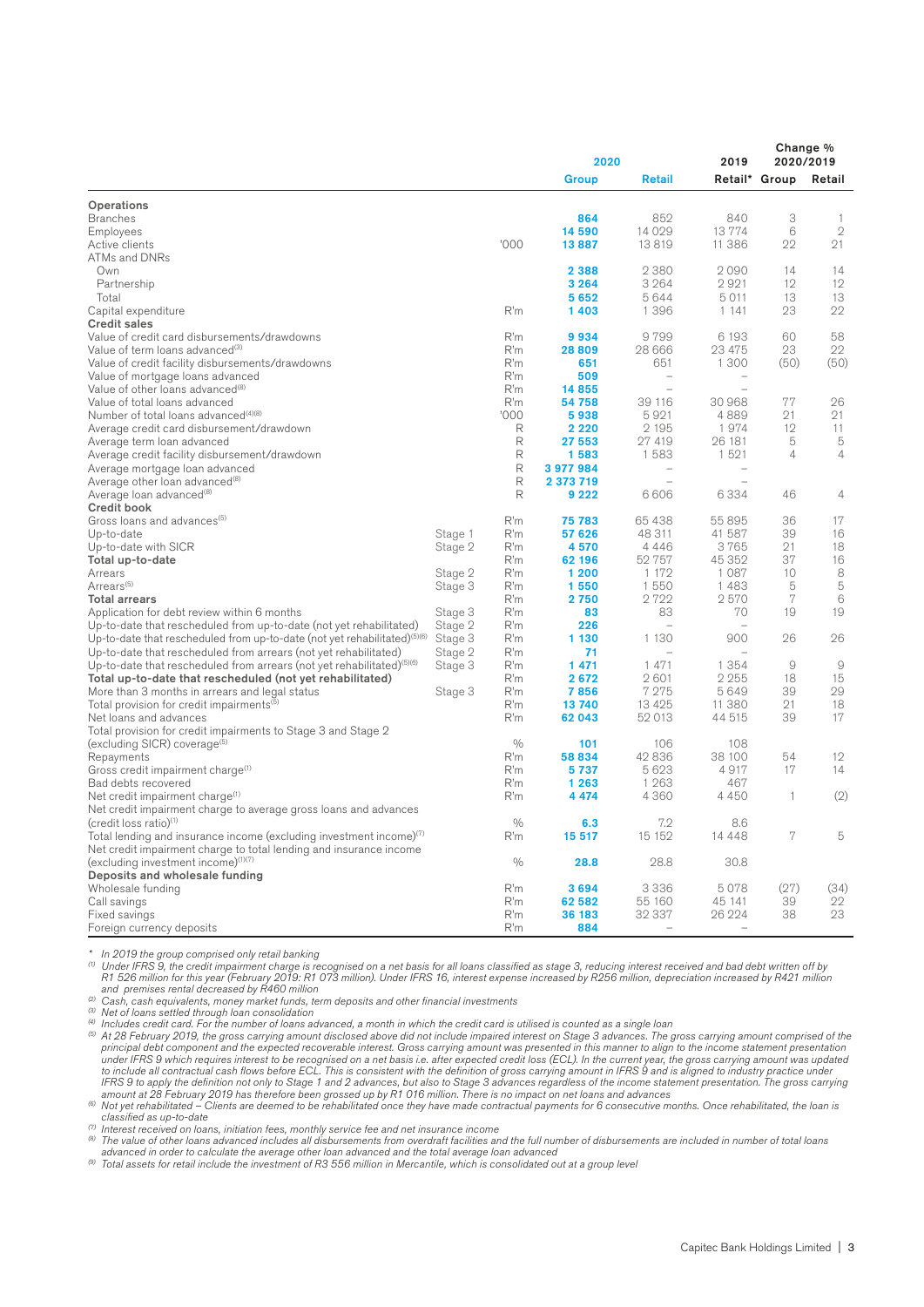#### Simplified banking in difficult times

Socio-economic conditions are severely impacted by the onset of the COVID-19 pandemic and people from all walks of life in South Africa are affected. This has highlighted the importance of standing together to overcome this threat. During March 2020, Capitec responded quickly and implemented several initiatives to support employees and clients. This includes procuring and distributing over 2000 computers to allow client care and key support service personnel to work from home. 50% of branches are kept open during the lockdown period while employees continued to earn their full salaries.

Capitec committed substantial donations to various organisations for disaster relief during this pandemic, and contributed to client savings through the industry-wide waiver of SASWITCH fees to all clients, as well as waiving the full cash withdrawal fees for SASSA clients. We continually review the financial position of our credit clients on an individual basis and implement the necessary remedies where possible to assist clients with their cash flow during this difficult period. Executive management monitors the national crisis and adapts our response on a daily basis.

Capitec remains committed to its founding fundamentals of simplicity, accessibility, affordability and personalised service. We believe that these fundamentals will support Capitec and its clients through the current turmoil and ensure that we are well positioned for a future South African renaissance. In our endeavour to put the client first we constantly diversify our product offering to meet clients' needs. The acquisition of Mercantile Bank is another step in our journey. We will grow business banking guided by the same fundamentals.

#### 19% growth in earnings

Headline earnings grew to R6.28 billion (2019: R5.29 billion). Return on shareholders' equity remained consistent at 28% for the 2020 financial year. Our client base grew by 22% to 13.9 million active clients (2019: 11.4 million). On average 200 000 clients joined us per month during the year.

Our retail net transaction fees and funeral income cover 93% of retail operating expenses (2019: 87%) and contribute 47% of retail net income (2019: 45%).

#### Focus on fundamentals

Our brand promise is to make banking simple, more affordable, accessible and personalised. The client is central to our decision-making process. This single-minded focus on addressing client needs is reflected in Capitec's rating by global brand research group, Brand Finance, as the strongest banking brand in South Africa and the 3rd strongest banking brand in the world in its 2020 Global 500 Banking report.

Capitec offers clients access to a range of products via digital banking, internet banking, self-service terminals and the branch network. Our focus on personalised client service and client experience has prompted us to innovate in the field of digital banking. Our systems are designed to process high volumes of transactions.

We encourage clients to use digital channels through relevant engagement on SMS, e-mail, call, in-app and social media. This is enabled through advanced data capabilities and machine learning models and is executed with an integrated client engagement system to ensure that we speak to the right client at the right time on the most relevant channel.

The branch focus is on client interaction and more complex, specific banking needs. We now have 6.7 million retail clients making use of our digital channels (banking app and USSD) up from 5.2 million in 2019. Some clients prefer to visit branches and have face-to-face interactions with service consultants. There are 852 retail branches across the country in convenient locations. Approximately 7.8 million (2019: 6.6 million) retail clients visit our retail branches every month.

We maintain a simple fee structure. Our affordable fees maximise client value. In March 2019, we lowered our digital transaction fees and tiered our withdrawal fee to make withdrawals of less than R1 000 more affordable. The Global One monthly administration fee, along with digital banking and debit order fees were not increased on 1 March 2020, as part of our strategy to pass volume benefits through to our clients. Digital and self-service banking saved our clients R474 million during the year whilst the migration created more capacity in our branch network.

#### Change behaviour

#### **Transacting**

Digital banking has transformed the way people manage their money. Our digital strategy allows clients to perform their banking activities remotely at their own convenience. We continuously look for ways to take the complexity out of banking and have designed a new app with our clients' convenience in mind. The new app allows for more personalisation and customisation. It improves our clients' ability to track their spending and manage their monthly expenses. A brand new innovative platform was implemented that allows us to address the needs of clients and to support collaboration with other Fintech companies. We also introduced a new bank card that enables all our clients to make contact-less payments.

Total retail net transaction fee income increased by 14% from R6.46 billion to R7.36 billion. The net retail fee income from our digital channels increased by 12% from R722 million to R809 million. An increase in the volume of banking app transactions by 69% to 327 million for the 2020 financial year (2019: 193 million) illustrates a change in client behaviour. Despite digital banking earning a lower fee than cash or in-branch banking, it is more profitable and in the client's best interest. App users grew to 3.3 million (2019: 2.2 million) and USSD users to 4.9 million (2019: 4.1 million).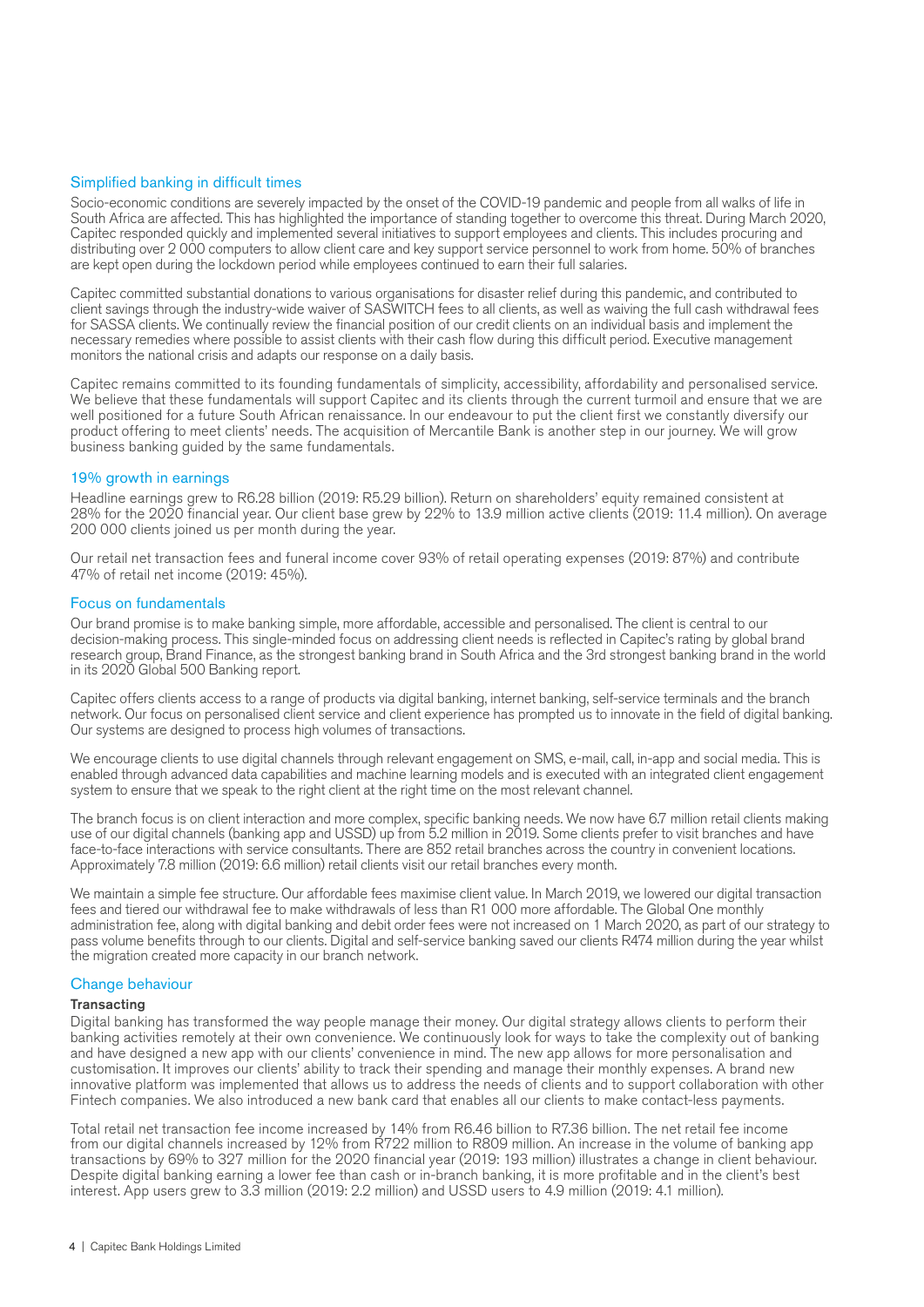The risk and cost associated with cash utilisation in South Africa is prohibitive. We encourage our clients to use their cards at point of sale terminals instead of cash. We are an industry leader in the pricing of immediate payments and charge our clients only R8 for this service. Our "Send cash" product (via the banking app) enables clients to send money quickly and conveniently to people who may not have a bank account. Recipients can collect the cash at selected retailers.

#### Saving

Saving is essential and Capitec rewards clients by paying interest from the first cent on positive balances. During the 2020 financial year we paid retail clients R4.7 billion (2019: R3.9 billion) in interest on retail call, fixed deposits and credit card accounts. Our retail clients currently earn between 3.5% and 4.25% interest per annum on any positive balance on their debit or credit cards, while on fixed term savings they can earn up to 9.00% per annum. Despite the poor current economic conditions, retail call savings and fixed deposits increased by 23% to R87.5 billion (2019: R71.4 billion). This highlights Capitec's brand acceptance and our healthy client growth.

#### **Credit**

#### *26% growth in retail loan sales and credit card disbursements*

Growth in our loan book is underpinned by our focus on our clients' stability of income, behaviour and affordability. We promote purpose-driven lending, prompting clients to only take credit for the right reasons.

Innovative technology such as sophisticated data analytics and artificial intelligence allows us to understand clients better and tailor our credit offering to the clients' needs. Improved insight into our clients' behaviour has allowed us to offer lower interest rate loans to certain client segments while remaining within our profitability matrices. Given the tougher trading conditions we tightened our affordability criteria and raised our minimum living expense thresholds.

We offer reduced interest rates on loans that are lower than the maximum amount or shorter than the maximum term offered by Capitec which reduces the cost of credit for clients. This led to an increase of 30% (2019: 20%) in 13 – 36 month loans advanced during the year.

During the 2020 financial year, growth in the unsecured lending market occurred in the higher income segment. Capitec attracted higher-income clients and advanced better quality loans. This was the driver of a 19% increase (2019: 2% decrease) in 37-84 month loans advanced during the year.

Currently, clients can qualify for credit limits of up to R250 000 on our credit card, with interest rates as low as prime. They are able to perform free cashless payments worldwide at Mastercard® card machines, online and for telephone and mail orders.

#### *17% growth in retail loan book*

The retail loan book increased to R65.4 billion as at 29 February 2020 (2019: R55.9 billion).

The retail gross credit card book grew by 61% to R5.8 billion (2019: R3.6 billion) and comprises approximately 4.4% of the total South African retail credit card market. An average of 17 000 new credit cards were issued per month.

Up-to-date term loan and credit card balances comprise 84.6% (2019: 85.2%) of the gross retail loan book. Gross loans and credit cards in arrears by 3 months or more (including debt review and handed over loans) grew to R7.4 billion from R5.7 billion in 2019. Loans are written off when there is no reasonable expectation of recovery of more than 5% of the gross balance before write-off. Loans now remain on book for longer than they did before the implementation of the current write-off policy under IFRS 9, and this resulted in an increase in stage 3 loans. These loans are provided for at 85.0% (2019: 90.2%) based on historical data and forward-looking information. The provision percentage is lower than in the previous year because there is a higher proportion of debt review clients included in the stage 3 loan balance. We recover more on debt review clients and therefore the provision percentage applied to debt review loan balances is lower.

#### *Retail net credit impairment charge of R4.4 billion*

The gross credit impairment charge increased by 14% from R4.9 billion to R5.6 billion during this financial year. The gross credit impairment charge as a percentage of average gross loans and advances was 9.3% (2019: 9.5%). This reflects the agility with which we are able to adjust credit granting criteria in changing circumstances. We are able to do this based on a thorough understanding of our clients and the industries in which they operate. Our understanding is informed by strong data driven analytics, leveraging external market information and the risk awareness of our branch network.

It is now 24 months since the implementation of the new write-off policy and loans have moved out of default, debt review and handed over categories into write-off, therefore increasing the bad debts written off compared to the previous year when the policy had been in place for 12 months only. Bad debts written-off amounted to R5.1 billion (2019: R1.3 billion; 2018: R6.7 billion). Concurrently, the movement in the credit impairment provision decreased to R0.5 billion (2019: R3.6 billion) as the default, debt review and handed over books stabilised. Refer to the table below.

In conjunction with the increase in bad debt recoveries, the net credit impairment charge decreased by 2%. Bad debts recovered increased from R467 million in the previous year to R1.3 billion. The prior year figure was net of the R906 million in expected recoveries held on balance sheet as at 1 March 2018, in accordance with IAS 39. These recoveries realised during the 2019 financial year and the amount on book was netted to bad debt recoveries.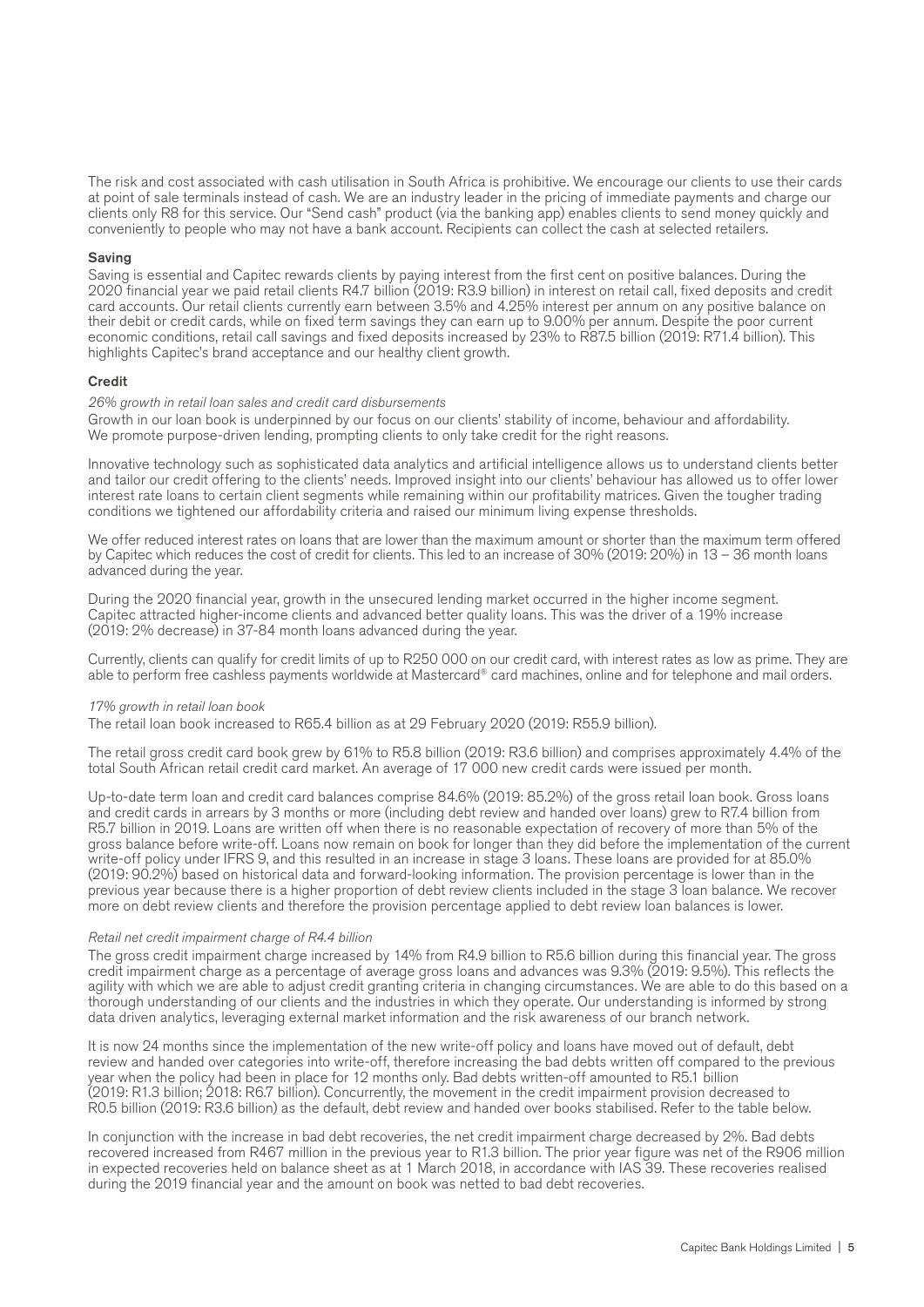The table below represents the change in write-off, movement in credit impairment and bad debts recovered for retail banking:

|                                                            |     | 2020    | 2019   | 2018    |  |
|------------------------------------------------------------|-----|---------|--------|---------|--|
| Bad debts written off <sup>(1)</sup>                       | R'm | 5 106   | 1 268  | 6663    |  |
| Movement in provision for credit impairment <sup>(1)</sup> | R'm | 517     | 3649   | (103)   |  |
| Gross credit impairment charge <sup>(2)</sup>              | R'm | 5623    | 4917   | 6560    |  |
| Bad debts recovered <sup>(3)</sup>                         | R'm | (1263)  | (467)  | (1280)  |  |
| Recoveries                                                 | R'm | (1263)  | (1373) | (1280)  |  |
| Expected recoveries realised                               | R'm |         | 906    |         |  |
| Net credit impairment charge <sup>(2)</sup>                | R'm | 4 3 6 0 | 4450   | 5 2 8 0 |  |

(1) *Due to the transition to IFRS 9, the bad debts written off and the movement in credit impairment lines should be considered together*

<sup>(2)</sup> Under IFRS 9, the credit impairment charge is recognised on a net basis for all loans classified as stage 3, reducing interest received and the credit impairment *charge by R1 526 million for this year (February 2019: R1 073 million)*

(3) *Bad debts recovered includes R67 million (2019: R6.1 million) in recoveries on loans written off since 1 March 2018 under the write-off policy adopted at transition to IFRS 9*

In total the net credit impairment charge to average gross loans and advances (credit loss ratio) decreased to 7.2% (2019: 8.6%). This is an indication of the better quality loan book and reflects the success of continual adjustments to the credit granting criteria.

Although it was a non-adjusting post balance sheet event, the expected impact of the COVID-19 pandemic based on information available at 29 February 2020 was considered by stressing the loan book and the economic impairment model. Based on the information at the time, we concluded that the group held sufficient provisions.

The continued migration of our book towards the responsible use of credit by our clients, positions us strongly for the future.

#### **Diversification**

The Capitec funeral product was launched in May 2018. The product is personalised according to our clients' needs. Our clients choose a premium that fits their budget, putting them in control of this important decision. When our clients make use of our banking app to purchase funeral cover, their premiums are lower.

During this period, the first full financial year since the product launched, more than 1.1 million funeral policies were issued. Since inception 85% of the more than 1.6 million funeral policies were issued in the branches.

Of the total funeral plan policies issued since inception, 58% are active. This is in line with our expectations and market trends. The claims experience is lower than expected due to the book still maturing.

#### New opportunities

#### Acquisition of Mercantile Bank

We have a new opportunity to offer a digitally led business banking solution for small to medium size enterprises and entrepreneurs, based on the same fundamentals that made us successful in the retail banking sector.

On 7 November 2019, Capitec acquired Mercantile. Mercantile offers a comprehensive range of products that cater to the banking needs of businesses and entrepreneurs. Mercantile's business model is based on personalised client service and client experience, making it an ideal fit for the Capitec business bank.

Currently the two banks run independently with retail banking clients served in Capitec branches and business banking clients in Mercantile's 12 business centres.

Mercantile has 68 000 clients and 561 employees. For the 4 months since Mercantile became a wholly-owned subsidiary of Capitec Bank, total lending and investment income was R479 million with a net profit of R3 million. Post its acquisition, Mercantile adopted Capitec's conservative credit loss provision philosophy leading to a net credit impairment charge of R114 million for the 4 months. In February 2020, long-term funding in the amount of R874 million was settled and once-off early settlement fees of R26.4 million before tax were incurred.

*Indicates sections that were audited*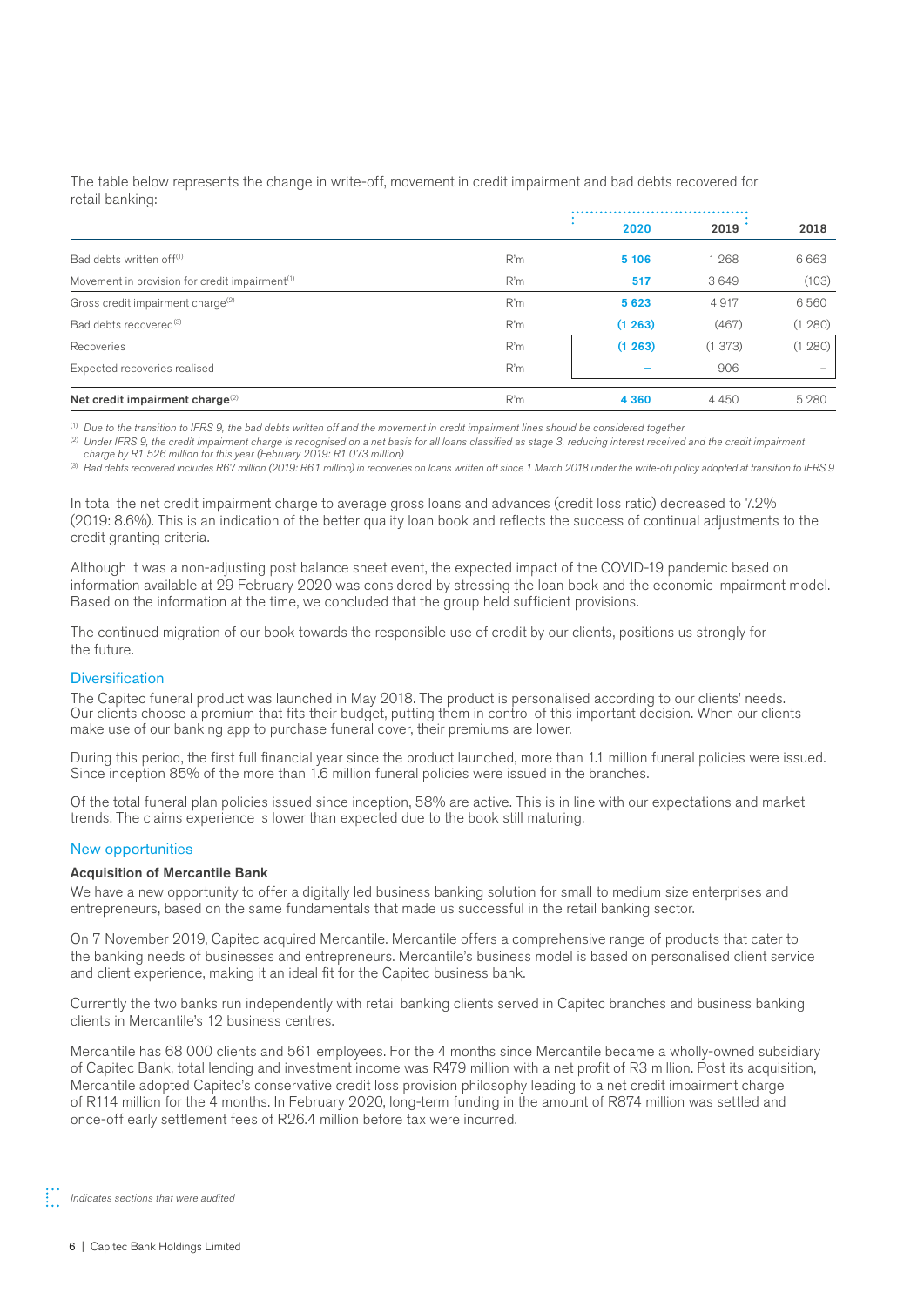At the end of February 2020, the Mercantile gross loan book amounted to R10.3 billion with a credit loss provision of R315 million. The net credit impairment charge to average gross loans and advances, after taking all security into consideration, was 1.1% at year end.

Deposits at year end totalled R12.2 billion and comprised R7.4 billion in call savings, R3.8 billion in fixed savings and R884 million in foreign currency deposits.

We believe the acquisition of Mercantile creates exciting opportunities for both Capitec and Mercantile employees. The need for skilled people will increase significantly as we scale to achieve our desired growth.

Although it was a non-adjusting post balance sheet event, the expected impact of the COVID-19 pandemic based on information available at 29 February 2020 was considered by stressing the loan book and provisions model. Based on the information at the time, we concluded that Mercantile held sufficient provisions.

#### Investing for the future

Retail operating expenses increased by 12% from R7.5 billion to R8.4 billion in the current year. The retail cost-to-income ratio is 40%. Operating expenses increased mainly due to an increase in the number of employees in the digital and credit teams, as well as information technology costs to build the bank of the future.

To date R200 million was spent on the implementation of a SAP general ledger, human resources and procurement system. Costs are included in operating expenses and capital expenditure.

Retail capital expenditure increased to R1.4 billion (2019: R1.1 billion). The increase is mainly attributable to the building of our new head office campus. The total cost of the new head office, which will be completed during the 2021 financial year, will be approximately R900 million. This head office will improve levels of interaction and collaboration between business units. We will all be housed in one building for the first time.

#### Credit ratings

S&P Global Ratings affirmed Capitec Bank's ratings on 18 December 2019 with a negative outlook. We have a global long-term rating of BB and a short-term global rating of B. The South African long-term national scale rating is zaAA and the short-term rating is zaA-1+. Our global long-term rating is the same as the sovereign rating, as well as those of other large South African banks.

The recent downgrade to counterparty credit ratings will cause risk-weighted asset levels to increase. This will be managed in future by allocating a greater portion of the investment portfolio to sovereign assets which carry a zero risk-weighting. There will be a small decrease in yield earned on this portfolio as a result.

#### Capital and liquidity

We remain well capitalised with a capital adequacy ratio (CAR) of 30.5% for the group. The acquisition of Mercantile had a significant impact on our capital adequacy ratio as our qualifying capital is measured against the combined risk-weighted assets of Capitec and Mercantile. The impact of the inclusion of Mercantile's risk-weighted assets resulted in a decrease of 5.5% in the group capital adequacy ratio. R12.3 billion of the total group risk-weighted assets is attributable to Mercantile.

International Financial Reporting Standard (IFRS) 16, which relates to leases, was adopted on 1 March 2019 and reduced the CAR by 1.2%. IFRS 16 brings operating leases onto the balance sheet as right-of-use assets with a corresponding lease liability.

We comfortably comply with the Basel 3 liquidity coverage ratio (LCR) as well as the net stable funding ratio (NSFR). Our LCR is 1 696% and NSFR is 195.6% as a result of our conservative liquidity strategy. The Basel 3 requirement is 100% for both ratios as at 29 February 2020.

The group complies, in all material respects, with the King IV™ requirements. Basel disclosures, in terms of Regulation 43 of the Banks Act, Act 94 of 1990, are available on the Capitec Bank website.

#### Tax

Net insurance and funeral income is received and recorded from cell captives as a dividend. This income is stated after the tax charge. As net insurance and funeral income increases, the impact on the effective tax rate grows. For the year ended 29 February 2020, tax in the cell captives decreased the income tax expense for retail banking by R402 million (2019: R237 million). As a result, the effective tax rate decreased to 22.4% (2019: 25.2%). Together with the tax paid in the cell captives, net of learnership allowances, the effective tax rate for the bank is 27.4% (2019: 28.5%).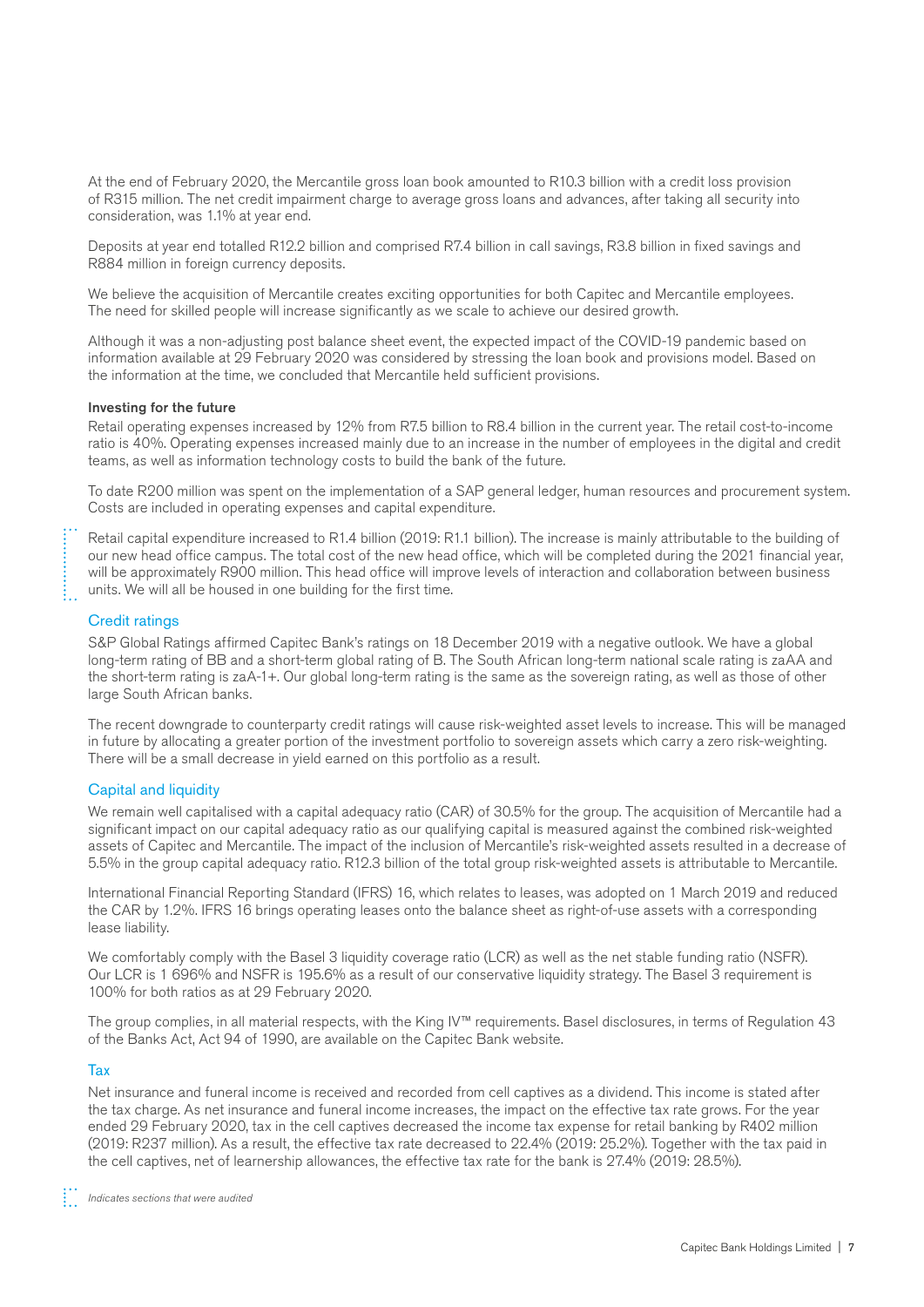#### **Prospects**

We will continue to offer more diversified, responsible credit products focusing on the purpose of the loan. An Access Facility which offers clients revolving credit of up to R250 000 with interest rates linked to prime will be launched early in the 2021 financial year. The facility can be accessed via the banking app and clients can choose the payment terms that suit them best. Clients will only pay the monthly administration fee and interest in months when they utilise the facility. This product provides the framework to develop tailored solutions in future to meet other client needs such as funding for education or home improvement.

We have an opportunity to disrupt the business banking market and improve the way in which businesses bank in South Africa. We will continue to make use of technology to understand our clients better and further improve credit quality and client experience.

The COVID-19 pandemic will have a massive impact on South Africa's economy. The severity of the impact on the economy will depend on the length of the national lockdown. We are working together with the South African Reserve Bank and other stakeholders in an attempt to minimise the financial impact on our clients and employees.

#### Changes in board and executive management

On 6 March 2020, the board appointed Emma Mashilwane as an independent non-executive director. Emma brings with her a wealth of audit, risk and other management knowledge. We look forward to her contribution and welcome her to the board.

Leon Venter and Andre Olivier retire effective 31 March 2020 and 31 May 2020, respectively. Both were part of the executive management team when the retail bank started in 2000. We thank them for their contribution in building the bank to where it is today.

#### **Dividend**

Capitec's ordinary dividend policy is to pay out 40% of headline earnings. As Capitec's capital base and liquidity ratios remain strong, it was the intention of the board to declare the final dividend this year. The South African Reserve Bank published Guidance Note 4/2020 on 6 April 2020 in which banks are directed to act prudently in preserving capital and focusing on financial and economic stability. This is due to the absence of appropriate factual information to determine the full impact of the COVID-19 pandemic on the South African economy. There is a clear expectation communicated in the Guidance Note that banks should not declare ordinary dividends for the time being. The board therefore considered the guidance of the Reserve Bank as well as the expectation of ordinary shareholders regarding the dividend declaration. After extensive deliberation, the board decided to support the guidance of the Reserve Bank and decided against the declaration of the final ordinary dividend.

#### Annual General Meeting

The notice of the annual general meeting of shareholders, scheduled to be held on 29 May 2020, will be available on the Capitec website from 29 April 2020 at https://www.capitecbank.co.za/investor-relations/shareholder-centre/. To the extent that the meeting may have to be held entirely through electronic media, shareholders will be advised of this by announcement on SENS on the week of 18 to 22 May 2020.

The chief financial officer's review will be available in the Integrated Annual Report at www.capitecbank.co.za.

On behalf of the board

**Stellenbosch** 14 April 2020

Santie Botha<br>
Gerrie Fourie *Chairman Chief executive officer*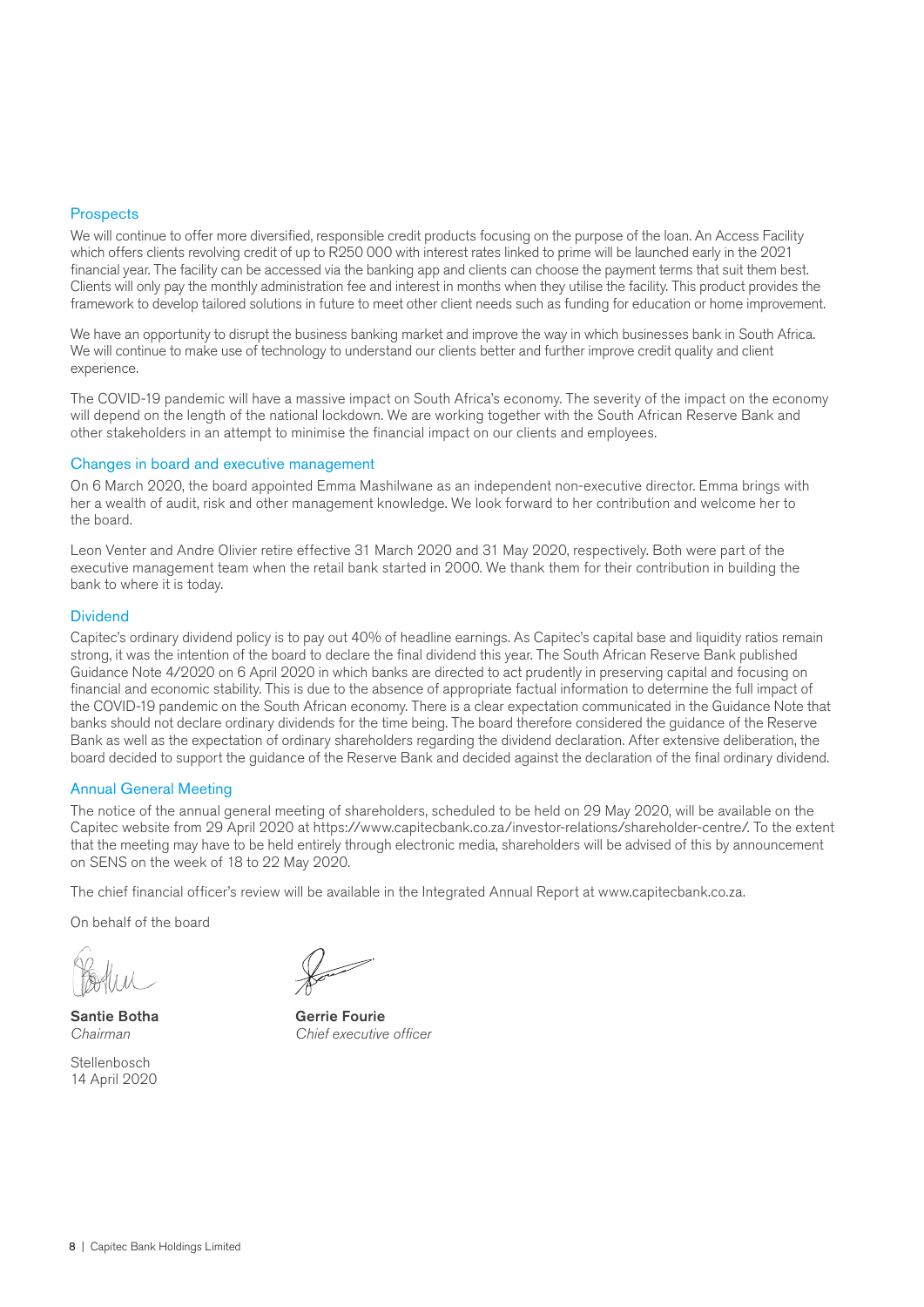# *Summary consolidated statement of financial position*

*As at 29 February 2020*

|                                                                                        | <b>Audited</b><br><b>February</b><br>2020<br>R'm | Audited<br>February<br>2019<br>R'm |
|----------------------------------------------------------------------------------------|--------------------------------------------------|------------------------------------|
| <b>Assets</b>                                                                          |                                                  |                                    |
| Cash, cash equivalents and money market funds                                          | 42 232                                           | 29 145                             |
| Financial assets at FVTPL                                                              | 1504                                             |                                    |
| Financial investments                                                                  | 17 207                                           | 10732                              |
| Term deposit investments                                                               |                                                  | 9331                               |
| Net loans and advances                                                                 | 62043                                            | 44 515                             |
| Other receivables                                                                      | 2047                                             | 1643                               |
| Net insurance receivable                                                               | 217                                              | 236                                |
| Derivative assets                                                                      | 37                                               | $\overline{1}$                     |
| Financial assets - equity instruments at FVOCI                                         | 101                                              | 100                                |
| Current income tax asset                                                               | 5                                                | 286                                |
| Interest in associates and joint ventures                                              | 461                                              | 317                                |
| Property and equipment                                                                 | 3017                                             | 2 2 1 0                            |
| Right-of-use asset                                                                     | 2460                                             |                                    |
| Intangible assets including goodwill                                                   | 1 374                                            | 316                                |
| Deferred income tax asset                                                              | 1863                                             | 1596                               |
| <b>Total assets</b>                                                                    | 134 568                                          | 100 428                            |
| <b>Liabilities</b>                                                                     |                                                  |                                    |
| Derivative liabilities                                                                 | 61                                               | 15                                 |
| Current income tax liability                                                           | 14                                               |                                    |
| Deposits                                                                               | 99 649                                           | 71 365                             |
| Wholesale funding                                                                      | 3694                                             | 5078                               |
| Other liabilities                                                                      | 2530                                             | 2 2 0 3                            |
| Lease liability                                                                        | 2795                                             |                                    |
| Provisions                                                                             | 171                                              | 91                                 |
| Deferred income tax liability                                                          | 73                                               |                                    |
| <b>Total liabilities</b>                                                               | 108 987                                          | 78752                              |
| <b>Equity</b>                                                                          |                                                  |                                    |
| <b>Capital and reserves</b>                                                            |                                                  |                                    |
| Ordinary share capital and premium                                                     | 5649                                             | 5649                               |
| Cash flow hedge reserve                                                                | (21)                                             | (10)                               |
| Other reserves                                                                         | (5)                                              |                                    |
| Foreign currency translation reserve                                                   | 30                                               | 5                                  |
| Retained earnings                                                                      | 19855                                            | 15 950                             |
| Share capital and reserves attributable to ordinary shareholders                       | 25 508                                           | 21 594                             |
| Non-redeemable, non-cumulative, non-participating preference share capital and premium | 73                                               | 82                                 |
| <b>Total equity</b>                                                                    | 25 5 81                                          | 21 676                             |
| <b>Total equity and liabilities</b>                                                    | 134 568                                          | 100 428                            |
|                                                                                        |                                                  |                                    |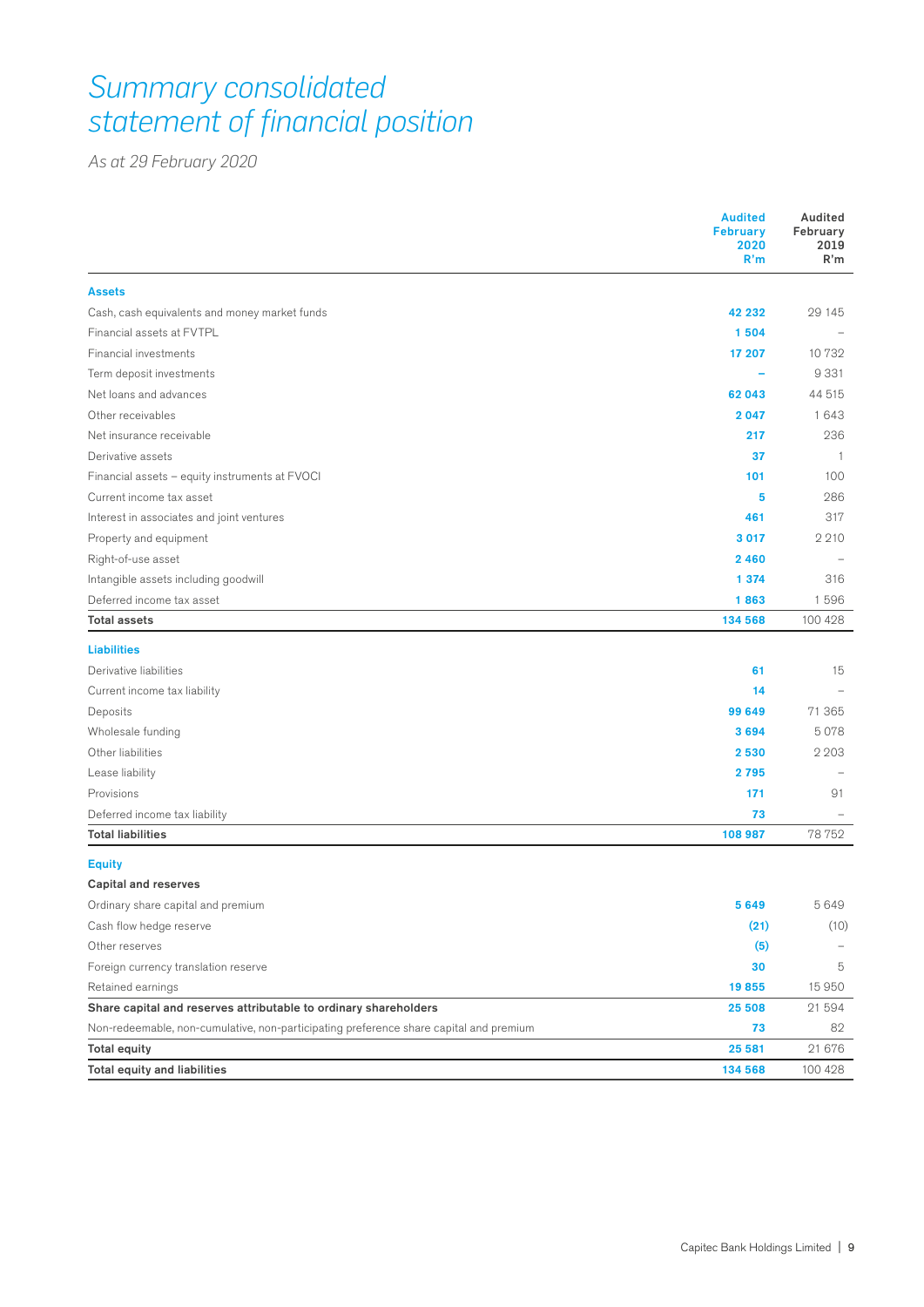# *Summary consolidated income statement*

*Year ended 29 February 2020*

|                                                      | <b>Audited</b><br><b>February</b><br>2020<br>R'm | Audited<br>February<br>2019<br>R'm |
|------------------------------------------------------|--------------------------------------------------|------------------------------------|
| Lending, investment and insurance income             | 19 002                                           | 17 227                             |
| Interest income                                      | 17 041                                           | 15 501                             |
| Loan fee income                                      | 980                                              | 931                                |
| Net insurance income                                 | 981                                              | 795                                |
| Lending and investment expenses                      | (5770)                                           | (4729)                             |
| Interest expense                                     | (5680)                                           | (4510)                             |
| Loan fee expense                                     | (90)                                             | (219)                              |
| Net lending, investment and insurance income         | 13 2 3 2                                         | 12 4 9 8                           |
| Transaction fee income <sup>(1)</sup>                | 10 263                                           | 8 4 7 4                            |
| Transaction fee expense                              | (2847)                                           | (2010)                             |
| Net transaction income                               | 7416                                             | 6464                               |
| Credit impairments                                   | (4474)                                           | (4450)                             |
| Foreign currency income                              | 38                                               |                                    |
| Funeral income                                       | 413                                              | 54                                 |
| Other income                                         | 32                                               | 3                                  |
| Net income                                           | 16 657                                           | 14 5 6 9                           |
| Operating expenses                                   | (8612)                                           | (7494)                             |
| Share of net profit of associates and joint ventures | 11                                               | $\mathbf{2}$                       |
| Operating profit before tax                          | 8056                                             | 7077                               |
| Income tax expense                                   | (1805)                                           | (1781)                             |
| Profit for the year                                  | 6 2 5 1                                          | 5 2 9 6                            |
| Earnings per share (cents)                           |                                                  |                                    |
| • Basic                                              | 5400                                             | 4571                               |
| Diluted                                              | 5 3 9 1                                          | 4562                               |

*(1) Transaction fee income consists of: card commission income in the amount of R1.8 billion (2019: R1.5 billion) and other banking fees in the amount of R8.5 billion (2019: R7.0 billion)*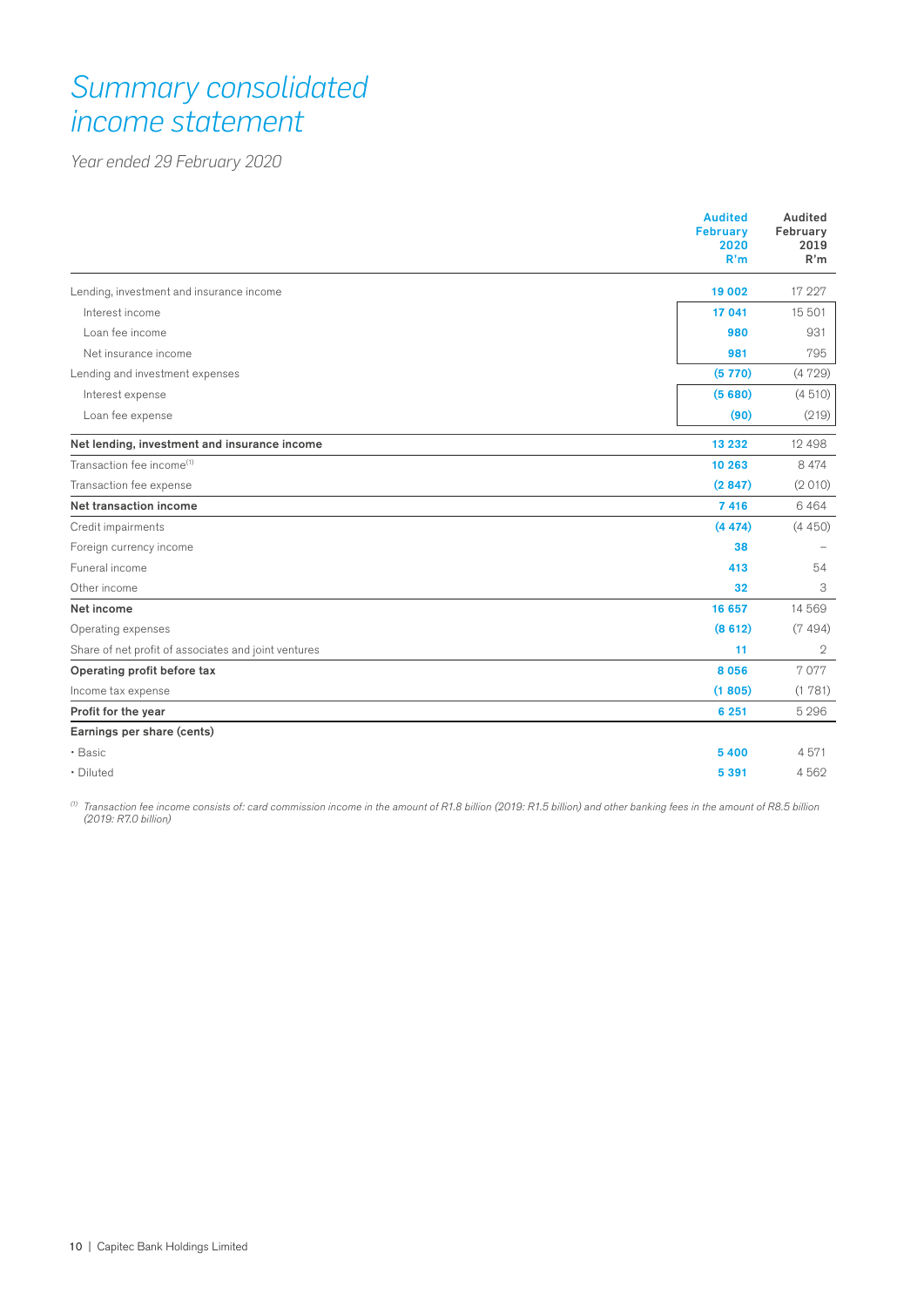# *Summary consolidated statement of other comprehensive income*

*Year ended 29 February 2020*

|                                                                                         | <b>Audited</b><br><b>February</b><br>2020<br>R'm | Audited<br>February<br>2019<br>R'm |
|-----------------------------------------------------------------------------------------|--------------------------------------------------|------------------------------------|
| Profit for the year                                                                     | 6 2 5 1                                          | 5 2 9 6                            |
| Other comprehensive income that may subsequently be reclassified to profit or loss      | 14                                               | 18                                 |
| Cash flow hedge reserve recognised during the year                                      | (32)                                             | 5                                  |
| Cash flow hedge reclassified to profit or loss for the year                             | 16                                               | 19                                 |
| Income tax relating to cash flow hedge                                                  | 5                                                | (7)                                |
| Foreign currency translation reserve recognised during the year                         | 25                                               |                                    |
| Other comprehensive income that will not subsequently be reclassified to profit or loss | (5)                                              |                                    |
| Remeasurement of defined benefit obligation                                             |                                                  |                                    |
| Loss on remeasurement to fair value of financial assets                                 | (7)                                              |                                    |
| Income tax thereon                                                                      |                                                  |                                    |
| Total comprehensive income for the year                                                 | 6 2 6 0                                          | 5 3 1 4                            |

# *Reconciliation of attributable earnings to headline earnings*

*Year ended 29 February 2020*

|                                                            | <b>Audited</b><br><b>February</b><br>2020<br>R'm | Audited<br>February<br>2019<br>R'm |
|------------------------------------------------------------|--------------------------------------------------|------------------------------------|
| Net profit attributable to equity holders                  | 6 2 5 1                                          | 5 2 9 6                            |
| Preference dividend                                        | (7)                                              | (9)                                |
| Discount on repurchase of preference shares                | (1)                                              | (2)                                |
| Net profit after tax attributable to ordinary shareholders | 6 2 4 3                                          | 5 2 8 5                            |
| Non-headline items:                                        |                                                  |                                    |
| Loss on disposal of property and equipment                 | 46                                               | 9                                  |
| Income tax charge – property and equipment                 | (13)                                             | (3)                                |
| Derecognition of intangible assets                         | 1                                                |                                    |
| <b>Headline earnings</b>                                   | 6 277                                            | 5 2 9 2                            |
| Headline earnings per share (cents)                        |                                                  |                                    |
| • Basic                                                    | 5428                                             | 4577                               |
| • Diluted                                                  | 5420                                             | 4568                               |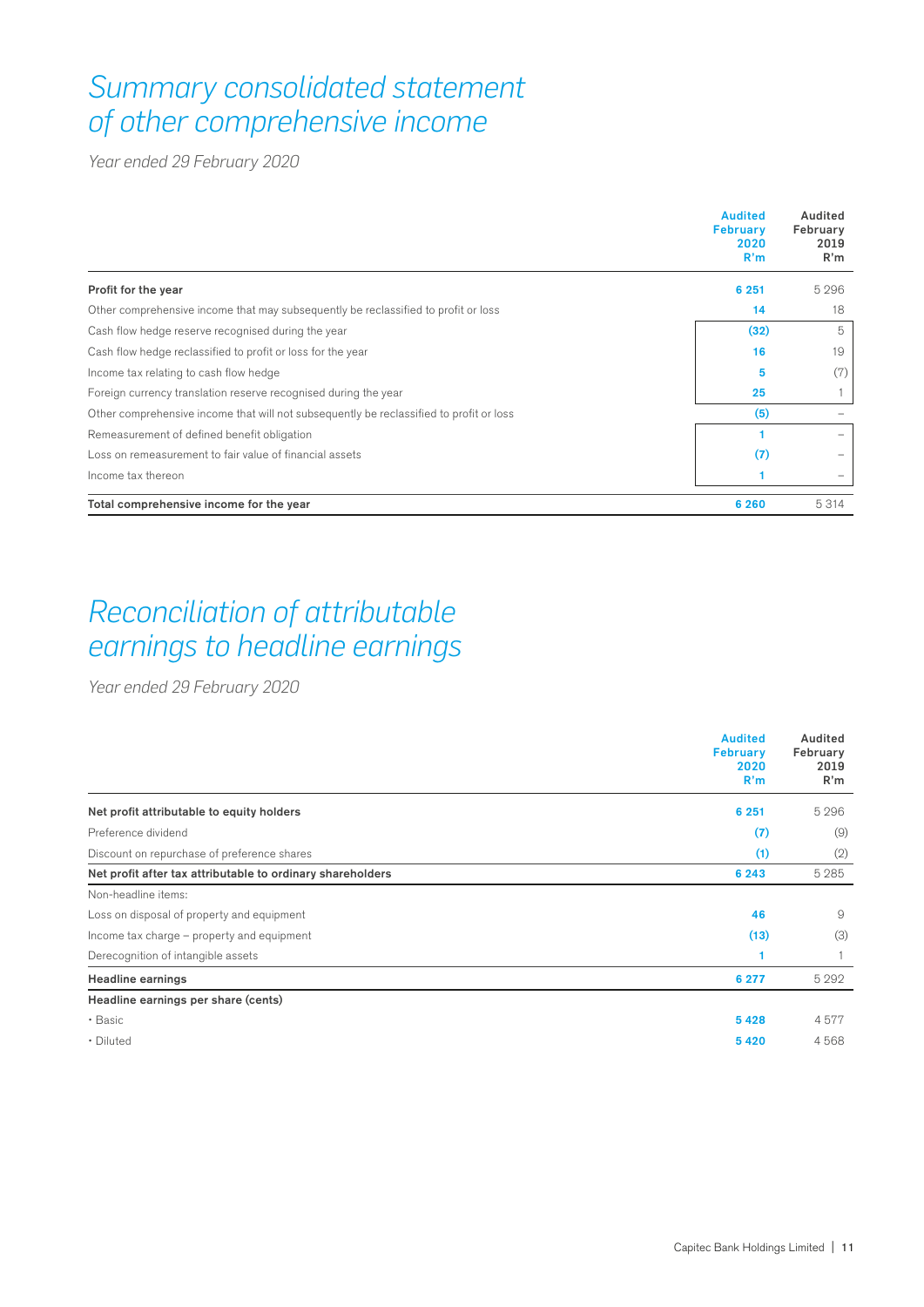# *Summary consolidated statement of cash flows*

*Year ended 29 February 2020*

|                                                              | <b>Audited</b><br><b>February</b><br>2020<br>R'm | Audited<br>February<br>2019<br>R'm |
|--------------------------------------------------------------|--------------------------------------------------|------------------------------------|
| Cash flow from operating activities                          |                                                  |                                    |
| Cash flow from operations*                                   | 18 176                                           | 16 383                             |
| Income taxes paid                                            | (1772)                                           | (2813)                             |
|                                                              | 16 404                                           | 13570                              |
| Cash flow from investing activities                          |                                                  |                                    |
| Acquisition of property and equipment                        | (1140)                                           | (911)                              |
| Disposal of property and equipment                           | 14                                               | 9                                  |
| Acquisition of intangible assets                             | (263)                                            | (230)                              |
| Investment in term deposit investments                       |                                                  | (10557)                            |
| Redemption of term deposit investments                       | 9056                                             | 3947                               |
| Acquisition of financial investments                         | (16 494)                                         | (12611)                            |
| Redemption of financial investments                          | 11 173                                           | 13 655                             |
| Acquisition of financial assets at FVTPL                     | (1, 500)                                         |                                    |
| Redemption of financial assets at FVTPL                      | 5                                                |                                    |
| Decrease/(increase) in short-term money market investments   | 10                                               | (15)                               |
| Interest acquired in associates and joint ventures           | (107)                                            | (179)                              |
| Acquisition of subsidiary net of cash acquired               | 1 0 3 7                                          |                                    |
|                                                              | 1791                                             | (6892)                             |
| Cash flow from financing activities                          |                                                  |                                    |
| Dividends paid                                               | (2175)                                           | (1831)                             |
| Preference shares repurchased                                | (9)                                              | (33)                               |
| Issue of institutional bonds and other funding               | 500                                              | 500                                |
| Redemption of institutional bonds and other funding          | (2962)                                           | (1119)                             |
| Payment of lease liabilities                                 | (246)                                            |                                    |
| Shares acquired for settlement of employee share options     | (294)                                            | (215)                              |
| Participants' contribution on settlement of options          | 79                                               | 63                                 |
|                                                              | (5107)                                           | (2635)                             |
| Effect of exchange rate changes on cash and cash equivalents | 8                                                |                                    |
| Net increase in cash and cash equivalents                    | 13 096                                           | 4043                               |
| Cash and cash equivalents at the beginning of the year       | 29 113                                           | 25 070                             |
| Cash and cash equivalents at the end of the year             | 42 209                                           | 29 113                             |

*\* Includes cash inflow from interest received of R17.0 billion (2019: R15.3 billion) and cash outflow from interest paid of R5.7 billion (2019: R4.5 billion)*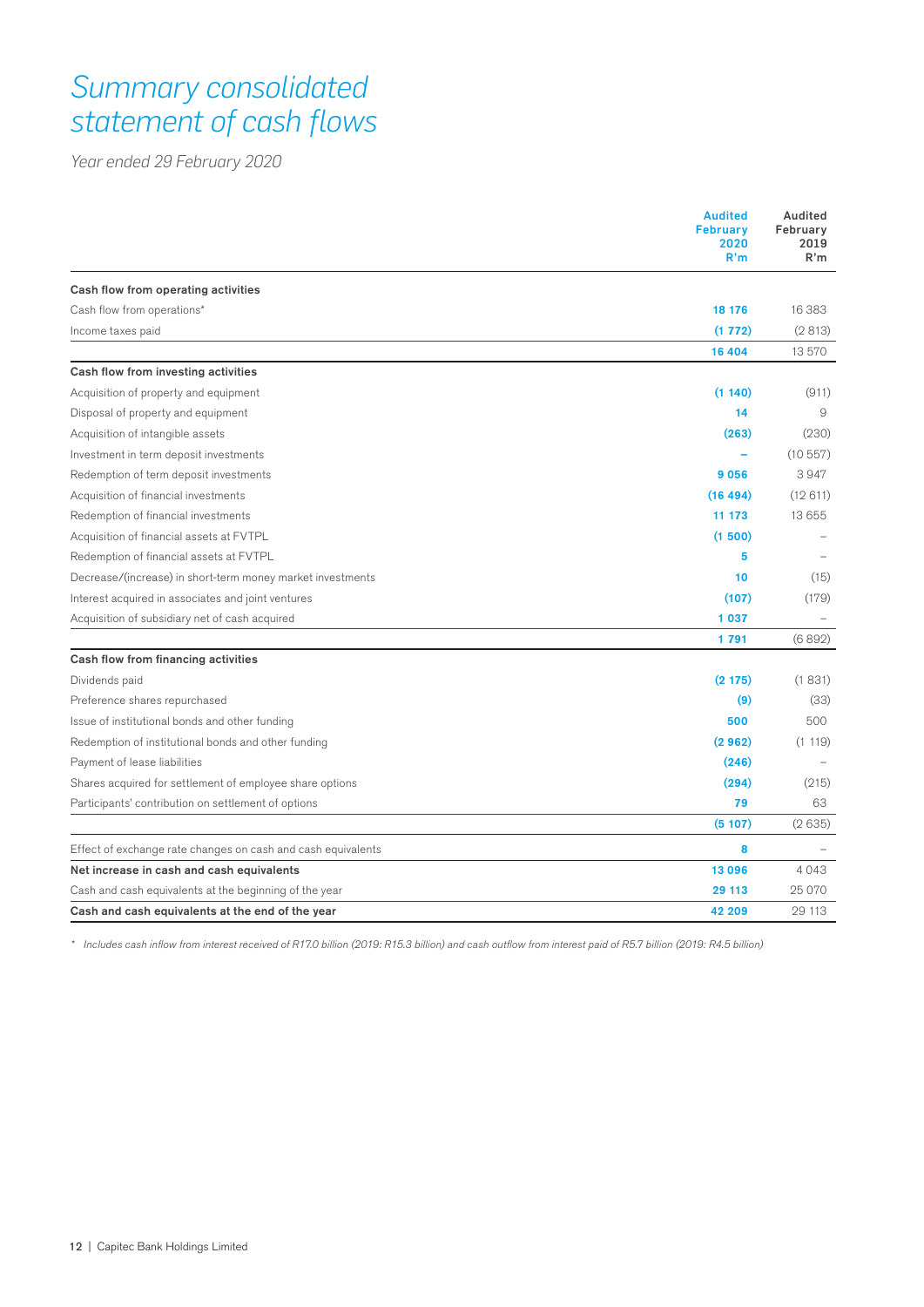# *Summary consolidated statement of changes in equity*

*Year ended 29 February 2020*

| R'm                                                               | Ordinary<br>share<br>capital and<br>premium | Preference<br>share<br>capital and<br>premium | Foreign<br>currency<br>translation<br>reserve | Cash flow<br>hedge<br>reserve | Other<br>reserves        | Retained<br>earnings | Total   |
|-------------------------------------------------------------------|---------------------------------------------|-----------------------------------------------|-----------------------------------------------|-------------------------------|--------------------------|----------------------|---------|
| Balance at 28 February 2018                                       | 5649                                        | 113                                           | 3                                             | (27)                          |                          | 13 154               | 18892   |
| Changes on initial application of IFRS 9                          |                                             |                                               |                                               |                               |                          | (648)                | (648)   |
| Restated balance at 1 March 2018                                  | 5649                                        | 113                                           | 3                                             | (27)                          | $\overline{\phantom{0}}$ | 12 506               | 18 244  |
| Total comprehensive income for the year                           |                                             |                                               | $\overline{2}$                                | 17                            |                          | 5 2 9 5              | 5 3 1 4 |
| Transactions with shareholders and<br>directly recorded in equity | $\overline{a}$                              | (31)                                          | $\overline{a}$                                | $\overline{\phantom{0}}$      | $\overline{\phantom{a}}$ | (1851)               | (1882)  |
| Ordinary dividend                                                 | L.                                          |                                               |                                               | L.                            |                          | (1821)               | (1821)  |
| Preference dividend                                               |                                             |                                               |                                               |                               |                          | (9)                  | (9)     |
| Employee share option scheme: value of<br>employee services       |                                             |                                               |                                               |                               |                          | 32                   | 32      |
| Shares acquired for employee share<br>options at cost             |                                             |                                               |                                               |                               |                          | (215)                | (215)   |
| Proceeds on settlement of employee<br>share options               |                                             |                                               |                                               |                               |                          | 63                   | 63      |
| Tax effect on share options                                       |                                             |                                               |                                               |                               |                          | 101                  | 101     |
| Preference shares repurchased                                     |                                             | (31)                                          |                                               |                               |                          | (2)                  | (33)    |
| Balance at 28 February 2019                                       | 5649                                        | 82                                            | 5                                             | (10)                          |                          | 15950                | 21 676  |
| Total comprehensive income for the year                           |                                             |                                               | 25                                            | (11)                          | (5)                      | 6 251                | 6 2 6 0 |
| Transactions with shareholders and<br>directly recorded in equity |                                             | (9)                                           | ۳                                             | ۳                             |                          | (2346)               | (2355)  |
| Ordinary dividend                                                 |                                             |                                               |                                               |                               | L,                       | (2168)               | (2168)  |
| Preference dividend                                               |                                             |                                               |                                               |                               |                          | (7)                  | (7)     |
| Employee share option scheme: value of<br>employee services       |                                             |                                               |                                               |                               |                          | 28                   | 28      |
| Shares acquired for employee share<br>options at cost             |                                             |                                               |                                               |                               |                          | (294)                | (294)   |
| Proceeds on settlement of employee<br>share options               |                                             |                                               |                                               |                               |                          | 79                   | 79      |
| Tax effect on share options                                       |                                             |                                               |                                               |                               |                          | 16                   | 16      |
| Preference shares repurchased                                     |                                             | (9)                                           |                                               |                               |                          |                      | (9)     |
| Balance at 29 February 2020                                       | 5649                                        | 73                                            | 30                                            | (21)                          | (5)                      | 19855                | 25 581  |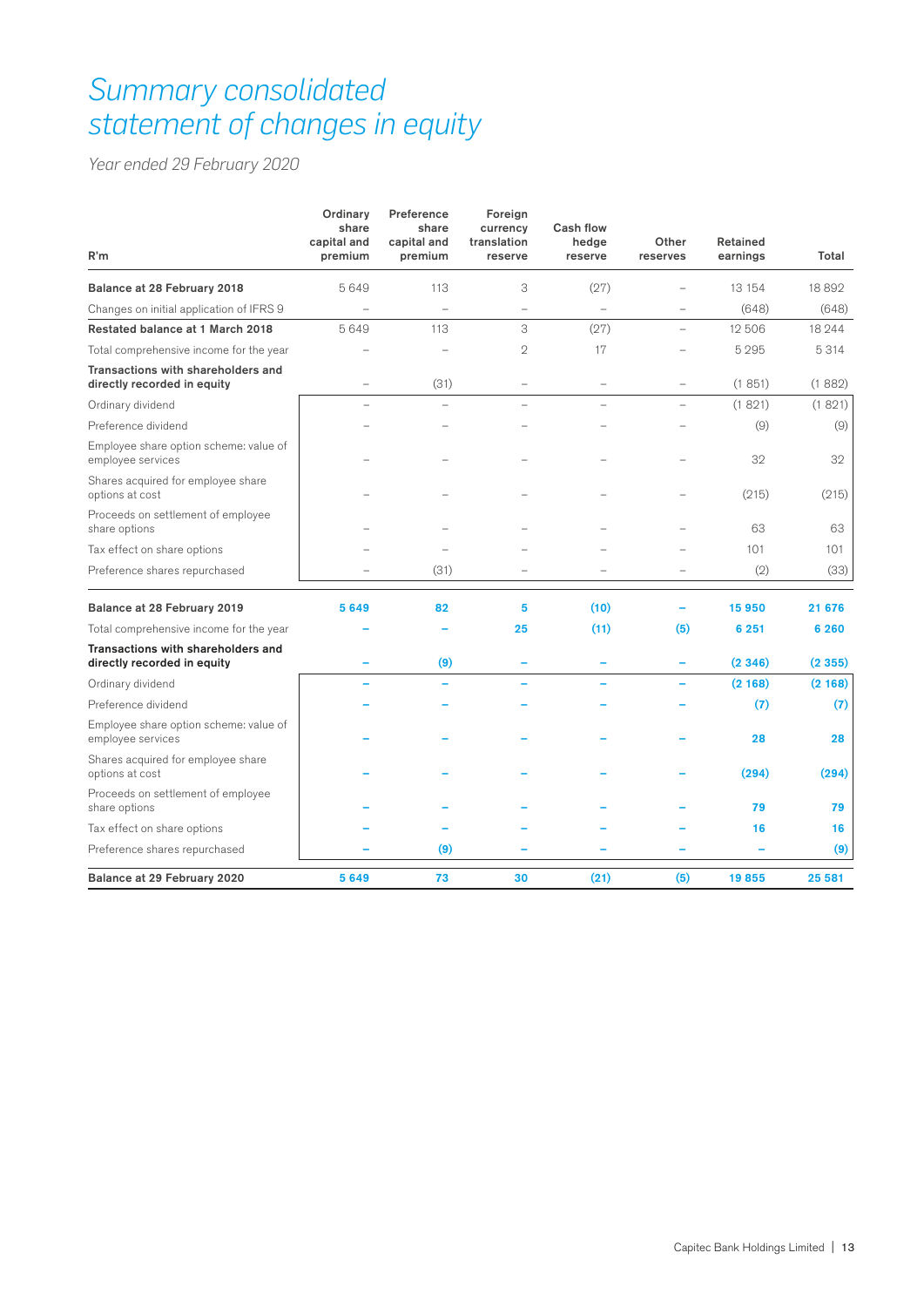# *Notes to the summary financial statements*

*Year ended 29 February 2020*

### 1. Basis of preparation

The summary consolidated financial statements are prepared in accordance with the requirements of the JSE Limited Listings Requirements for preliminary reports, and the requirements of the Companies Act applicable to summary financial statements. The Listings Requirements require preliminary reports to be prepared in accordance with the framework concepts and the measurement and recognition requirements of International Financial Reporting Standards (IFRS) and the South African Institute of Chartered Accountants (SAICA) Financial Reporting Guides as issued by the Accounting Practices Committee and Financial Pronouncements as issued by the Financial Reporting Standards Council and to also, as a minimum, contain the information required by IAS 34 *Interim Financial Reporting*.

The accounting policies applied in the preparation of the audited consolidated financial statements of Capitec Bank Holdings Limited for the year ended 29 February 2020 from which the summary consolidated financial statements were derived are in terms of IFRS and are consistent with those applied in the 2019 consolidated financial statements, with the exception of IFRS 16 *Leases*, which was effective from 1 March 2019, and the inclusion of the IFRS 3 *Business combinations*.

Refer to note 6 regarding IFRS 16. IFRS 3 was applied to the acquisition of Mercantile, the identification of assets and liabilities, the identification and valuation of intangible assets and the calculation of goodwill. Refer to note 8.

All other standards, interpretations and amendments to published standards applied for the first time during the current financial period, did not have any significant impact on the financial statements.

The sections enclosed by blue dotted lines as well as the summary consolidated statement of financial position, summary consolidated income statement, summary consolidated statement of other comprehensive income, reconciliation of attributable earnings to headline earnings, summary consolidated statement of cash flows, summary consolidated statement of changes in equity and notes to the summary financial statements are audited.

The preparation of the audited summary financial statements was supervised by the chief financial officer, André du Plessis CA(SA).

#### Significant judgments and estimates

#### *Expected credit losses (ECL) on loans and advances*

In calculating the ECL for the year, key areas of significant management estimation and judgement included determining SICR thresholds, write-off being when there is no reasonable expectation of further recovery (5% of balance before write-off), assumptions used in the forward-looking economic model, event overlays and how historic data is used to project ECL. The COVID-19 pandemic was treated as a non-adjusting, post-balance sheet event. As such, information available up to 29 February 2020 was considered in determining the severity of the negative economic scenarios applied. Refer to note 9.

#### *Acquisition of Mercantile Bank*

On 7 November 2019 (effective date of the acquisition) the group acquired 100% of the ordinary shares in Mercantile for a cash consideration of R3.56 billion. The identified fair value of the business was R2.76 billion resulting in the recognition of R794 million in goodwill. The following judgements were applied in identifying intangible assets acquired and determining the fair value of such tangible and intangible assets.

The fair value of these assets and liabilities was determined as the price that would be received to sell an asset or paid to transfer a liability in an orderly transaction between market participants at the valuation date. For loans and advances and deposits, this included consideration of the expected maturity profile and variability of pricing.

The company's business model, business plan, existing rights or licences and value drivers were analysed to identify intangible assets. In order to be recognised the intangible asset had to be separately identifiable, controlled by the business, be a probable source of future economic benefits and have a fair value that could be easily measured. The intangible assets are amortised over their useful lives as they do not have indefinite economic benefits.

The value of the core deposit intangibles was determined using the net cost saving methodology, while the client relationships intangible was calculated by applying the multi-period excess earnings methodology. Goodwill was calculated as the difference between the consideration paid and the fair value of identifiable assets and liabilities as at the acquisition date.

The impact of COVID-19 on financial goodwill assumptions was considered by adjusting the forward-looking growth rates applied in estimating future cash flows downwards by 19% for year 1, to the extent information was available at 29 February 2020.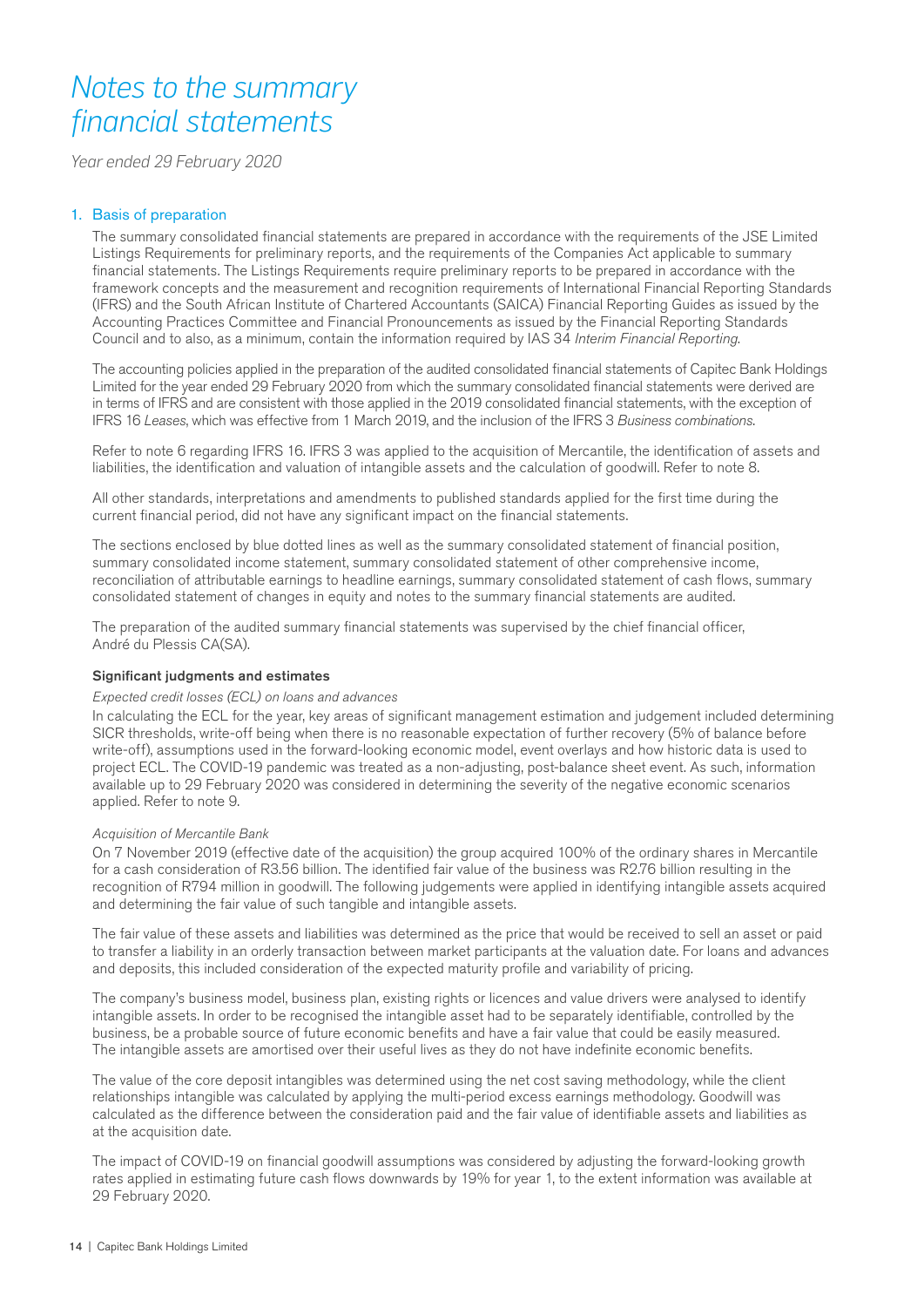### 2. Net loans and advances

| <b>Business banking</b><br>2020       | Stage 1    |                              |                                  | Stage 2                             | Stage 3                                                       |                                                           |                                                                                                                     |        |
|---------------------------------------|------------|------------------------------|----------------------------------|-------------------------------------|---------------------------------------------------------------|-----------------------------------------------------------|---------------------------------------------------------------------------------------------------------------------|--------|
| R'm                                   | Up-to-date | Up to<br>month in<br>arrears | Up-to-date<br>loans<br>with SICR | $2$ and $3$<br>months in<br>arrears | Rescheduled<br>from up-to-<br>date (not yet<br>rehabilitated) | Rescheduled<br>from arrears<br>(not yet<br>rehabilitated) | More than<br>3 months in<br>arrears,<br>legal<br>statuses<br>and applied<br>for business<br>rescue/<br>liquidations | Total  |
| <b>Balance at</b><br>29 February 2020 |            |                              |                                  |                                     |                                                               |                                                           |                                                                                                                     |        |
| Gross loans and<br>advances           | 9 2 3 0    | 85                           | 124                              | 28                                  | 226                                                           | 71                                                        | 581                                                                                                                 | 10 345 |
| Cumulative provision                  | (84)       | (1)                          | (11)                             | (4)                                 | (16)                                                          | (11)                                                      | (188)                                                                                                               | (315)  |
| Net loans and<br>advances             | 9 1 4 6    | 84                           | 113                              | 24                                  | 210                                                           | 60                                                        | 393                                                                                                                 | 10 030 |
| Provision %*                          | 0.9        | 0.7                          | 8.6                              | 15.9                                | 6.9                                                           | 15.5                                                      | 32.5                                                                                                                | 3.0    |

*\* The provision % is calculated before rounding, as derived from the audited consolidated financial statements.*

| <b>Retail banking</b><br>2020              | Stage 1<br>Stage 2 |                                                                                       |                                |                                 |                                                               |                                                           |                                                                                                          |          |
|--------------------------------------------|--------------------|---------------------------------------------------------------------------------------|--------------------------------|---------------------------------|---------------------------------------------------------------|-----------------------------------------------------------|----------------------------------------------------------------------------------------------------------|----------|
| R'm                                        | Up-to-date         | Up-to-date<br>loans<br>with SICR<br>and<br>applied<br>for debt<br>review<br>>6 months | Up to<br>1 month in<br>arrears | 2 and 3<br>months in<br>arrears | Rescheduled<br>from up-to-<br>date (not yet<br>rehabilitated) | Rescheduled<br>from arrears<br>(not yet<br>rehabilitated) | More than<br>3 months in<br>arrears, legal<br>statuses and<br>applied for<br>debt review<br>$<$ 6 months | Total    |
| <b>Balance at</b><br>29 February 2020      |                    |                                                                                       |                                |                                 |                                                               |                                                           |                                                                                                          |          |
| Gross loans and<br>advances                | 48 311             | 4 4 4 6                                                                               | 1 172                          | 1550                            | 1 130                                                         | 1 4 7 1                                                   | 7 3 5 8                                                                                                  | 65 438   |
| Cumulative provision                       | (3304)             | (1061)                                                                                | (651)                          | (1130)                          | (455)                                                         | (567)                                                     | (6257)                                                                                                   | (13 425) |
| Net loans and<br>advances                  | 45 007             | 3 3 8 5                                                                               | 521                            | 420                             | 675                                                           | 904                                                       | 1 101                                                                                                    | 52 013   |
| Provision %                                | 6.8                | 23.9                                                                                  | 55.5                           | 72.9                            | 40.3                                                          | 38.5                                                      | 85.0                                                                                                     | 20.5     |
| 2019                                       |                    |                                                                                       |                                |                                 |                                                               |                                                           |                                                                                                          |          |
| Balance at<br>28 February 2019             |                    |                                                                                       |                                |                                 |                                                               |                                                           |                                                                                                          |          |
| Gross loans and<br>advances <sup>(1)</sup> | 41 587             | 3765                                                                                  | 1 0 8 7                        | 1483                            | 900                                                           | 1 3 5 4                                                   | 5719                                                                                                     | 55 895   |
| Cumulative<br>provision <sup>(1)</sup>     | (2671)             | (771)                                                                                 | (582)                          | (1192)                          | (389)                                                         | (617)                                                     | (5158)                                                                                                   | (11380)  |
| Net loans and<br>advances                  | 38916              | 2994                                                                                  | 505                            | 291                             | 511                                                           | 737                                                       | 561                                                                                                      | 44 515   |
| Provision % <sup>(1)</sup>                 | 6.4                | 20.5                                                                                  | 53.5                           | 80.4                            | 43.2                                                          | 45.5                                                      | 90.2                                                                                                     | 20.4     |

*(1) At 28 February 2019, the gross carrying amount disclosed did not include impaired interest on Stage 3 advances. The gross carrying amount comprised of the principal debt component and the expected recoverable interest. Gross carrying amount was presented in this manner to align to the income statement presentation under IFRS 9 which requires interest to be recognised on a net basis i.e. after expected credit loss (ECL). In the current year, the gross carrying amount was updated to include all contractual cash flows before ECL. This is consistent with the definition of gross carrying amount in IFRS 9 and is aligned to industry practice under IFRS 9 to apply the definition not only to Stage 1 and 2 advances, but also to Stage 3 advances regardless of the income statement presentation. The gross carrying amount at 28 February 2019 has therefore been grossed up by R1 016 million. There is no impact on net loans and advances*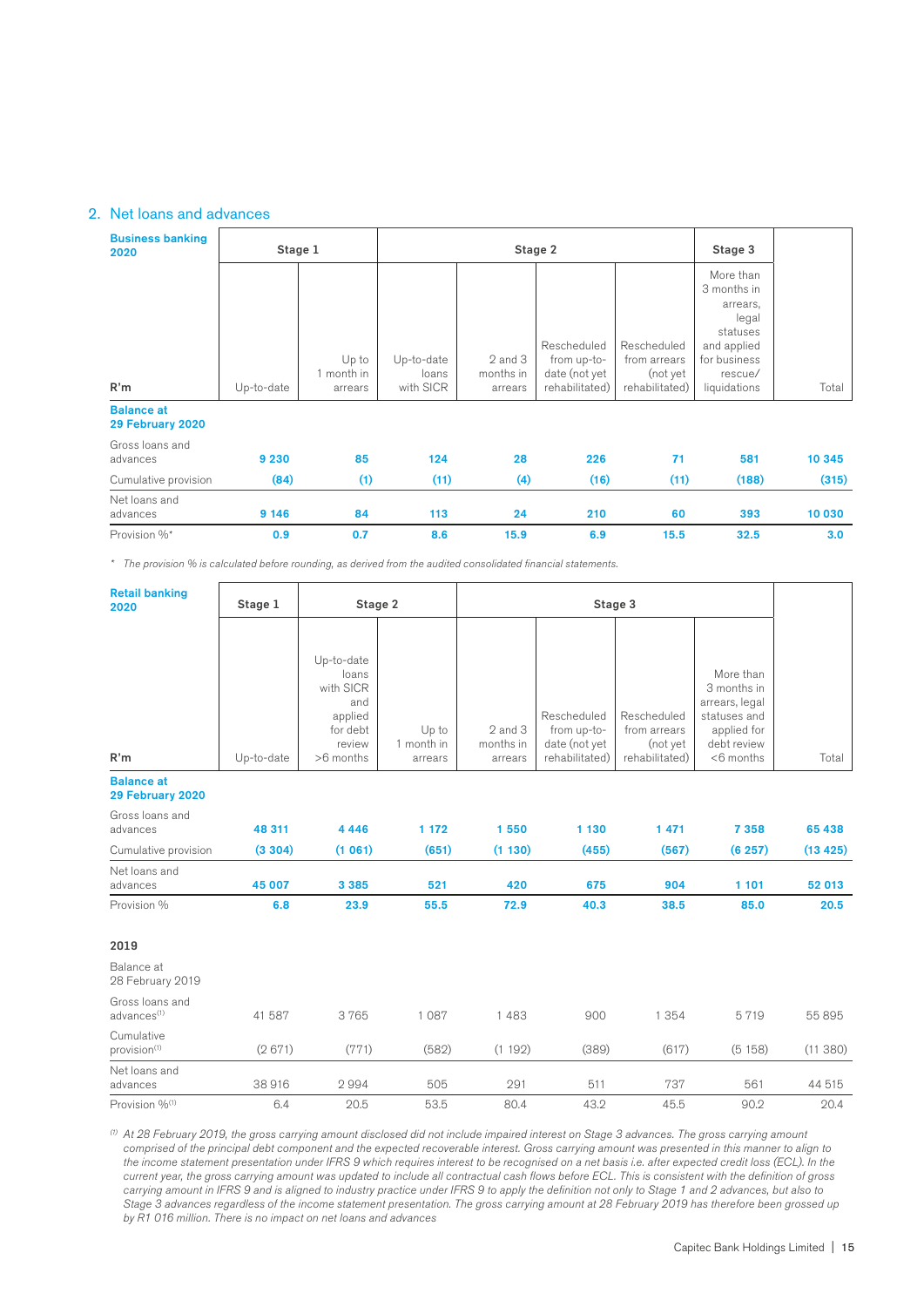#### 3. Commitments and contingent liabilities

|                                           | <b>Audited</b><br><b>February</b><br>2020<br>R'm | Audited<br>February<br>2019<br>R'm |
|-------------------------------------------|--------------------------------------------------|------------------------------------|
| Capital commitments approved by the board |                                                  |                                    |
| Contracted for:                           |                                                  |                                    |
| Property and equipment                    | 254                                              | 572                                |
| Intangible assets                         | 94                                               | 116                                |
| Not contracted for:                       |                                                  |                                    |
| Property and equipment                    | 501                                              | 973                                |
| Intangible assets                         | 128                                              | 440                                |
|                                           | 977                                              | 2 1 0 1                            |
| Loan commitments                          | 1825                                             | 912                                |
| Retail                                    | 1522                                             | 912                                |
| <b>Business</b>                           | 303                                              | $-$                                |
| Guarantees - business (property bonds)    | 639                                              |                                    |
|                                           | 2464                                             | 912                                |

#### 4. Fair values

In terms of IFRS 13 *Fair value measurement*, the fair value determined for disclosure purposes of retail banking loans and advances (level 3) was R52.2 billion (2019: R44.7 billion), business banking loans and advances was R10.0 billion, retail banking deposits (level 2) was R87.9 billion (2019: R71.6 billion), business banking deposits was R12.2 billion and wholesale funding (level 2) was R3.7 billion (2019: R5.2 billion). The measured fair value of financial assets at FVTPL was R1.5 billion (2019: Rnil), derivative assets (level 2) was valued at R37.4 million (2019: R0.5 million), financial instruments at FVOCI (level 3) was R101 million (2019: R100 million) and derivative liabilities (level 2) was R61.0 million (2019: R14.7 million). The fair value of all other financial instruments equates to their carrying amount. There were no transfers between levels.

#### 5. Segmental analysis

Operating segments are identified on the basis of internal reports about components of the group that are regularly reviewed by the chief operating decision maker (CODM) in order to allocate resources to the segments and to assess their performance. The executive management committee, headed by the CEO has been identified by the group as the CODM, who is responsible for assessing the performance and allocation of resources of the group.

The CODM identified two operating segments – retail and business banking within the South African economic environment. The business is widely distributed with no reliance on any major clients. In addition, no client accounts for more than 10% of revenue.

The CODM regularly reviews the operating results of retail and business banking for which discrete financial information is made available on a monthly basis and against which performance is measured and resources are allocated across the segments.

Within the segments are a number of products and services that the group derives its revenue from. These include:

Retail banking

- Transactional banking services of which transaction fee income is disclosed on the face of the consolidated income statement;
- Loan products that are granted to retail clients. There are three different loan products granted, namely term loans, credit facilities and credit cards. Interest, monthly fees and net insurance income are earned; and
- Profit sharing arrangement with regards to the funeral insurance policy sold by the group.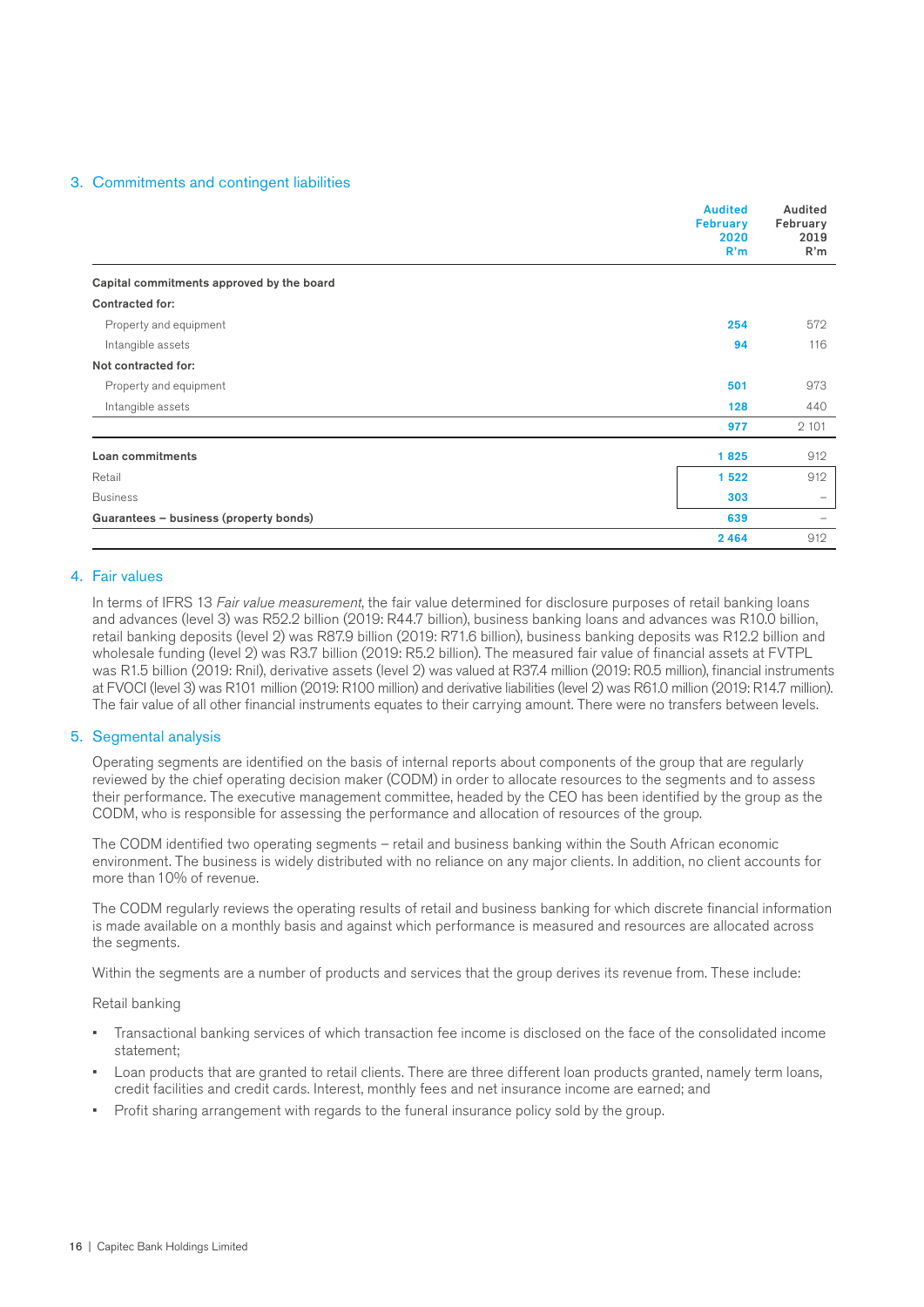#### Business banking

- Loan products that are granted to business banking clients. There are five different loan products granted, namely term loans, mortgage loans, credit facilities, instalment sales and leases and credit cards. Interest and monthly fees are earned; and
- Treasury products include foreign exchange spot trades, foreign exchange forward contracts, vanilla FX options and money market call or term deposits. Trading income is disclosed on the face of the income statement.

Although the group operates within the South African economic environment, the group does hold an investment in Creamfinance, located in Cyprus with subsidiaries mainly based in a number of European countries. Creamfinance is an associate over which the group does not have control.

The revenue from external parties and all other items of income, expenses, profits and losses reported in the segment report is measured in a manner consistent with that in the income statement.

|                                                                  |               | 2020            |              |                | 2019                     |              |
|------------------------------------------------------------------|---------------|-----------------|--------------|----------------|--------------------------|--------------|
| R'm                                                              | <b>Retail</b> | <b>Business</b> | <b>Total</b> | Retail         | <b>Business</b>          | Total        |
| Lending, investment and insurance income                         | 18537         | 479             | 19 002       | 17 227         |                          | 17 227       |
| Interest income                                                  | 16581         | 474             | 17041        | 15 501         |                          | 15 501       |
| Loan fee income                                                  | 975           | 5               | 980          | 931            |                          | 931          |
| Net insurance income                                             | 981           | ÷               | 981          | 795            | $\overline{\phantom{a}}$ | 795          |
| Lending and investment expenses                                  | (5534)        | (250)           | (5770)       | (4729)         | $\qquad \qquad -$        | (4729)       |
| Interest expense                                                 | (5444)        | (250)           | (5680)       | (4510)         | $\overline{\phantom{0}}$ | (4510)       |
| Loan fee expense                                                 | (90)          |                 | (90)         | (219)          | $\overline{\phantom{0}}$ | (219)        |
| Net lending, investment and insurance income                     | 13 003        | 229             | 13 2 32      | 12 4 9 8       | $\overline{\phantom{a}}$ | 12 4 9 8     |
| Transaction fee income                                           | 10 095        | 168             | 10 263       | 8 4 7 4        | $\overline{\phantom{a}}$ | 8 4 7 4      |
| Transaction fee expense                                          | (2736)        | (111)           | (2847)       | (2010)         |                          | (2010)       |
| Net transaction income                                           | 7 3 5 9       | 57              | 7416         | 6464           |                          | 6464         |
| Credit impairments                                               | (4360)        | (114)           | (4474)       | (4450)         | $\overline{a}$           | (4450)       |
| Foreign currency income                                          |               | 38              | 38           |                |                          |              |
| Funeral income                                                   | 413           |                 | 413          | 54             |                          | 54           |
| Other income                                                     | 19            | 13              | 32           | 3              |                          | 3            |
| Net income                                                       | 16434         | 223             | 16 657       | 14 5 6 9       | $\overline{\phantom{a}}$ | 14 5 6 9     |
| Operating expenses                                               | (8392)        | (216)           | (8608)       | (7494)         | $\overline{\phantom{0}}$ | (7494)       |
| Amortisation of intangible assets - core deposits <sup>(1)</sup> |               |                 | (4)          |                | $\overline{\phantom{a}}$ |              |
| Share of net profit of associates and joint ventures             | 11            |                 | 11           | $\mathbf{2}$   |                          | $\mathbf{2}$ |
| Operating profit before tax                                      | 8053          | $\overline{7}$  | 8056         | 7077           | $\overline{\phantom{0}}$ | 7077         |
| Income tax expense                                               | (1802)        | (4)             | (1806)       | (1781)         |                          | (1781)       |
| Tax on amortisation of intangible assets <sup>(1)</sup>          |               |                 | 1            | $\overline{a}$ | $\overline{\phantom{0}}$ |              |
| Profit for the year                                              | 6 2 5 1       | 3               | 6 2 5 1      | 5 2 9 6        | $\overline{\phantom{0}}$ | 5 2 9 6      |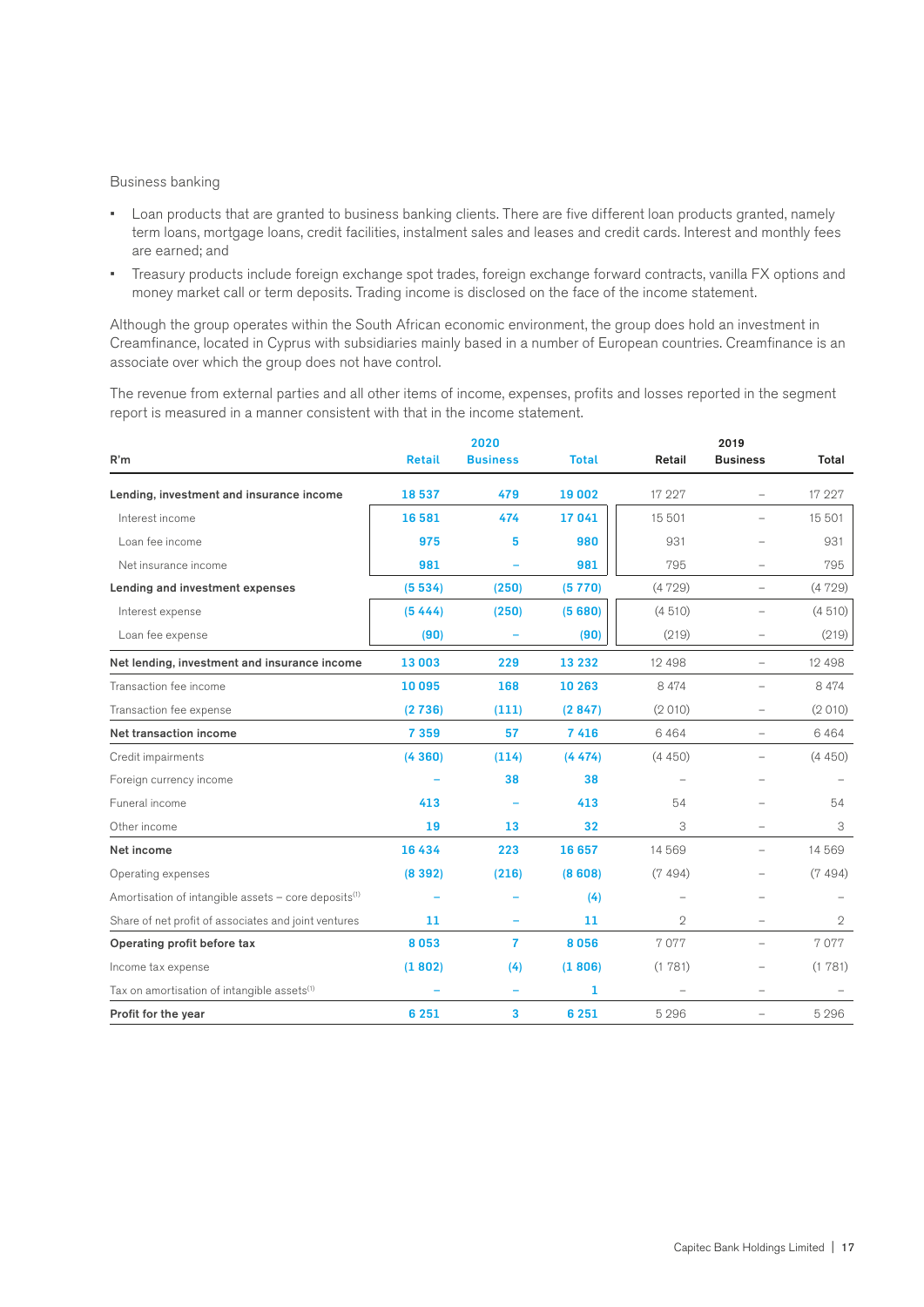|                                                           |        | 2020            |              |                          | 2019              |                          |
|-----------------------------------------------------------|--------|-----------------|--------------|--------------------------|-------------------|--------------------------|
| R'm                                                       | Retail | <b>Business</b> | <b>Total</b> | Retail                   | <b>Business</b>   | Total                    |
| Assets                                                    |        |                 |              |                          |                   |                          |
| Net loans and advances                                    | 52013  | 10030           | 62043        | 44 515                   | -                 | 44 515                   |
| Other $(1)(2)$                                            | 67854  | 5720            | 71 637       | 55 913                   | -                 | 55913                    |
| <b>Acquisition of Mercantile</b>                          |        |                 | 888          | $\overline{\phantom{0}}$ |                   |                          |
| Goodwill <sup>(1)</sup>                                   |        |                 | 795          | -                        | -                 | $\overline{\phantom{0}}$ |
| Intangible asset - Core deposit intangible <sup>(1)</sup> |        |                 | 76           | -                        | -                 | -                        |
| Intangible asset $-$ Client relationships <sup>(1)</sup>  |        |                 | 17           | $\overline{\phantom{0}}$ |                   |                          |
| Total assets <sup>(2)</sup>                               | 119867 | 15750           | 134 568      | 100 428                  | $\qquad \qquad -$ | 100 428                  |

*(1) Consolidation entries*

*(2) The retail and business banking assets include an amount of R1.9 billion in investments that eliminates against liabilities at a group level*

#### 6. IFRS 16 *Leases* (effective 1 March 2019)

The core principle of this standard is that the lessee and the lessor should recognise all rights and obligations arising from leasing arrangements on balance sheet. Capitec elected, as permitted by IFRS 16, not to restate comparative financial statements. The reclassifications and adjustments arising from the new leasing rules are recognised in the opening balance sheet on 1 March 2019. In terms of this approach, comparative information is not restated and the right-of-use asset at the date of initial application for leases previously classified as operating leases (IAS 17) is equal to the lease liability, adjusted for previously recognised prepaid or accrued lease payments relating to the leases.

#### Definition of a lease

At inception of a contract, the group assesses whether a contract is, or contains, a lease. A lease exists if the contract conveys the right to control the use of an identified asset for a period of time in exchange for consideration. If the contract contains a lease and the group is the lessee the group recognises a right-of use asset and a lease liability at the lease commencement date.

#### Right-of-use asset and lease liability

The right-of-use asset is initially measured at cost (which is equal to the lease liability adjusted for upfront deposits) and increased with initial direct cost incurred and the amount of any provision recognised where the group is contractually required to dismantle, remove or restore the leased asset. The group applies the cost model subsequent to the initial measurement of the right-of-use assets. The right-of-use asset is depreciated over the shorter of the asset's useful life and the lease term on a straight-line basis.

The estimated useful lives of right-of-use assets are determined on the same basis as for property and equipment. In addition, the right-of-use asset is periodically reduced by impairment losses, if any, and adjusted for remeasurements of the liability.

The lease liability is initially measured at the present value of the remaining lease payments on the commencement date, discounted using the interest rate implicit in the lease, if that rate can be readily determined. If that rate cannot be determined, the lessee uses its lessee's incremental borrowing rate. The incremental borrowing rate will be used on a portfolio basis, as a specific rate for a single lease asset does not materially differ from the rate obtained on a portfolio basis. The rate is based on the three monthly swap curve and the basis for this curve is the three-month JIBAR. The term and structures of the base rates and spreads are solved to a single rate for each lease maturity, to take into account the fixed rate nature of the incremental borrowing rates in IFRS 16. Inputs considered include: the inclusion of a Capitec specific margin, aligning the maturities of our bonds in issue to the cash flows of our current lease portfolio, adjusting the curve to reflect a secured lending rate and updating the convention of the curve to a monthly convention. The lease liability is subsequently increased by interest cost on the lease liability and decreased by lease payments made.

Lease payments included in the measurement of the lease liability comprise the following: fixed payments, variable lease payments that depend on an index or a rate, amounts payable under a residual value guarantee, and the exercise price under a purchase option that the group is certain to exercise.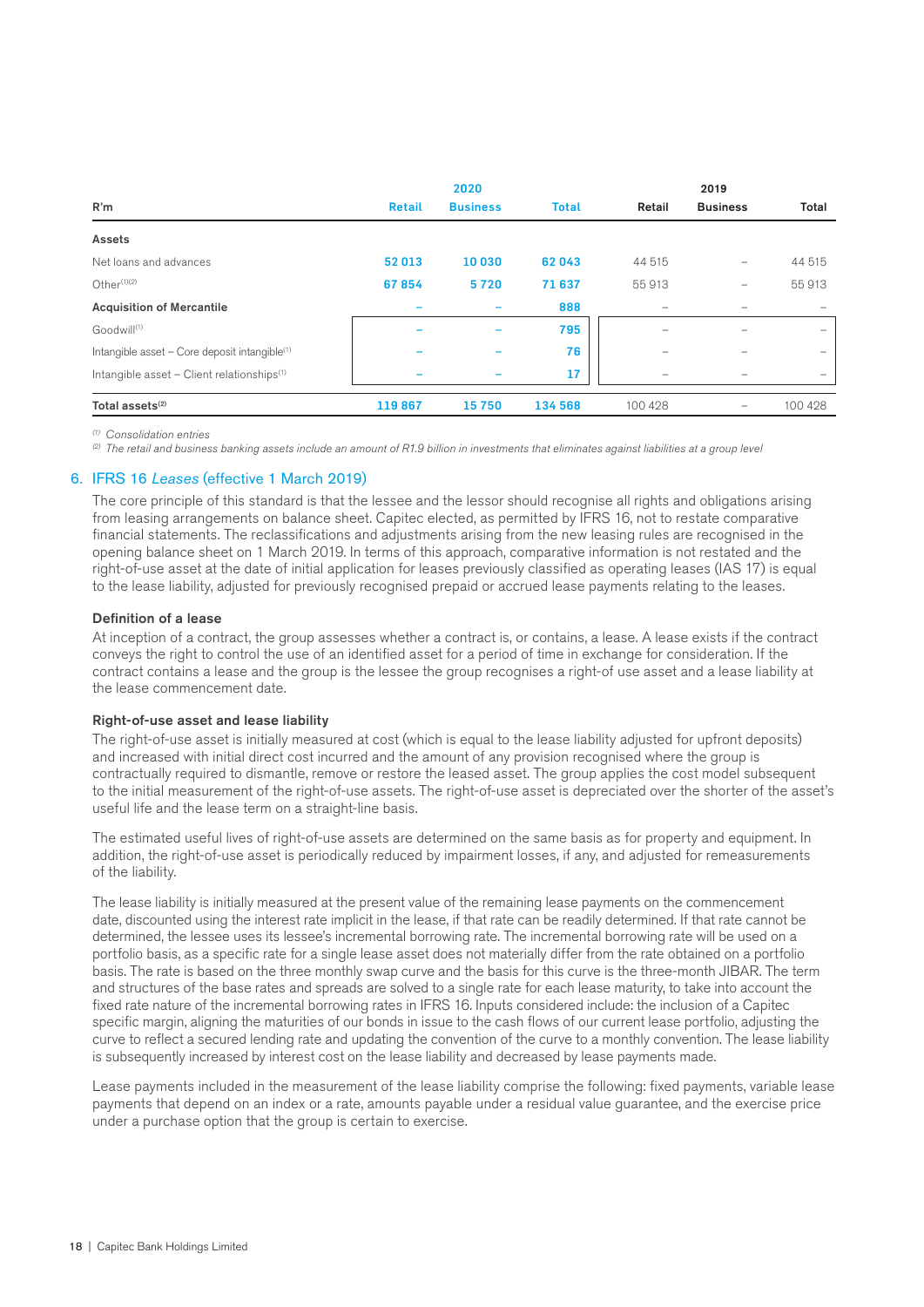#### Practical expedients

In addition, the group applied the following practical expedients on transition which are permitted under the standard:

- Applied the exemption not to recognise right-of-use assets and liabilities for leases with a remaining lease term of less than 12 months.
- Accounted for all low value assets on a straight-line basis over the lease term.
- Relied on previous assessments on whether leases are onerous as an alternative to performing an impairment review. There were no material onerous leases on 1 March 2019.
- Used a single discount rate for a portfolio of leases with reasonably similar characteristics.
- Excluded initial direct costs for the measurement of the right-of-use asset at the date of initial application.
- Applied the practical expedient to apply IFRS 16 only to contracts that were previously identified as leases. Therefore, the definition of a lease under IFRS 16 has been applied only to contracts entered into or changed on or after 1 March 2019.
- Used hindsight in determining the lease term where the contract contains options to extend or terminate the lease.

#### Extension and termination options

In determining the lease term, management considers all facts and circumstances that create an economic incentive to exercise an extension option, or not exercise a termination option. Extension options (or periods after termination options) are only included in the lease term if the lease is reasonably certain to be extended (or not to be terminated).

For leases of branches the following factors are the most relevant:

- Whether there are significant penalties to terminate (or not extend), the group is typically reasonably certain to extend.
- If any leasehold improvements are expected to have a significant remaining value, the group is typically reasonably certain to extend.
- Otherwise, the group considers other factors including historical lease durations and the costs and business disruption required to replace the leased asset.

The assessment is reviewed if a significant event or a significant change in circumstances occurs which affects this assessment and that is within the control of the group.

IFRS 16 introduced additional guidance on determining reasonable certainty when assessing lease terms. On transition date, the group utilised the additional guidance relating to reasonable certainty and applied the hindsight practical expedient to include the extension options of leases entered into before 1 March 2019. The application of the new guidance and practical expedient resulted in an increase of R2.0 billion in undiscounted operating lease commitments.

#### Short-term and low value leases

The group elected not to recognise right-of-use assets and lease liabilities for short-term leases of equipment that have a lease term shorter than 12 months and leases of low-value assets. Low value assets comprise IT-equipment. The group recognises the lease payments associated with these leases as an expense on a straight-line basis over the lease term.

#### Where the group is the lessor

Rental from the subletting of leased premises is recognised on a straight-line basis over the lease term. Subletting is incidental to the group's occupation of certain properties. Leases and instalment sale agreements are regarded as financing transactions with rentals and instalments receivable, less unearned finance charges, being included in advances. Lease income is recognised over the term of the lease using the net investment method, which reflects a constant periodic rate of return.

These agreements consist of rental finance and instalment sale agreements. The rental finance agreements are typically granted to our business banking clients to lease security equipment, copiers and telecommunication equipment. The instalment sale agreements are granted to finance motor vehicles and equipment of our business banking clients.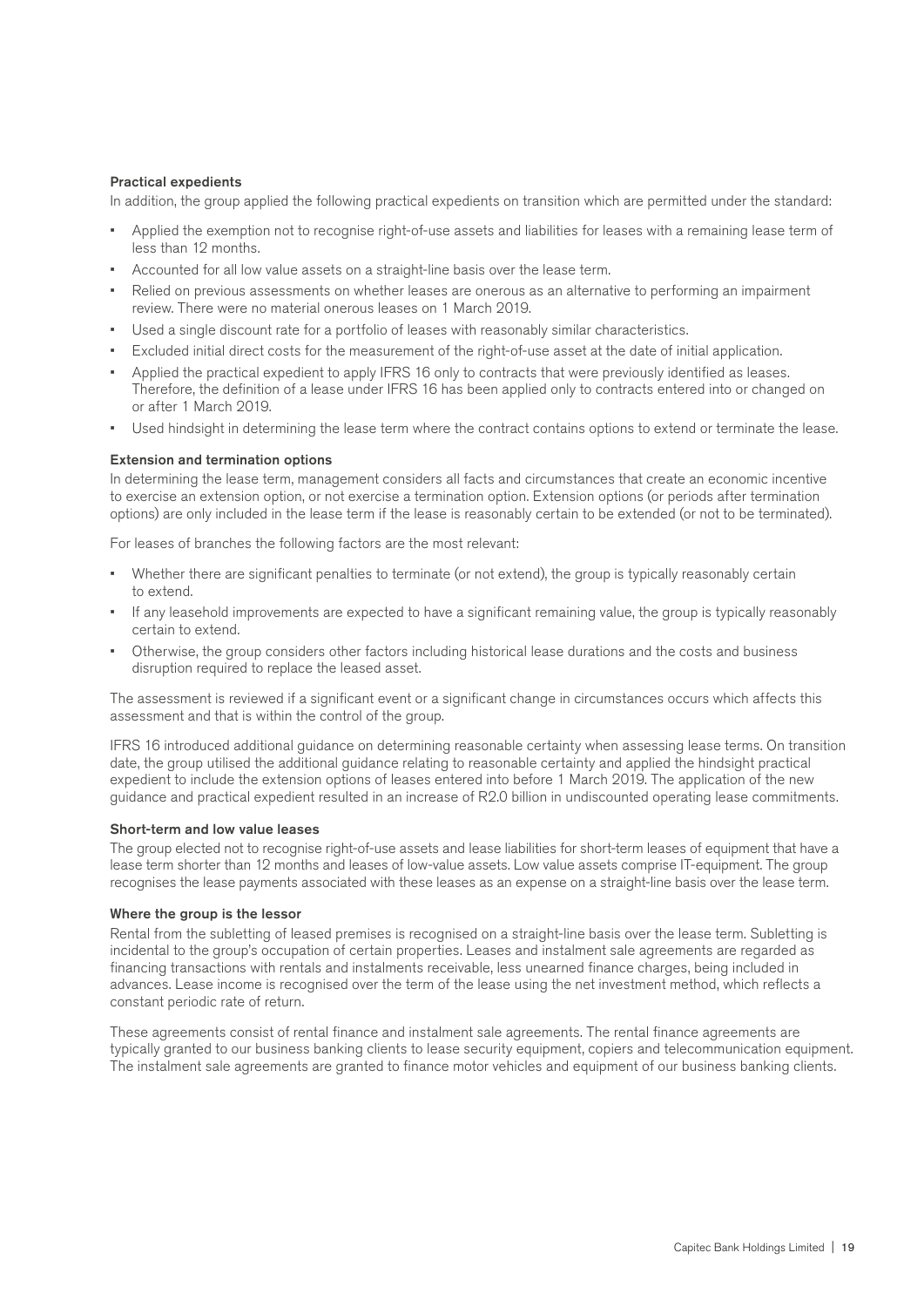#### Impacts on the financial statements on transition

The group enters into operating leases for branches, off-site ATM locations, office space and storage facilities. Rental contracts are typically for a fixed period of 5 years but may have extension options as described above. Lease terms are negotiated on an individual basis and contain a wide range of different terms and conditions. The lease agreements do not impose any covenants, but leased assets may not be used as security for borrowing purposes.

On transition to IFRS 16, the group recognised right-of-use assets and lease liabilities. The impact on transition was recognised below as at 1 March 2019.

|                         | R'm     |
|-------------------------|---------|
| Right-of-use asset      | 2 603   |
| Straight-lining accrual | 147     |
| Lease liability         | 2 7 5 0 |

The total undiscounted operating lease commitments as at 28 February 2019 amount to R1.9 billion, the lease liability as at 1 March 2019 amounted to R2.7 billion. The differences primarily relate to extension periods previously not included in the lease commitments to the value of R2.0 billion, which increased the undiscounted operating lease commitments. The undiscounted operating lease commitments balance was discounted using the group's incremental borrowing rate curve which ranges from 7.4% – 11.24%.

R'm

|                                                                                                            | .     |
|------------------------------------------------------------------------------------------------------------|-------|
| Operating lease commitments as at 28 February 2019                                                         | 1920  |
| Add: Adjustments as a result of a different treatment of extension and termination options                 | 2015  |
| Operating lease commitments as at 1 March 2019                                                             | 3935  |
| Less: Short-term lease commitments                                                                         | (9)   |
| Less: Low-value lease commitments                                                                          |       |
| Total commitments to be discounted using the incremental borrowing rate at the date of initial application | 3926  |
|                                                                                                            |       |
| Lease liabilities recognised as at 1 March 2019                                                            | 2750  |
| Of which are:                                                                                              |       |
| Current lease liabilities                                                                                  | 241   |
| Non-current lease liabilities                                                                              | 2509  |
|                                                                                                            | 2 750 |

As a result of initially applying IFRS 16 in relation to the leases that were previously classified as operating leases, the group recognised right-of-use assets of R2 460 million and lease liabilities of R2 795 million as at 29 February 2020.

Also in relation to leases under IFRS 16, the group recognised depreciation and interest costs, instead of operating lease expenses. During the period, the group recognised R421 million in depreciation in operating expenses and R256 million in interest costs in interest expense for these leases.

Earnings per share decreased by approximately 87 cents per share for the year ended 29 February 2020 as a result of the adoption of IFRS 16.

#### 7. Related party transactions

Included in the wholesale funding balance is R105 million (2019: R143 million) held by a related party to a significant shareholder.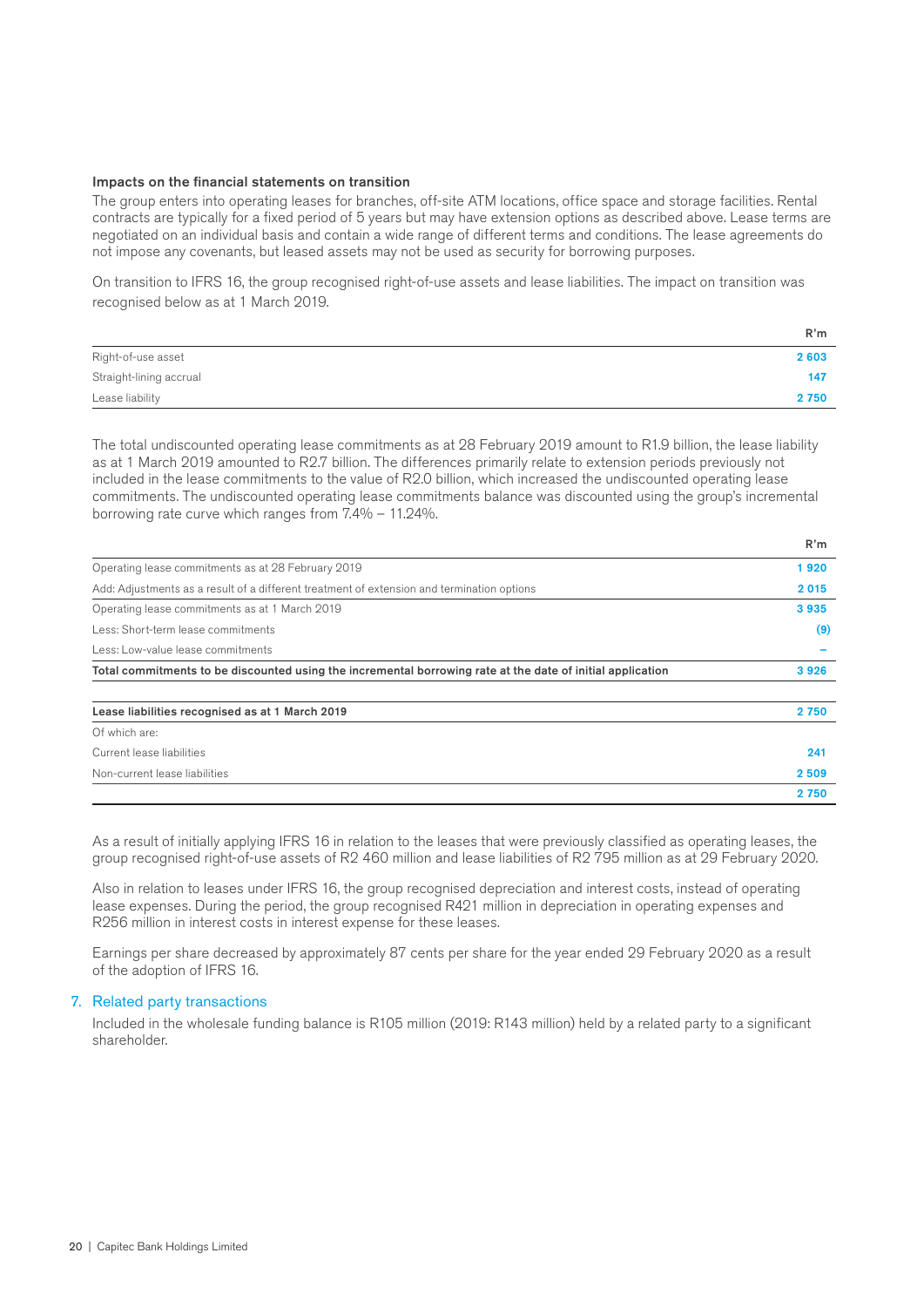#### 8. Business combination

On 7 November 2019, the group obtained control over Mercantile Bank Holdings Limited by acquiring 100% of the shares and voting interest. Mercantile Bank Limited is involved in the full spectrum of domestic and international banking and financial services to niche markets within commercial banking. The acquisition is expected to provide the group with a share in commercial banking.

In the four months to 29 February 2020, Mercantile Bank Limited contributed profit after tax of R3.4 million and total revenue of R647 million to the group's results. If the acquisition had occurred on 1 March 2019, management estimates that consolidated total revenue would have increased by R2.0 billion and profit after tax by R175 million.

The purchase price of R3.56 billion was settled in cash. Capitec Bank incurred acquisition related costs of R9.5 million (mainly Securities transfer tax) during the year and these are included in operating expenses for the year ending 29 February 2020.

#### Identifiable assets acquired and liabilities assumed

The following table summarises the recognised amounts of assets acquired and liabilities assumed at the date of acquisition.

| R'm                                                                    | <b>Fair value</b> |
|------------------------------------------------------------------------|-------------------|
| Cash, cash equivalents and money market funds                          | 4593              |
| Financial investments                                                  | 786               |
| Net loans and advances                                                 | 10 14 1           |
| Trade and other receivables                                            | 377               |
| Derivative financial instruments                                       | 62                |
| Financial assets                                                       | 8                 |
| Property and equipment                                                 | 240               |
| Right-of-use asset                                                     | 14                |
| Intangible assets                                                      | 97                |
| Core deposit intangible                                                | 81                |
| Client relationships intangible                                        | 18                |
| Deferred income tax asset                                              | 42                |
| Derivative financial instruments                                       | (59)              |
| Current income tax liability                                           | (35)              |
| Deposits                                                               | (11744)           |
| Other liabilities                                                      | (397)             |
| Wholesale funding                                                      | (1245)            |
| Lease liability                                                        | (15)              |
| Provisions                                                             | (104)             |
| Deferred income tax liability                                          | (99)              |
| Fair value of identifiable net assets including identified intangibles | 2761              |

Additional intangible assets were identified by management, together with external valuation experts. The external experts and management have applied judgement in identifying the intangible assets that result from the acquisition and have made use of estimates and assumptions in order to determine the fair value of the goodwill, core deposit intangible and client relationships intangible.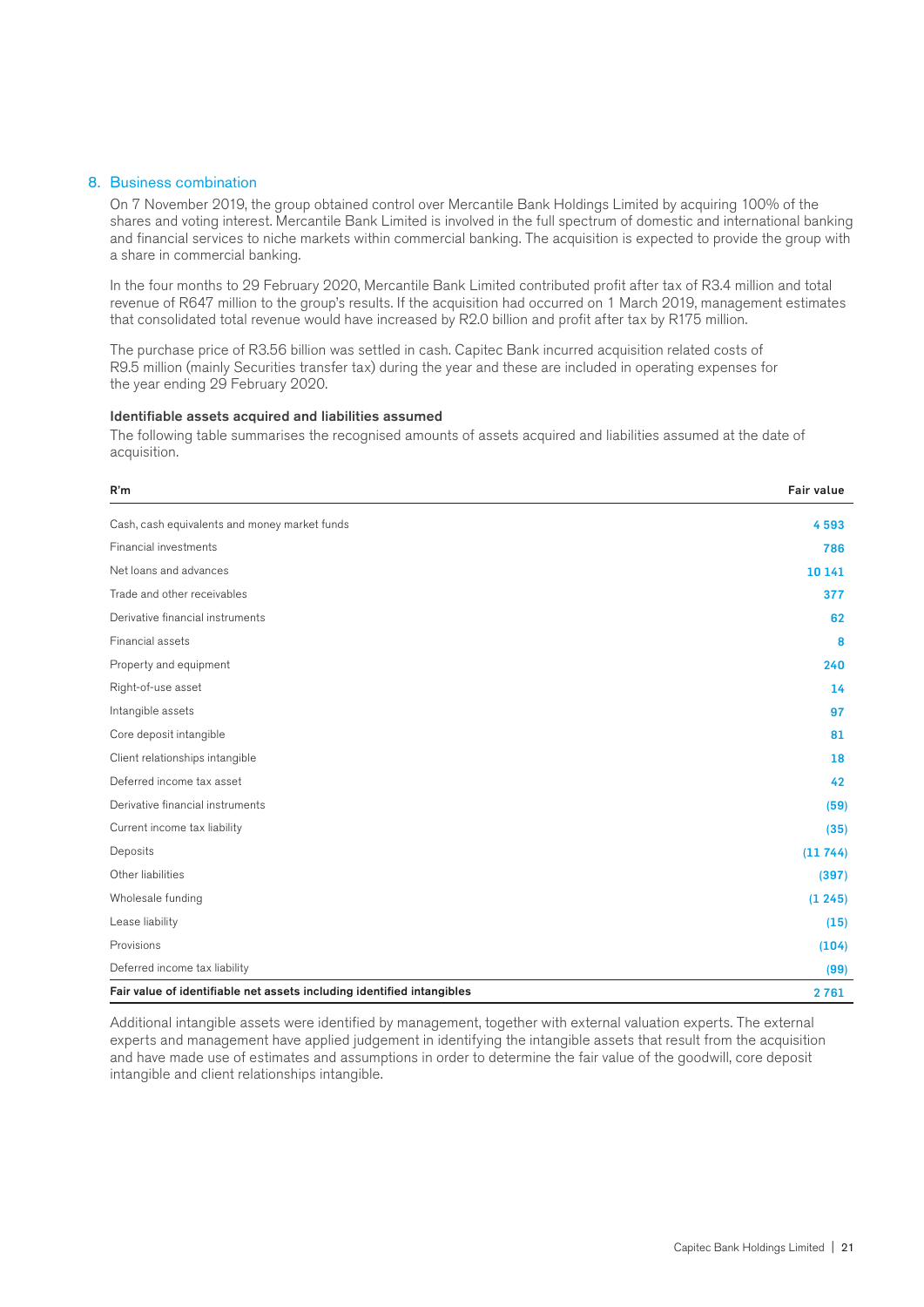The most significant intangible, other than goodwill, relates to core deposit intangible. The value of the core deposits intangible was determined by applying the net funding benefit methodology. The fair value is calculated as the present value of the estimated net funding benefit attributable to the core deposit base over the expected remaining life of the deposit base. This benefit is determined as the internal costs of funding (interest) arising from client deposits versus the prevailing market rate for alternative funding sources.

The key assumptions used in determining the fair value of the core deposit intangible asset are as follows: attrition rate, discount rate, alternative cost of funding and the cost of deposits.

Money market funds were classified as cash equivalents on acquisition date, due to the funds having a low risk of significant changes in value. The funds were used to meet short-term commitments. They were short-term and highly liquid, convertible to known amounts of cash instruments.

The loans and other receivables acquired as part of the business combination are listed below:

| R'm                         | Gross loans<br>and advances | ECL                      | Net amount | <b>Fair value</b> |
|-----------------------------|-----------------------------|--------------------------|------------|-------------------|
| Business other              | 5015                        | (207)                    | 4808       | 4 8 0 8           |
| Mortgage loans              | 5 3 9 3                     | (59)                     | 5 3 3 4    | 5 3 3 4           |
| Trade and other receivables | 377                         | $\overline{\phantom{0}}$ | 377        | 377               |
| Total                       | 10785                       | (266)                    | 10519      | 10519             |

Goodwill is attributable mainly to the synergies arising from the acquisition as it provides the group with access to business banking, opportunities to diversify the business and the skills and technical talent of the Mercantile workforce. None of the goodwill recognised is expected to be deducted for tax purposes.

|                                       | R'm    |
|---------------------------------------|--------|
| Total consideration transferred       | 3556   |
| Fair value of identifiable net assets | (2761) |
| Goodwill                              | 795    |
|                                       |        |

#### Purchase consideration – cash flow

| Net inflow of cash - Investment activities | (1037) |
|--------------------------------------------|--------|
| Less: cash balance acquired                | (4593) |
| Outflow of cash to acquire Mercantile Bank | 3556   |

The cash balance acquired as part of the purchase price allocation (PPA) is different to the cash acquired for cash flow statement purposes, this is mainly due to the ECL of R0.3 million.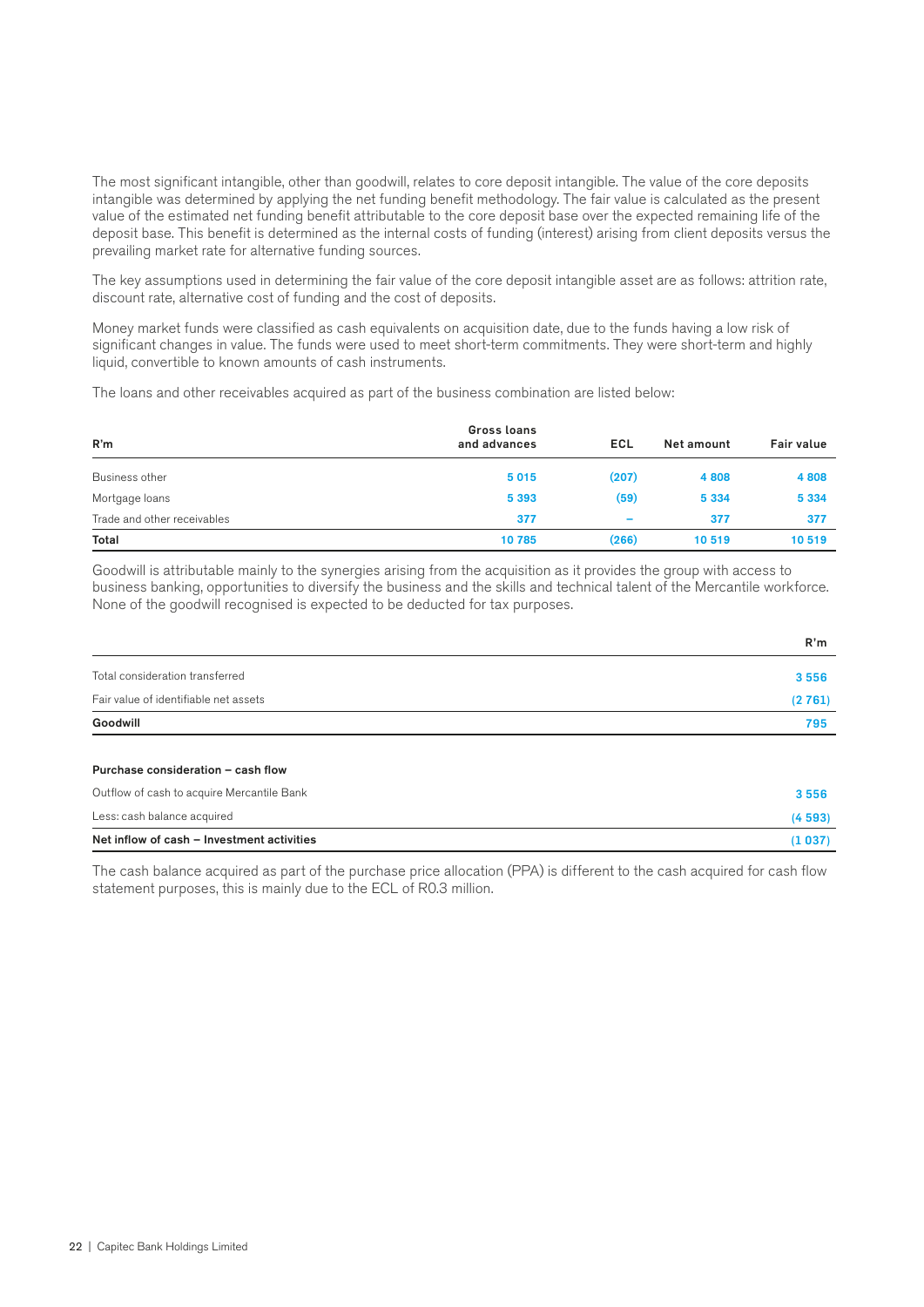#### 9. Events past the date of the statement of financial position

In terms of IAS 10 *Events after the reporting period*, non-adjusting post balance sheet events are events after the reporting period that are indicative of a condition that arose after the reporting period ended 29 February 2020. It was concluded that the declaration of COVID-19 as a pandemic is such an event. The impact of COVID-19 on accounting standards that require the use of forward-looking information (expected credit losses and goodwill impairment) was assessed based on information available as at 29 February 2020.

This pandemic could result in a global economic downturn that will have an adverse impact on the retail and commercial loan books, sovereign exposures (predominantly through treasury bills) and intangible assets valuations. The global economic decline, reduced trade and measures to control the spread of the virus may lead to unemployment and reduced income, along with a substantial fall in GDP as well as adjustments to fiscal and monetary policies to respond to the crisis. Overall sovereign creditworthiness may be impacted as growth rates decline and revenue targets are not met.

It is anticipated that the COVID-19 pandemic may impact the Bank's profitability for the year ending 28 February 2021 in respect of below. It is, however, not possible to make an accurate estimate of its full financial effect for the year ahead as the virus's infection rate and impact on macro-economic conditions is fluid.

#### Loans and advances, net lending and insurance income, credit impairments

Credit extension may be impacted by the pandemic. Due to higher unemployment and lower real wage rates clients' affordability will be affected, resulting in clients qualifying for smaller loans but at higher interest rates. This will have an effect on net lending and insurance income.

The default rates and default recovery rates used in the measurement of expected credit loss provisions and the credit impairment charge could be significantly impacted due to repayment delays and/or requests to extend loan repayments. There is no historic data to relate the predicted stress of the pandemic (low interest rates and inflation with low GDP and higher unemployment) to default rates. The predicted extent of the stress varies widely. The JSE market indices are already close to a 1 in 100 year stress. There is no reliable or representative credit risk data going back that far for any South African bank.

#### Deposits, investment income and interest expense

Lower credit extension will impact on the funds dispensed to advance loans. However, lower GDP growth and higher unemployment rates could stunt growth in deposits as clients have less money available to save. The group will therefore experience fluctuations in the excess cash available to invest. Investment income will be impacted by lower interest rates and interest paid to clients will be affected by the change in savings behaviour and lower interest rates.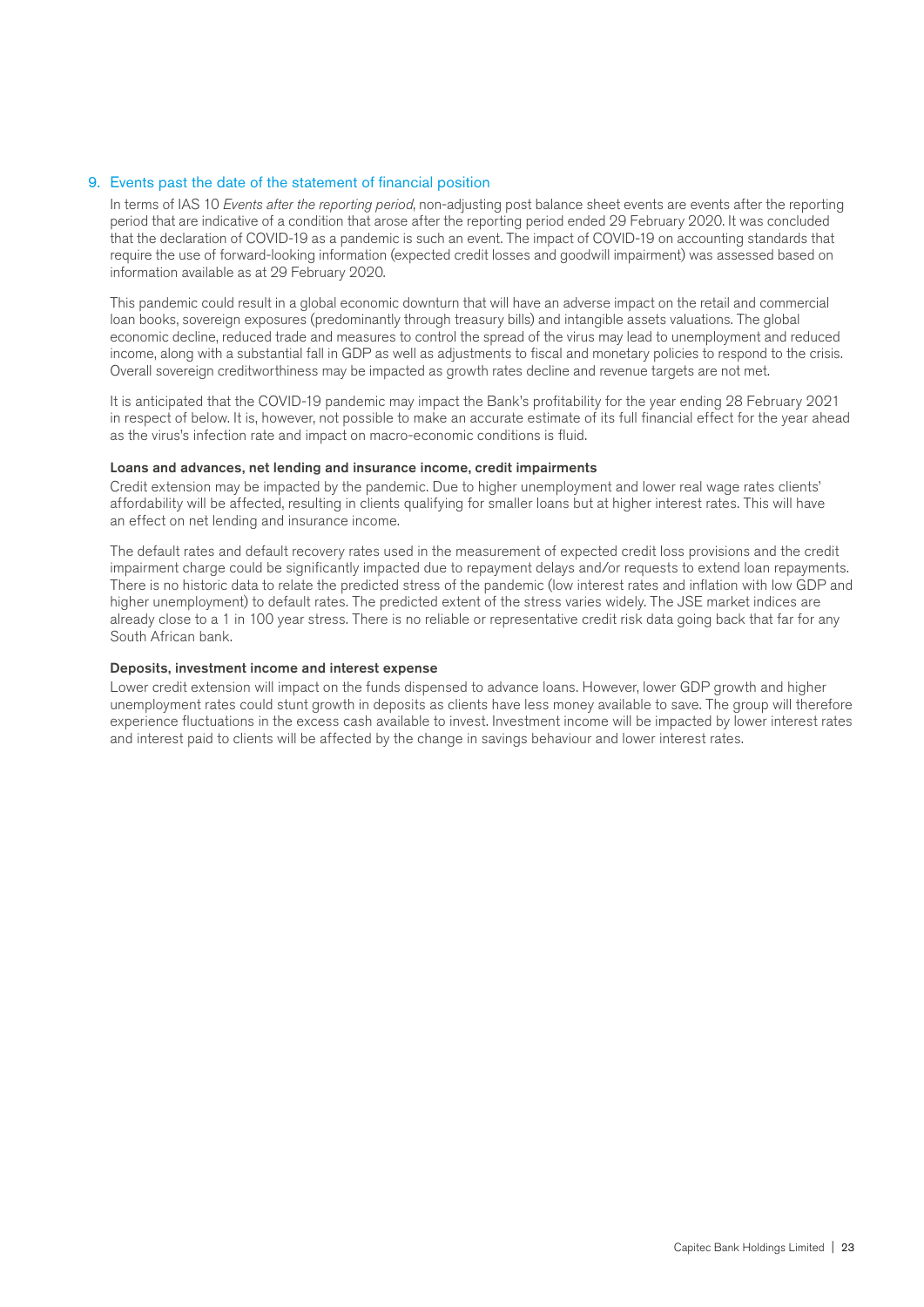### Independent auditor's report on the summary consolidated financial statements

#### To the Shareholders of Capitec Bank Holdings Limited

#### **Opinion**

The summary consolidated financial statements of Capitec Bank Holdings Limited, set out on pages 9 to 23 of the preliminary report titled Audited Summary Financial Statements for the year ended 29 February 2020, which comprise the summary consolidated statement of financial position as at 29 February 2020, the summary consolidated income statement and the summary consolidated statements of other comprehensive income, changes in equity and cash flows for the year then ended, and related notes, are derived from the audited consolidated financial statements of Capitec Bank Holdings Limited for the year ended 29 February 2020.

In our opinion, the accompanying summary consolidated financial statements are consistent, in all material respects, with the audited consolidated financial statements, in accordance with the requirements of the JSE Limited Listings Requirements for preliminary reports, as set out in the notes to the summary consolidated financial statements, and the requirements of the Companies Act of South Africa as applicable to summary financial statements.

Certain required disclosures have been presented elsewhere in the accompanying preliminary report of Capitec Bank Holdings Limited, rather than in the notes to the summary consolidated financial statements. These are cross-referenced from the summary financial statements and are identified as audited.

#### Other matter

Except for the sections enclosed by dotted lines, we have not audited the key performance indicators and comments expressed by the directors included in the commentary in the accompanying preliminary report of Capitec Bank Holdings Limited and accordingly do not express an opinion thereon.

#### Summary consolidated financial statements

The summary consolidated financial statements do not contain all the disclosures required by International Financial Reporting Standards and the requirements of the Companies Act of South Africa as applicable to annual financial statements. Reading the summary consolidated financial statements and the auditor's report thereon, therefore, is not a substitute for reading the audited consolidated financial statements and the auditor's report thereon.

#### The audited consolidated financial statements and our report thereon

We expressed an unmodified audit opinion on the audited consolidated financial statements in our report dated 14 April 2020. That report also includes communication of key audit matters. Key audit matters are those matters that, in our professional judgement, were of most significance in our audit of the consolidated financial statements of the current period.

#### Director's responsibility for the summary consolidated financial statements

The directors are responsible for the preparation of the summary consolidated financial statements in accordance with the requirements of the JSE Limited Listings Requirements for preliminary reports, set out in the notes to the summary consolidated financial statements, and the requirements of the Companies Act of South Africa as applicable to summary financial statements.

#### Auditor's responsibility

Our responsibility is to express an opinion on whether the summary consolidated financial statements are consistent, in all material respects, with the audited consolidated financial statements based on our procedures, which were conducted in accordance with International Standard on Auditing (ISA) 810 (Revised), Engagements to Report on Summary Financial Statements.

Pricewaterhouse Coopers Inc.

PricewaterhouseCoopers Inc. Director: Michael Meyer Registered Auditor

Johannesburg 4 Lisbon Lane, Waterfall City, South Africa 14 April 2020